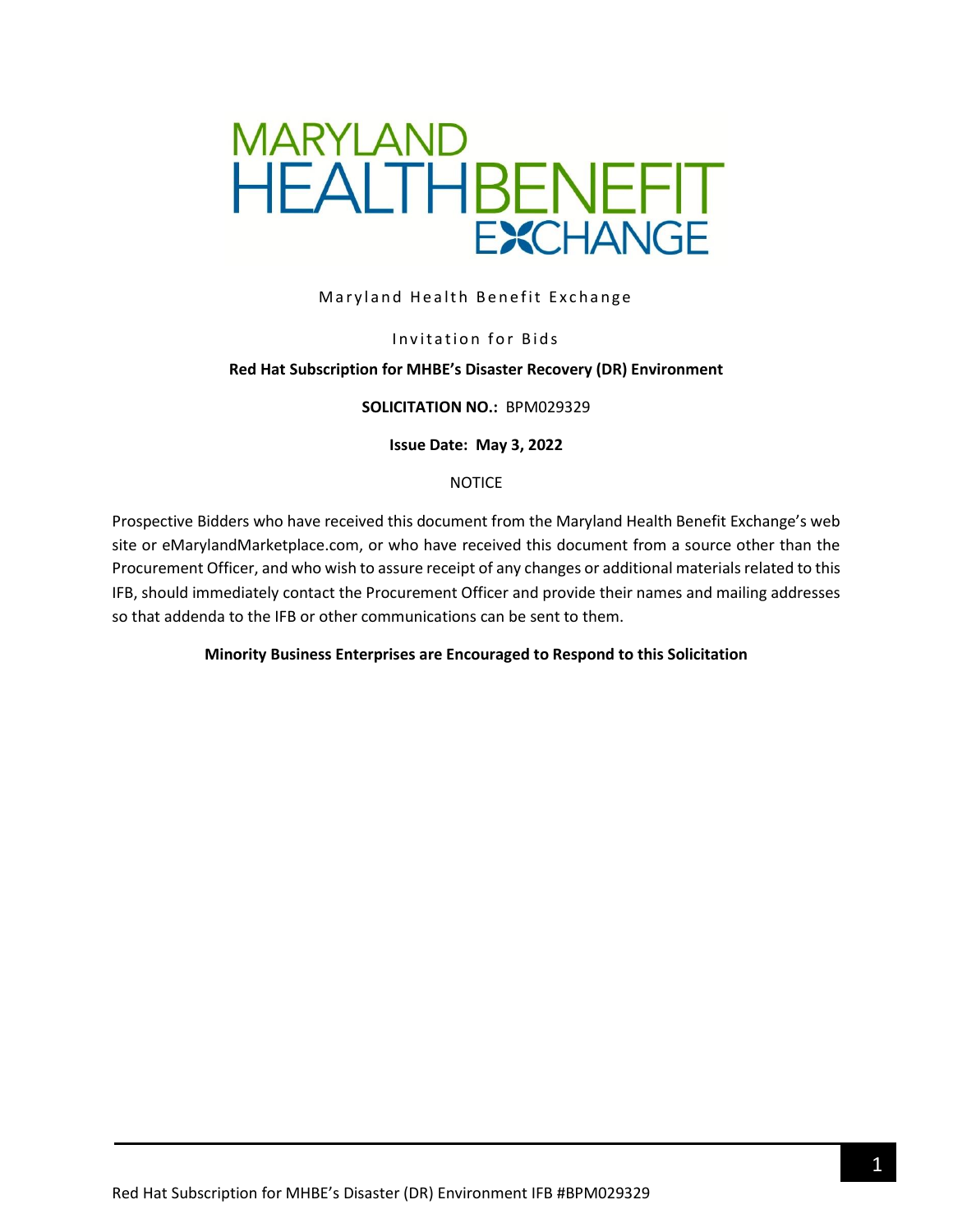### **MARYLAND HEALTH BENEFIT EXCHANGE KEY INFORMATION SUMMARY SHEET Red Hat Subscription for MHBE's Disaster Recovery (DR) Environment Invitation for Bids # - BPM029329**

| <b>Invitation For Bids:</b>       | Red Hat Subscription for MHBE's Disaster Recovery (DR) Environment                                                                               |
|-----------------------------------|--------------------------------------------------------------------------------------------------------------------------------------------------|
| <b>Issue Date:</b>                | May 3, 2022                                                                                                                                      |
| <b>Procurement Officer:</b>       | Tracey D. Gamble<br><b>Procurement Officer</b>                                                                                                   |
|                                   | 750 E. Pratt Street                                                                                                                              |
|                                   | 6th Floor                                                                                                                                        |
|                                   | Baltimore, MD 21202                                                                                                                              |
|                                   | Phone Number: 410-547-152                                                                                                                        |
|                                   | Email: hix.procurement@maryland.gov                                                                                                              |
|                                   |                                                                                                                                                  |
| <b>Contract Monitor:</b>          | Mr. Greg Yaculak                                                                                                                                 |
|                                   | 750 East Pratt Street                                                                                                                            |
|                                   | 6 <sup>th</sup> Floor                                                                                                                            |
|                                   | Baltimore, MD 21202                                                                                                                              |
|                                   | greg.yaculak@maryland.gov                                                                                                                        |
| <b>Procurement Method:</b>        | Competitive Sealed Bids (Firm Fixed Price)                                                                                                       |
| Bids are to be sent to (email     | Maryland Health Benefit Exchange                                                                                                                 |
| delivery strongly preferred):     | 750 East Pratt Street                                                                                                                            |
|                                   | 6 <sup>th</sup> Floor                                                                                                                            |
|                                   | Baltimore, MD 21202                                                                                                                              |
|                                   | Attn: Tracey D. Gamble                                                                                                                           |
|                                   | or via email in pdf format                                                                                                                       |
|                                   | https://marylandhealthconnection.sharefile.com/r-r7301c082ad9f4bd0bc6a8e84186cbc6e                                                               |
|                                   | A confirmation email will be sent within 24 hours of receipt of bid.                                                                             |
| <b>Closing Date and Time:</b>     | 11:00 AM Eastern Standard Time (EST) on 06/02/2022                                                                                               |
| <b>Bid Opening Date and Time:</b> | 11:30 AM Eastern Standard Time (EST) on 06/02/2022 at 750 E. Pratt<br>Street, 6 <sup>th</sup> Floor, Baltimore, MD 21202 (Registration Required) |
| <b>MBE Subcontracting Goal:</b>   | 0%                                                                                                                                               |

NOTE: Bidders must agree to the terms and conditions of the IFB including Attachment A – Contract. MHBE is issuing this IFB separate from any other State Master Contract. In addition, Bidders must complete Attachment D – Bid Form as is, please see bid form instruction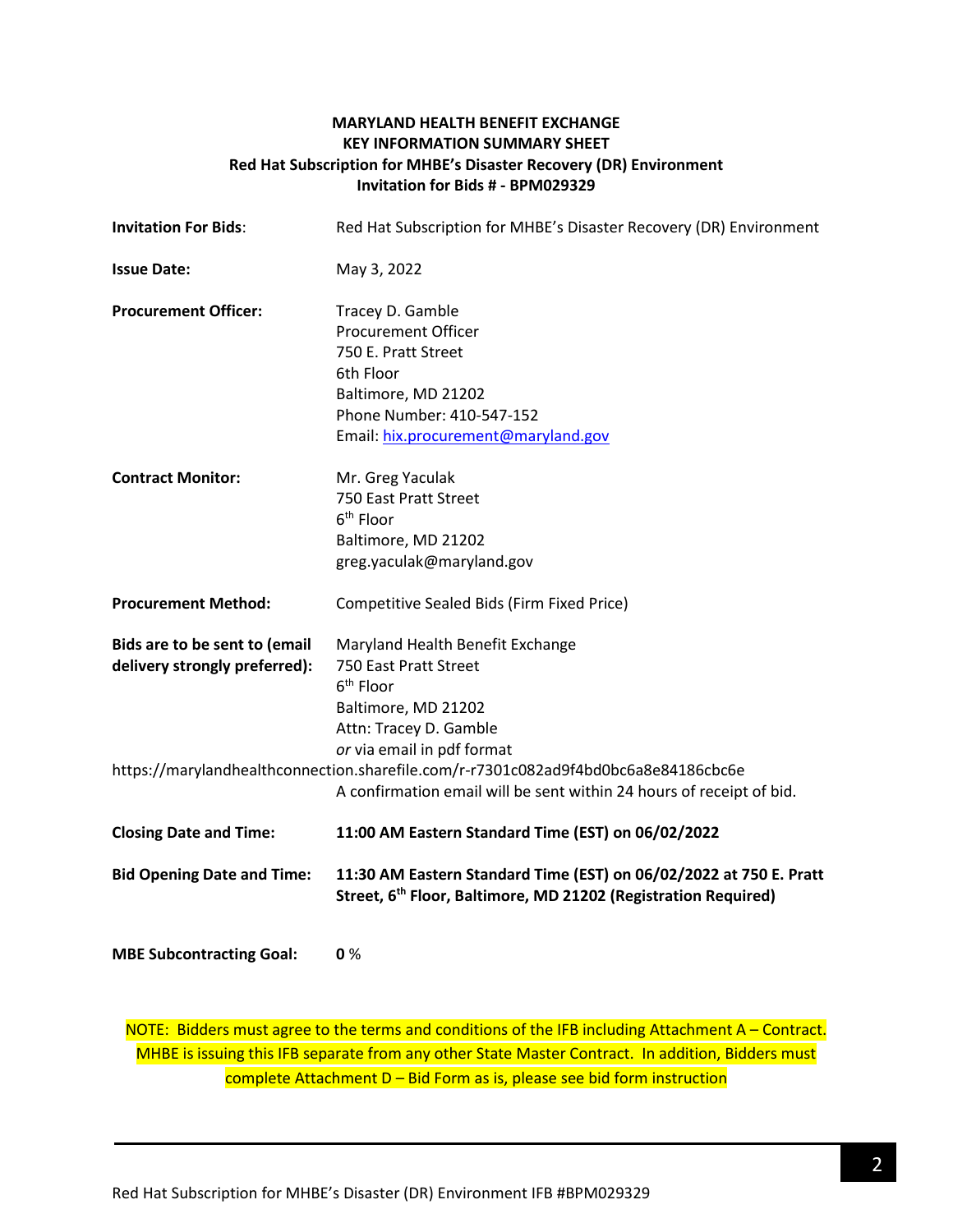## **Table of Contents**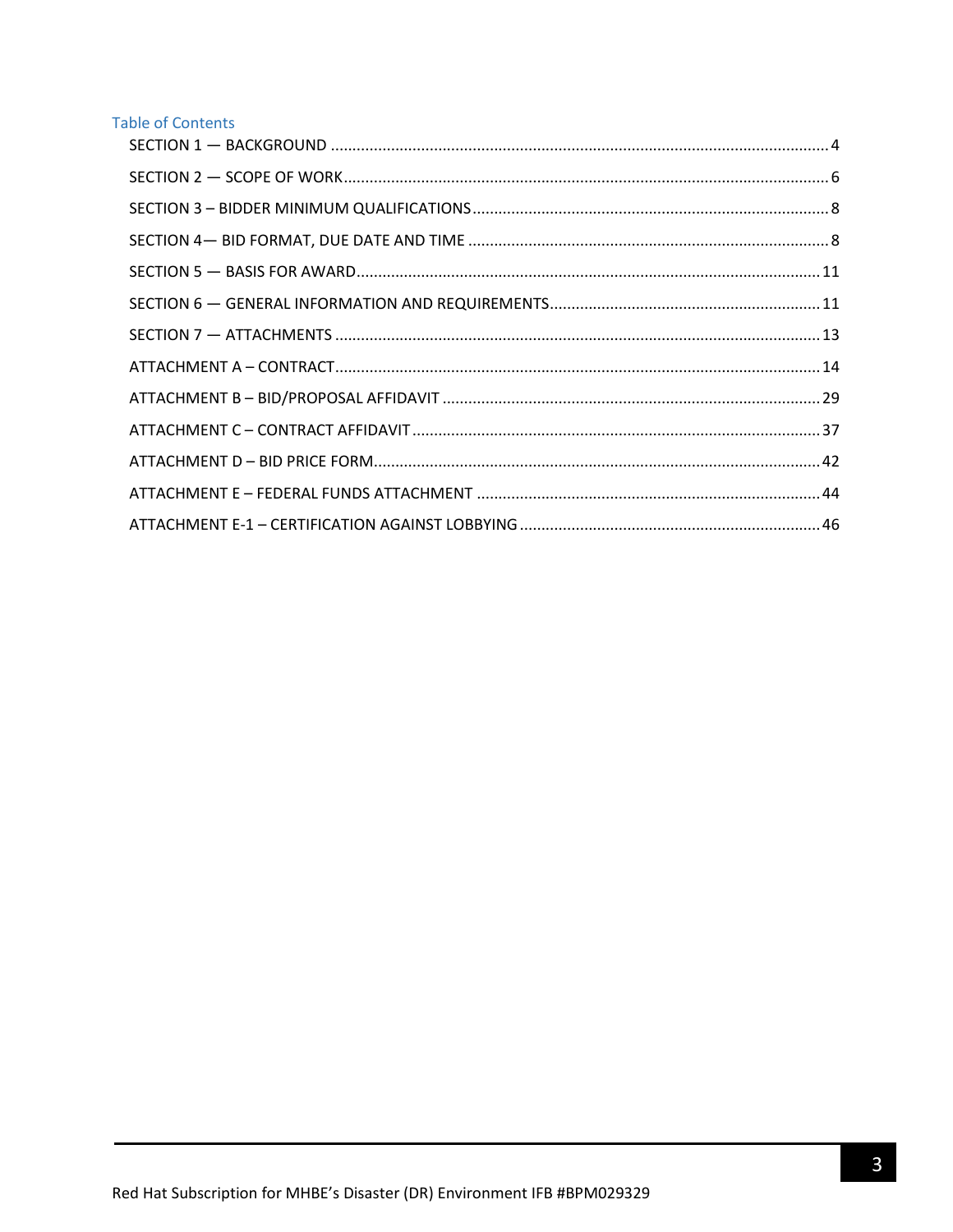### **SECTION 1 — BACKGROUND**

### <span id="page-3-0"></span>**1.1 Background on the Affordable Care Act**

The Maryland Health Benefit Exchange ("MHBE") is an independent unit of State government established to provide Maryland's residents and small businesses with the opportunity to compare rates, benefits, and quality among health insurance plans and to facilitate individuals' enrollment in plans that best suit their needs. MHBE also evaluates eligibility for expanded Medicaid coverage, advanced premium tax credits ("APTC") and other cost-sharing programs designed to make coverage more affordable for individuals with household incomes below 400 percent of the federal poverty level ("FPL").

## **1.2 Background on Maryland Health Benefit Exchange Procurement**

Under § 31-103 of the Insurance Article of the Maryland Code, the MHBE is subject to the provisions of State law governing procurement by "exempt units." See Md. Code Ann., State Fin. & Proc. § 12-401. The principal body that oversees MHBE procurements is the Maryland Health Benefit Exchange Board of Trustees. This procurement method is Competitive Sealed Bidding (Firm Fixed Price) as allowed under II. A. of the Maryland Health Benefit Exchange Procurement Policies and Procedures, which the Board of Trustees adopted in a resolution dated June 27, 2011.

### **1.3 Federal Funding Acknowledgement**

This procurement contains federal funds from the following source: Medicaid Funds, CFDA number 93.778. Execution of a Contract awarded as a result of this bid indicates the Contractor's agreement with all federal funding terms and conditions that apply to contractors receiving federal funds from these sources, including the applicable provisions described in Attachment E.

### **1.4 Receipt, Opening and Recording of Bids**

- 1.4.1 Upon receipt, each Bid and any timely modification(s) to a Bid shall remain unopened until the time and date set for Bid opening. Before Bid opening, the State may not disclose the identity of any Bidder.
- 1.4.2 Bids and timely modifications to Bids shall be opened publicly at the time, date and place set forth in the Key Information Summary Sheet. The name of each Bidder, the Total Bid Price, and such other information as is deemed appropriate shall be read aloud or otherwise made available. The MHBE requests that Bidders interested in attending the Bid Opening inform the MHBE via email 2 days prior to the Bid Opening Date identified in the Key Information Summary Sheet. Registration to attend the Bid opening is required.

### **1.5 Confidentiality of Bids**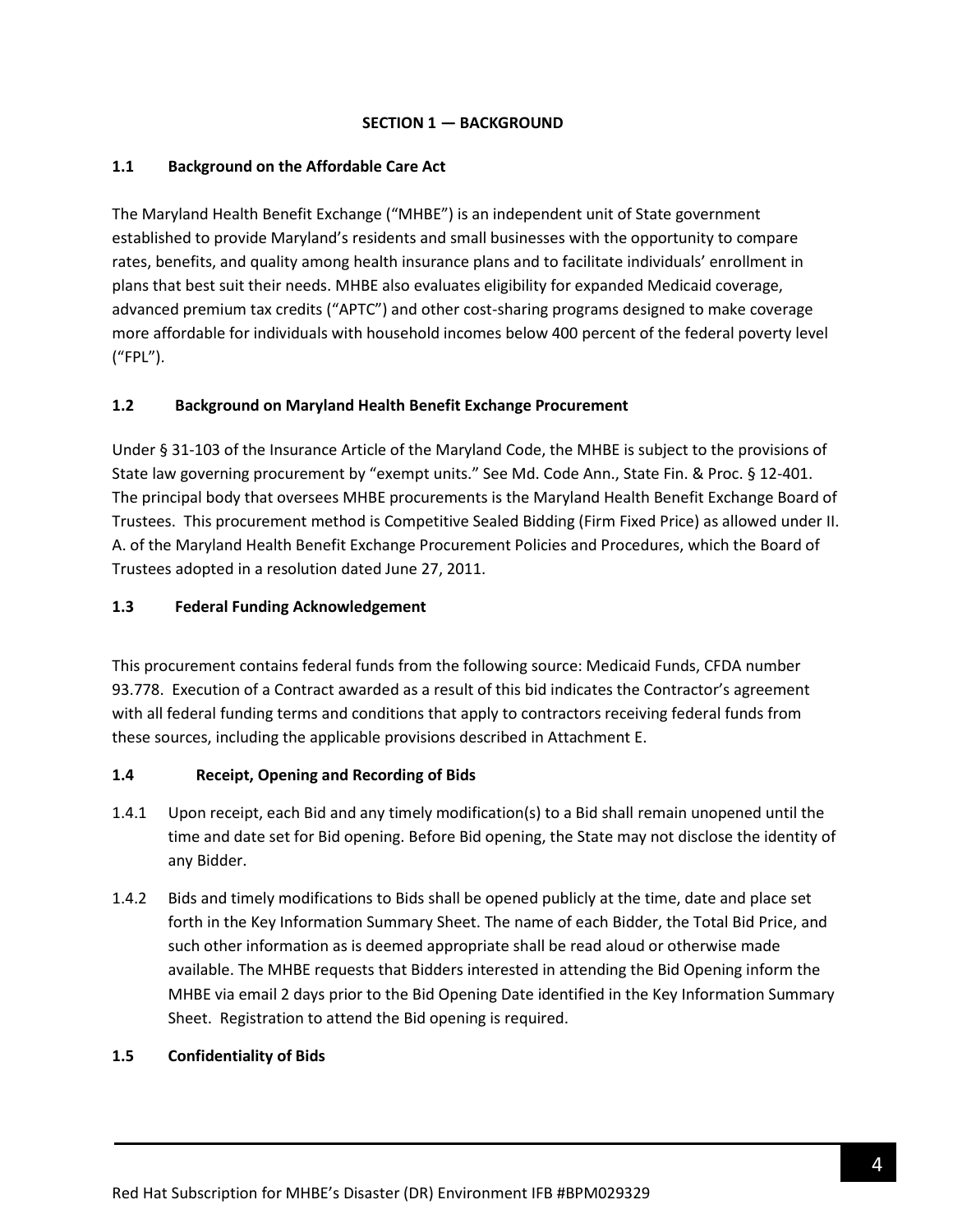1.5.1 The Bids shall be tabulated, or a Bid abstract made. The opened Bids shall be available for public inspection at a reasonable time after Bid opening, but in any case, before Contract award, except to the extent the Bidder designates trade secrets or other proprietary data to be confidential as set forth in this solicitation. See Sections 1.6, 4.1.3 for further information.

#### **1.6 Public Information Act Notice**

1.6.1 A Bidder should give specific attention to the clear identification of those portions of its submission that it considers confidential and/or proprietary commercial information or trade secrets, and provide justification why such materials, upon request, should not be disclosed by the State under the Public Information Act, Md. Code Ann., General Provisions Article, Title 4.

Bidders are advised that, upon request for this information from a third party, the MHBE is required to make an independent determination whether the information must be disclosed.

### **1.7 Protest/Disputes**

Any protest or dispute related, respectively, to this solicitation or the resulting Contract shall be subject to the provisions of Section VII of the MHBE Procurement Policies & Procedures and the Dispute provisions of the Contract resulting from this IFB (Refer to IFB Attachment A).

### **REMAINDER OF PAGE INTENTIONALLY LEFT BLANK**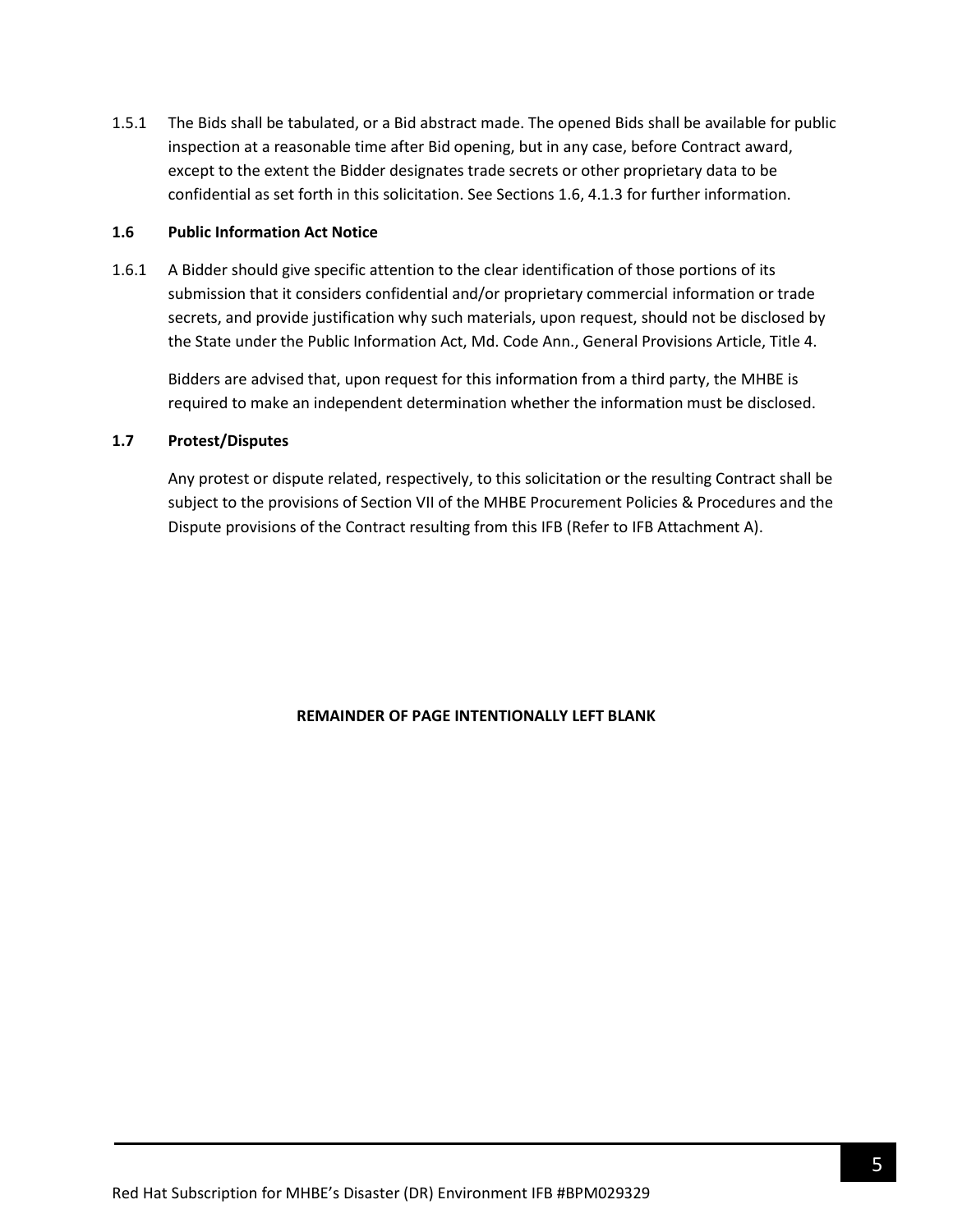### **SECTION 2 — SCOPE OF WORK**

#### <span id="page-5-0"></span>**Section 2.1 Purpose:**

The purpose of this solicitation is to subscribe to Red Hat EAP and Fuse as outlined in the section below for MHBEs new Disaster Recovery environment. The bidder must be an authorized RedHat reseller with the capability to provide all requirements as detailed in the sections below.

### **Section 2.2 Requirements:**

The vendor shall provide the following Red Hat subscription for a period of twelve (12) months:

| <b>SKU</b> | <b>Description</b>                                        | <b>Unit-vCPU</b> | <b>Qty</b> | Total # of<br><b>vCPU</b> | <b>Notes</b>                                                  |
|------------|-----------------------------------------------------------|------------------|------------|---------------------------|---------------------------------------------------------------|
| MW00276    | Red Hat Runtimes,<br>Premium (64 Cores<br>or 128 vCPUs)   | 128              | 1          | 128                       | <b>JBoss EAP</b><br>7.1.5.GA<br>(Production)                  |
| MW00275    | Red Hat Runtimes,<br>Premium (16 Cores<br>or 32 vCPUs)    | 32               | 2          | 64                        | <b>JBoss EAP</b><br>7.1.5.GA<br>(Production)                  |
| MW00277    | Red Hat Runtimes,<br>Premium (2 Cores or<br>4 vCPUs)      | 4                | 1          | 4                         | <b>JBoss EAP</b><br>7.1.5.GA<br>(Production)                  |
| MW00279    | Red Hat Runtimes,<br>Standard (64 Cores<br>or 128 vCPUs)  | 128              | 2          | 256                       | <b>JBoss EAP</b><br>7.1.5.GA<br>(Development,<br>UAT & Stage) |
| MW00425    | Red Hat Integration,<br>Premium (16 Cores<br>or 32 vCPUs) | 32               | 1          | 32                        | JBoss-Fuse<br>6.2.1                                           |
| MW00010    | <b>Red Hat Fuse ELS</b><br>Program, Premium<br>(16 Cores) | 32               | 1          | 32                        | ELS for<br><b>RedHat Fuse</b><br>6.x                          |

**BIDDERS ARE REQUESTED TO WORK WITH RED HAT TO GET THE SPECIAL DISCOUNTED PRICING AVAILABLE FOR DISASTER RECOVERY (DR) ENVIRONMENTS.**

### **Section 2.3: Scope of Premier & Standard Support**

a. The table below describes the scope of Premium and Standard support: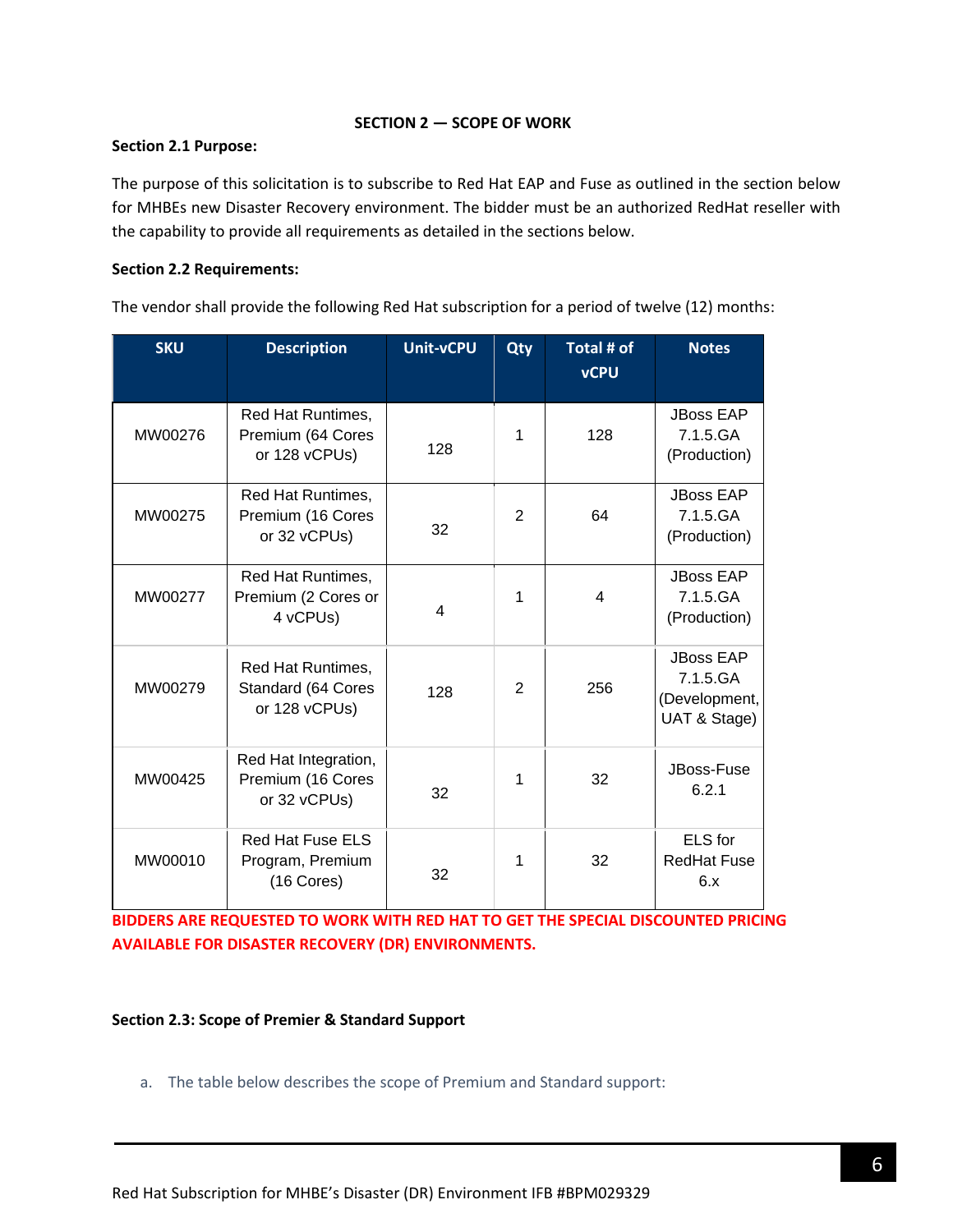|                        | <b>Standard</b>              | Premium                                           |                                                          |
|------------------------|------------------------------|---------------------------------------------------|----------------------------------------------------------|
| <b>Hours</b>           | Standard<br><b>Business</b>  | 24x7 for Severity 1 & 2 issues                    |                                                          |
| of Coverage            | <b>Hours</b>                 | Standard Business Hours for Severity 3 & 4 issues |                                                          |
| Support Channel        | Web & Phone                  | Web & Phone                                       |                                                          |
| <b>Number of Cases</b> | Unlimited                    | Unlimited                                         |                                                          |
| <b>Response Times</b>  | <b>Initial &amp; Ongoing</b> | <b>Initial</b>                                    | Ongoing                                                  |
| Severity 1             | 1 business hour              | 1 hour                                            | 1 hour or as agreed based<br>on the nature of the issue  |
| Severity 2             | 4 business hours             | 2 hours                                           | 4 hours or as agreed based<br>on the nature of the issue |
| Severity 3             | 1 business day               | 4 business hours                                  | 8 hours or as agreed based<br>on the nature of the issue |
| Severity 4             | 2 business day               | 8 business hours                                  | 2 business days or as agreed<br>on the nature of issue   |

### **b. Red Hat Support Severity Level Definitions**

- **Severity 1 (Urgent):** A problem that severely impacts MHBEs use of the software in a production environment (such as loss of production data or in which production systems are not functioning). The situation halts MHBEs business operations and no procedural workaround exists
- **Severity 2 (High):** A problem where the software is functioning but MHBEs use of it in the production environment is severely reduced. The situation is causing a high impact to portions of MHBEs business operations, and no procedural workaround exists.
- **Severity 3 (Medium):** A problem that involves partial, non-critical loss of use of the software in a production environment or development environment. For production environments, there is a medium-to-low impact on MHBEs business, but MHBEs business continues to function, including by using a procedural workaround. For development environments, where the situation is causing the project to no longer continue or migrate into production.
- **Severity 4 (Low):** A general usage question, reporting of a documentation error, or recommendation for a future product enhancement or modification. For production environments, there is low-to-no impact on MHBEs business or the performance or functionality of MHBEs system. For development environments, there is a medium-to-low impact on MHBEs business, but business continues to function, including by using a procedural workaround.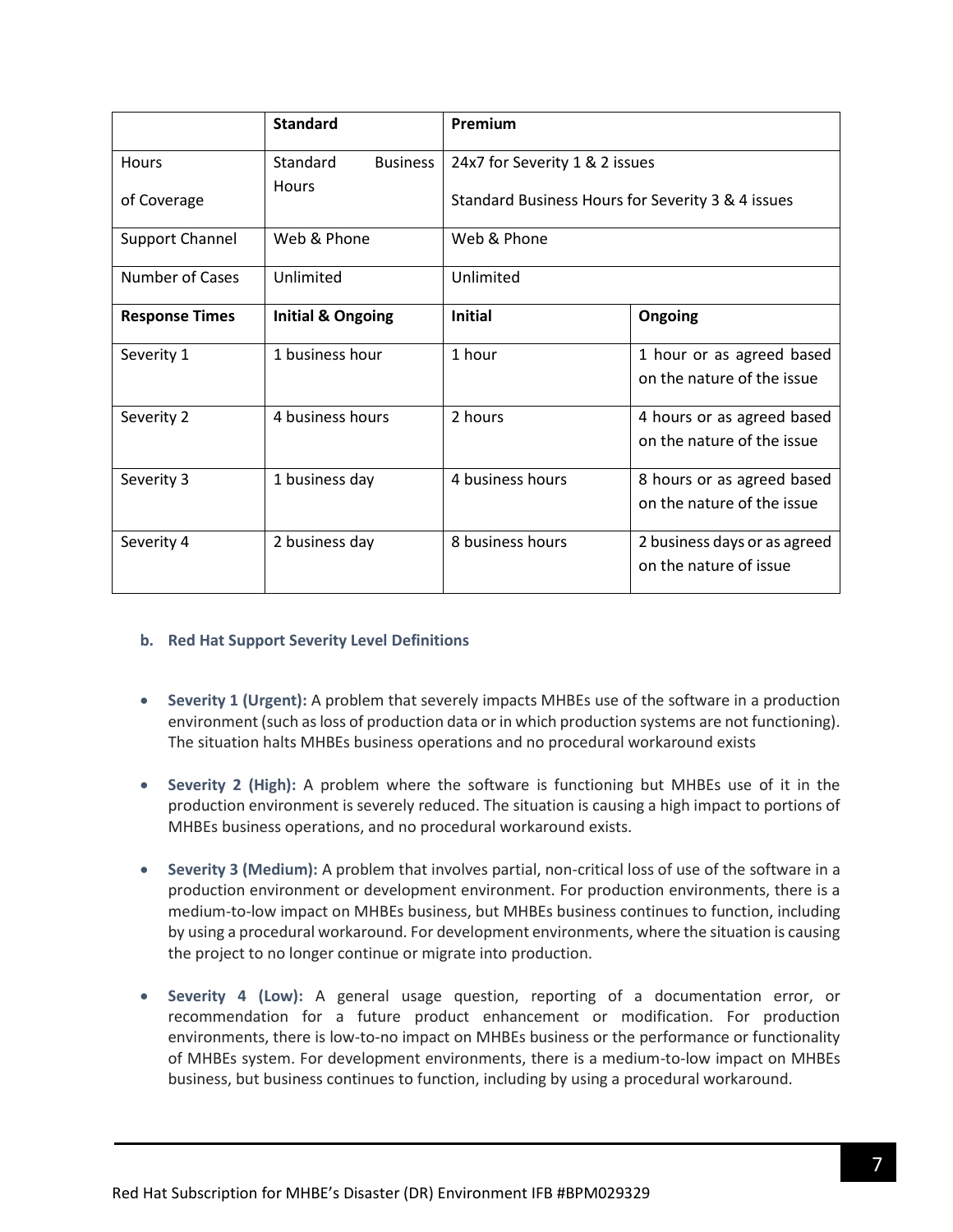### **2.4 Invoicing**

All invoices shall be submitted by the Contractor within 30 days of receipt of equipment, software or services and shall include, at the minimum, the following information:

- Name and address of the MHBE
- Contractor name
- Products(s) and/or service(s) purchased listed separately including the amount for each individual charge (i.e., 5 – ABC Hardware @ \$2,000 Total \$10,000.00, Support @ \$100.00 Total \$200.00)
- Supporting Documentation
- E-mail address/phone number of Contractor's POC
- Remittance address
- Federal taxpayer identification or (if owned by an individual) Contractor's social security number
- Invoice period, invoice date, invoice number and amount due
- Purchase Order # being billed

Invoices submitted without the required information will not be processed for payment until the Contractor provides the required information. The MHBE is generally exempt from Federal excise taxes, Maryland sales and use taxes, District of Columbia sales taxes and transportation taxes. The Contractor, however, is not exempt from such sales and use taxes and may be liable for the same.

### **SECTION 3 – BIDDER MINIMUM QUALIFICATIONS**

<span id="page-7-0"></span>The Bidder must be an authorized reseller of Red Hat. As proof, the Bidder must submit with the bid a letter of authorization from the manufacturer or providing evidence of the rights to resell all products and services required by this IFB.

### **SECTION 4— BID FORMAT, DUE DATE AND TIME**

### <span id="page-7-1"></span>**4.1 One Part Submission**

### 4.1.1 **To minimize duplication costs, MHBE strongly desires e-mail delivery of Bids***.*

- 4.1.2 Bidders submitting via email must submit their bids and all required attachments in pdf format to https://marylandhealthconnection.sharefile.com/r-r7301c082ad9f4bd0bc6a8e84186cbc6e Bidders must submit with their Bid the required minimum qualification documentation (see Section 3), and any required bid submissions (see Section 4.2.4) with one document clearly labeled as "Bid, Red Hat Subscription for MHBE's Disaster Recovery (DR) Environment # BPM029329" in time to be received by **11:00 AM, Eastern Standard Time, June 2, 2022**.
- 4.1.3 A second attachment labeled "Bid, Red Hat Subscription for MHBE's Disaster Recovery (DR) Environment # BPM029329 PIA", in searchable Adobe .pdf format for Public Information Act (PIA) requests (this copy shall be redacted so that confidential and/or proprietary information has been removed (see Section 1.6 "Public Information Act Notice"). If a Bidder chooses to submit its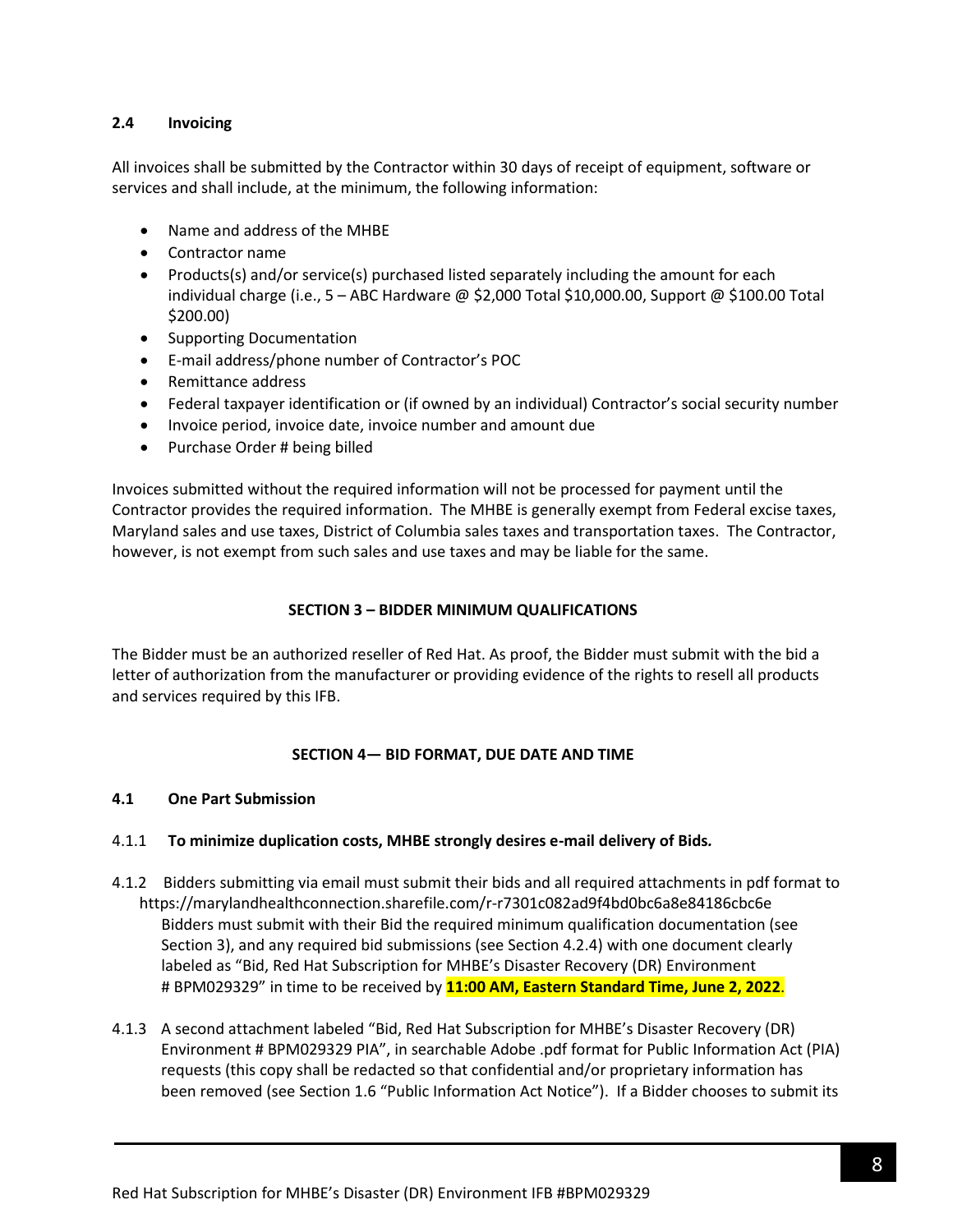Bid without identifying any information that is confidential/proprietary, it should still provide the second attachment required here and label it "PIA", even though no information therein will be redacted.

4.1.4 Bidders choosing to provide paper submissions shall email the Procurement Officer at the email address specified in the Key Information summary sheet for submission instructions.

### 4.1.5 **Bids delivered by facsimile shall not be considered**.

The Procurement Officer must receive all files by the IFB due date and time specified in the Key Information Summary Sheet and Section 4.1.2. If submitted via e-mail, the date and time of submission is determined by the date and time of arrival in the <https://marylandhealthconnection.sharefile.com/r-r7301c082ad9f4bd0bc6a8e84186cbc6e> e-mail box. Requests for extension of this date and time will not be granted. Except as provided in COMAR 21.05.02.10, Bids received by the Procurement Officer after the due date will not be considered.

### **4.2 Required Bid Submissions**

Bidders shall include the following with their Bid:

### 4.2.1 **Transmittal Letter:**

A Transmittal Letter shall accompany the Bid. The purpose of this letter is to transmit the Bid and acknowledge the receipt of any addenda. The Transmittal Letter should be brief and signed by an individual who is authorized to commit the Bidder to the services and requirements as stated in this IFB. The Transmittal Letter should include the following:

- Name and address of the Bidder;
- Name, title, e-mail address, and telephone number of primary contact for the Bidder;
- "Red Hat Subscription for MHBE's Disaster Recovery Environment # BPM029329" and Solicitation Number that the Bid is in response to;
- Signature, typed name, and title of an individual authorized to commit the Bidder to its Bid;
- Federal Employer Identification Number (FEIN) of the Bidder, or if a single individual, that individual's Social Security Number (SSN);
- Bidder's eMMA number;
- Bidder's MBE certification number (if applicable);
- Acceptance of all State IFB and Contract terms and conditions; and
- Acknowledgement of all addenda to this IFB.

### 4.2.2 **Minimum Qualifications Documentation:**

The Bidder shall submit any Minimum Qualifications documentation that may be required, as forth in Section 3 "Bidder Minimum Qualifications."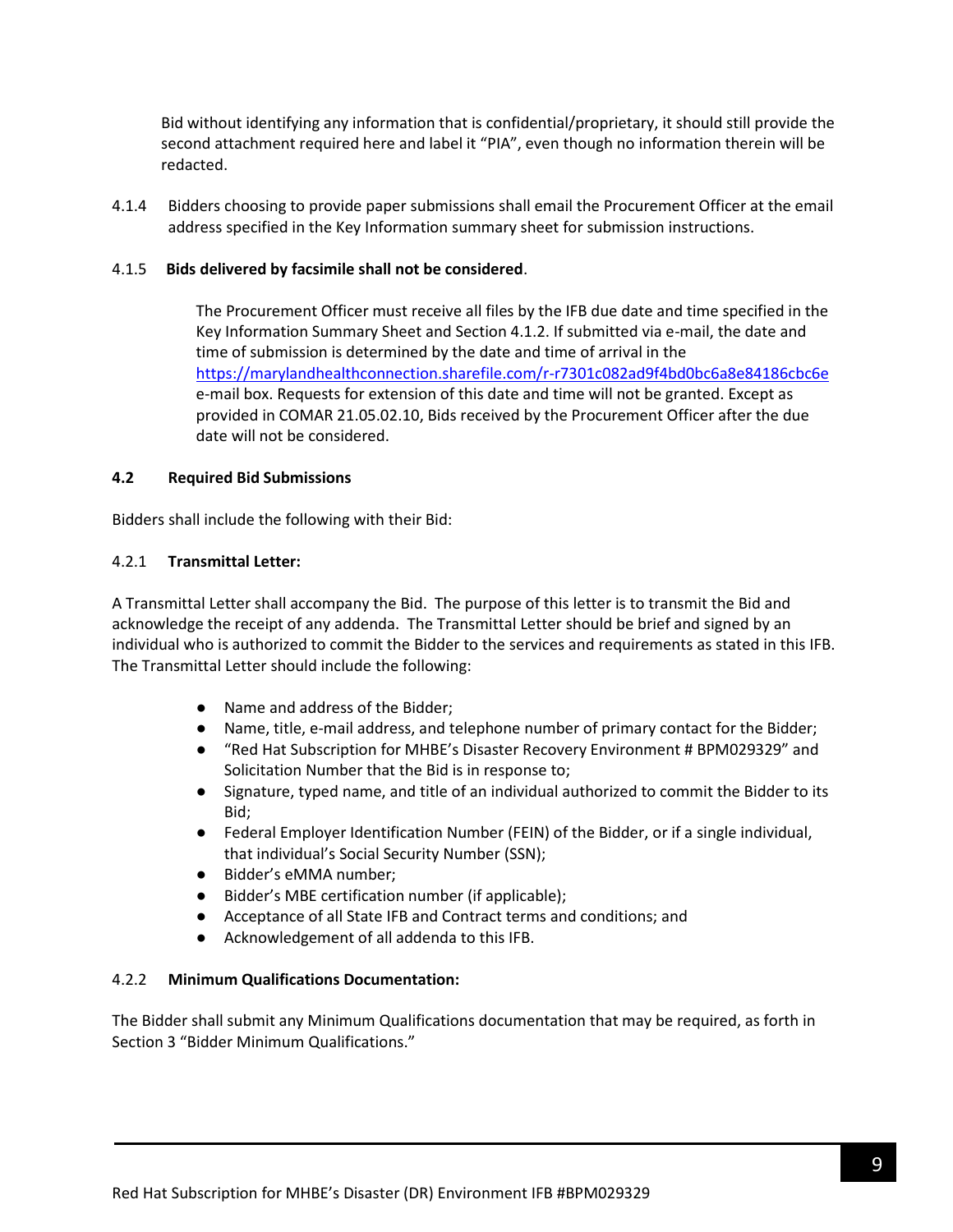### 4.2.3 **Bid Price Form**

The Bid shall contain all price information in the format specified on **IFB Attachment D - Bid Form.** Complete the Bid Form only as provided in the Bid Pricing Instructions. **Do not amend, alter, or leave blank any items on the Bid Form or include additional clarifying or contingent language on or attached to the Bid Form**. Failure to adhere to any of these instructions may result in the Bid being determined to be non-responsive and rejected by MHBE.

### 4.2.4 **Completed Required Attachments**

For email submissions, submit one (1) copy of each with original signatures.

- Attachment B Bid/Proposal Affidavit
- Attachment E Federal Funds Attachment, **including E-1 and E-2**

### **4.3 Electronic Transactions Authorized**

- 4.3.1 This procurement authorizes electronic transactions in keeping with COMAR 21.03.05 *et seq*. and pursuant to the Maryland Uniform Electronic Transactions Act, Maryland Code Annotated, Commercial Law Article, Title 21.
- 4.3.2 In addition to specific electronic transactions specifically authorized in other sections of this IFB, including its attachments (e.g., Sections 4.1 (One Part Submission Via Email Preferred) and 6 (Bidder agrees to accept payments by electronic funds transfer)) and subject to the exclusions noted in Section 4.3.3, below, the following transactions are authorized to be conducted by electronic means on the terms described:
	- A. The Procurement Officer may conduct the procurement using eMMA, the Maryland Health Benefit Exchange website a[t https://www.marylandhbe.com/solicitations/](https://www.marylandhbe.com/solicitations/) or e-mail to issue:
		- a) the solicitation (e.g., the IFB/RFP);
		- b) any amendments;
		- c) pre-Bid/Proposal conference documents;
		- d) questions and responses;
		- e) communications regarding the solicitation or Bid/Proposal to any Bidder/Offeror or potential Bidder/Offeror;
		- f) notices of award selection or non-selection; and
		- g) the Procurement Officer's decision on any Bid protest or Contract claim.
		- h) Contract award
		- i) Contract Modifications
	- B. A Bidder/Offeror or potential Bidder/Offeror may use e-mail to:
		- a) submission of initial Bids or Proposals;
		- b) ask questions regarding the solicitation;
		- c) reply to any material received from the Procurement Officer by electronic means that includes a Procurement Officer's request or direction to reply by e-mail or facsimile, but only on the terms specifically approved and directed by the Procurement Officer;
		- d) submit a "No Bid/Proposal Response" to the solicitation.
		- e) submit a Pre-Proposal Conference Response Form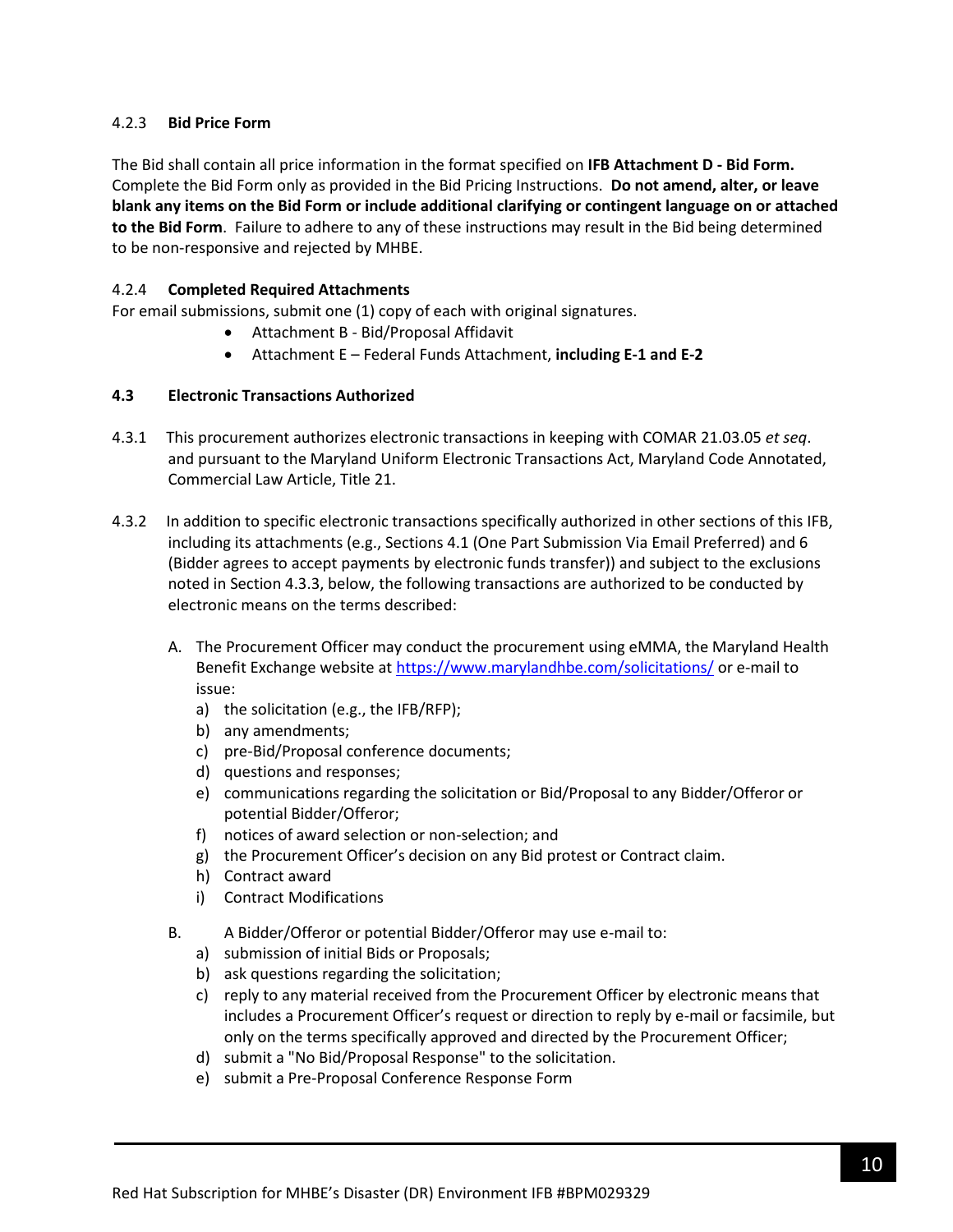- f) submit a signed Contract, Contract Affidavit, Non-Exchange Entity Agreement, Non-Disclosure Agreement or other attachment required to be returned with an executed Contract or within five days of award
- g) submit a signed Contract Modification
- C. The Procurement Officer, the Contract Monitor, and the Contractor may conduct day-to-day Contract administration, except as outlined in Section E of this subsection utilizing e-mail, facsimile, or other electronic means if authorized by the Procurement Officer or Contract Monitor.
- 4.3.3 The following transactions related to this procurement and any Contract awarded pursuant to it are *not authorized* to be conducted by electronic means:
	- a) filing of Bid Protests;
	- b) filing of Contract Claims; or
	- c) any transaction, submission, or communication where the Procurement Officer has specifically directed that a response from the Contractor or Bidder/Offeror be provided in writing or hard copy.
- 4.3.4 Any facsimile or e-mail transmission is only authorized to the facsimile numbers or e-mail addresses for the identified person as provided in the solicitation, the Contract, or in the direction from the Procurement Officer or Contract Monitor.
- 4.3.5 MHBE requires original signatures on all submissions that this IFB or the document form requires to be signed, including but not limited to all Transmittal Letters, Bids, the Contract or Contract Modifications resulting from this IFB. However, the Contractor may scan and submit electronically any document containing such original signature(s). The Contract and other contractual documents each may be signed by the Parties in counterparts, each of which shall be deemed to be an original but all of which, taken together, shall constitute one and the same Contract.

## **4.4 Documents Required upon Notice of Recommendation for Contract Award**

Upon receipt of a Notification of Recommendation for Contract Award, the following documents shall be completed and submitted electronically, via email, by the recommended awardee within five (5) Business Days, unless noted otherwise:

- Attachment A Standard Contract
- Attachment C Contract Affidavit

## **SECTION 5 — BASIS FOR AWARD**

<span id="page-10-0"></span>A contract shall be awarded to the responsible Bidder submitting a responsive Bid with the most favorable Total Bid Price for providing the products/services as specified in this IFB. **The most favorable Total Bid Price will be the lowest price on IFB Attachment D - Bid Form.**

## **SECTION 6 — GENERAL INFORMATION AND REQUIREMENTS**

<span id="page-10-1"></span>• The Contract that results from this IFB shall be a firm fixed price contract.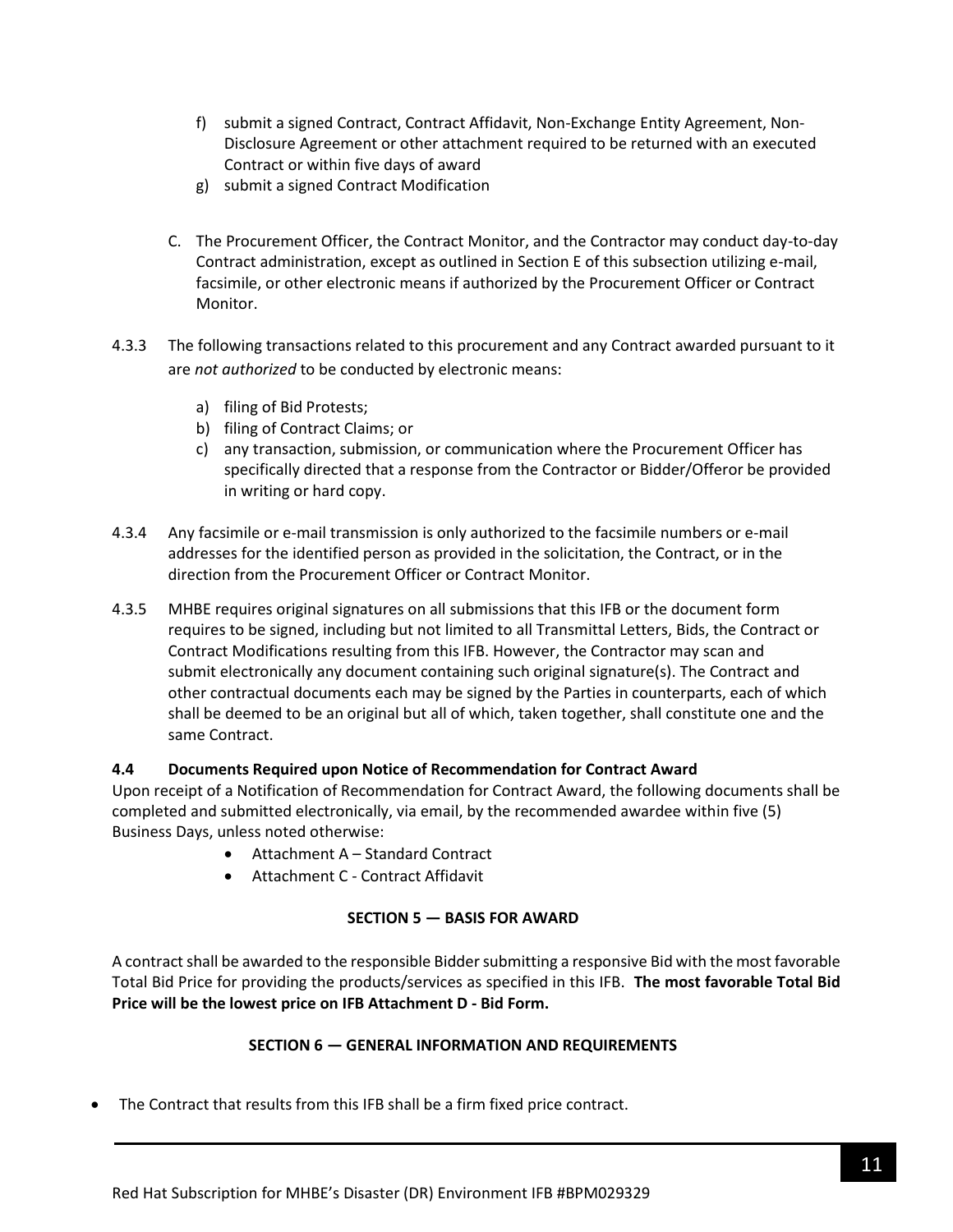- The Contract resulting from this IFB shall commence as of the date of the full execution by the Parties and, from that date, run a full 12 months. The anticipated end date is at or around June 6, 2023. The Contractor shall provide services upon receipt of a written Notice to Proceed. Audit, confidentiality, document retention, patents, copyrights & intellectual property, warranty and indemnification obligations under the Contract and any other obligations specifically identified in the Contract shall survive termination of the Contract.
- If it becomes necessary to revise this IFB before the due date for bids, addenda will be provided to all prospective Bidders who were sent this IFB or otherwise are known by the Procurement Officer to have obtained this IFB. In addition, addenda to the IFB will be posted on the MHBE web page and through eMaryland Marketplace Advantage. Addenda made after the due date for bids will be sent only to those Bidders who submitted a timely bid.
- The MHBE reserves the right to cancel this IFB, accept or reject any and all bids (in whole or in part) received in response to this IFB, to waive or permit cure of minor irregularities. The MHBE also reserves the right, in its sole discretion, to award a Contract based upon the written bids received without prior discussions or negotiations.
- The MHBE is not responsible for Contractor's costs incurred in preparing and submitting a bid or in performing any other activities relative to this solicitation.
- By submitting a response to this solicitation, the Bidder agrees to accept payments by electronic funds transfer if selected for Contract unless the State Comptroller's Office grants an exemption. Payment by electronic funds transfer is mandatory for contracts exceeding \$100,000. The selected Contractor shall register using the COT/GAD X-10 Vendor Electronic Funds (EFT) Registration.
- Request Form. Any request for exemption must be submitted to the State Comptroller's Office for approval at the address specified on the COT/GAD X-10 form and must include the business identification information as stated on the form and include the reason for the exemption. The COT/GAD X-10 form can be downloaded at[: http://compnet.comp.state.md.us/gad/pdf/GADX-10.pdf.](http://compnet.comp.state.md.us/gad/pdf/GADX-10.pdf)
- The sole point of contact at the MHBE for purposes of this IFB, prior to the award of any contract, is the Procurement Officer at the address listed below:

Tracey D. Gamble Title: Procurement Officer Address: 750 E. Pratt Street, 6th Floor, Baltimore, MD 21202 Email Address: [hix.procurement@maryland.gov](mailto:hix.procurement@maryland.gov)

- The MHBE may change the Procurement Officer and/or the Contract Monitor at any time by written notice.
- The individual responsible for day-to-day administration and management of the Contract issued pursuant to this IFB shall be the Contract Monitor identified below:

Name: Greg Yaculak Address: 750 East Pratt Street, 6<sup>th</sup> Floor, Baltimore, MD 21202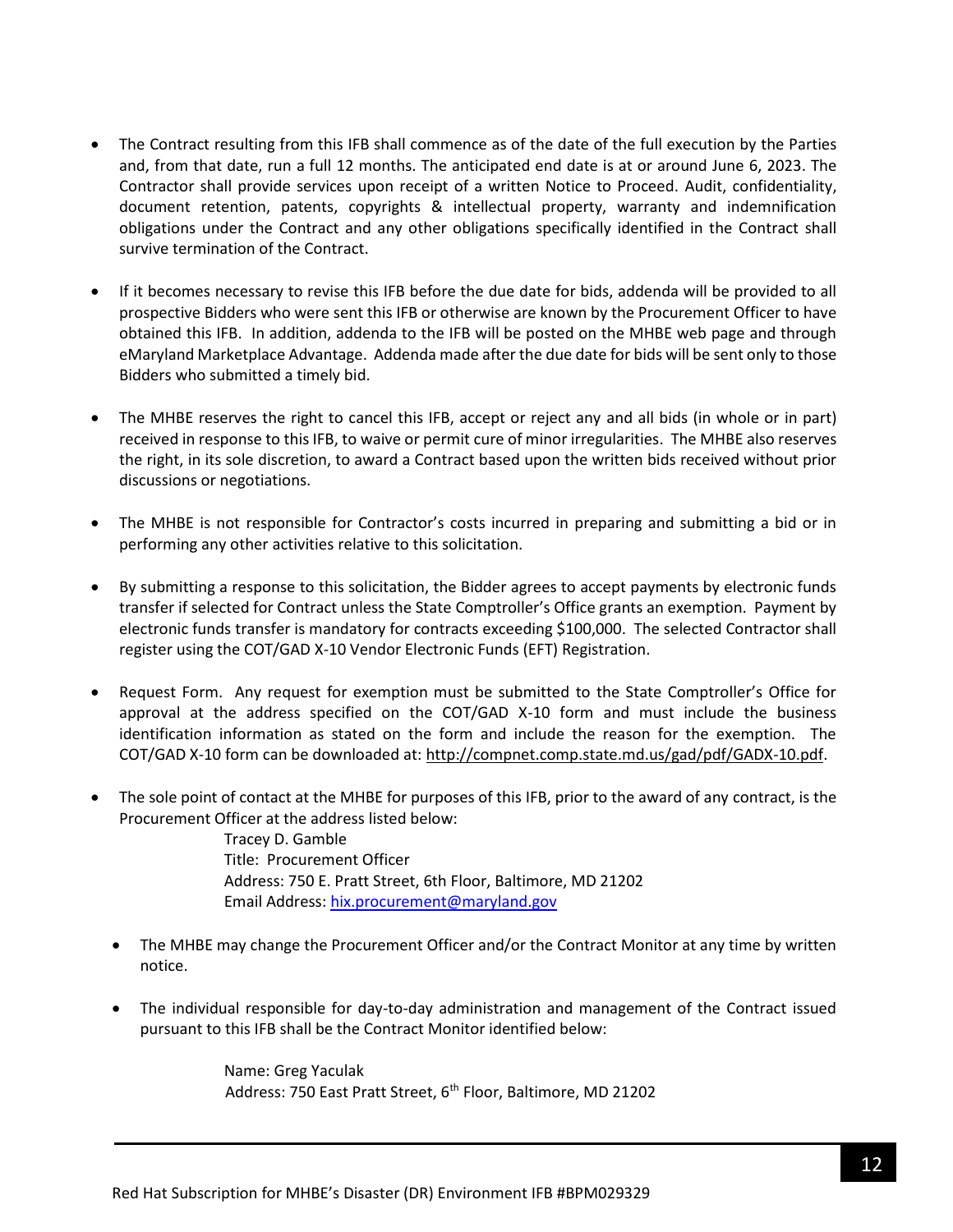### Email address: [greg.yaculak@maryland.gov](mailto:greg.yaculak@maryland.gov)

- The MHBE may change the Procurement Officer and/or the Contract Monitor at any time by written notice.
- Bids submitted in response to this IFB are irrevocable for 120 days following the closing date of bids. This period may be extended at the Procurement Officer's request only with the Bidder's written agreement.

### **SECTION 7 — ATTACHMENTS**

- <span id="page-12-0"></span>• Attachment A - Standard Contract – Must be signed and submitted within five (5) business days of notification of proposed Contract award
- Attachment B Bid/Proposal Affidavit Must be completed and submitted with the Bid
- Attachment C State Contract Affidavit Must be completed and submitted within five (5) business days of notification of proposed Contract award
- Attachment D Bid Form Must be completed and submitted with the Bid
- Attachment E Federal Funds Attachment This attachment describes requirements and restrictions associated with the federal funds to be used in this Contract. Execution of a Contract awarded as a result of this IFB indicates a Contractor's agreement with all applicable requirements and restrictions. This attachment must be completed and submitted with the Bid.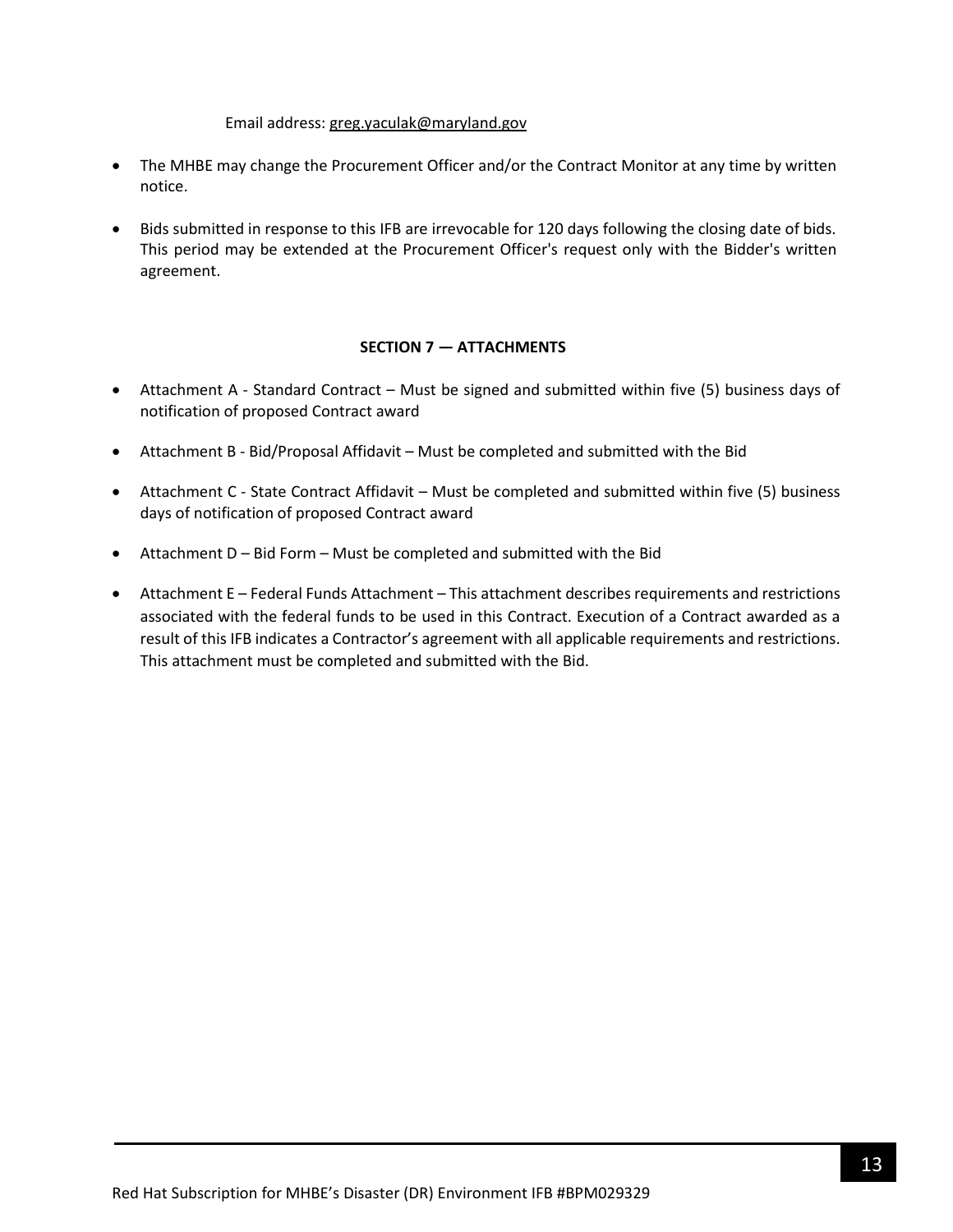## **ATTACHMENT A – CONTRACT RedHat Subscription for MHBE's Disaster Recovery (DR) Environment IFB # BPM029329**

<span id="page-13-0"></span>THIS CONTRACT (the "Contract") is made as of the Effective Date defined below by and between [Contractor's name] (the "Contractor") and the MARYLAND HEALTH BENEFIT EXCHANGE, a unit of the STATE OF MARYLAND (the "MHBE"). The Contractor and the MHBE each are a "Party" and, together, are the "Parties".

In consideration of the premises and the covenants herein contained, the Parties agree as follows:

### **1. Definitions**

In this Contract, the following words have the meanings indicated:

- 1.1 "Bid" means the Contractor's Bid dated \_\_\_\_\_\_\_\_.
- 1.2 "COMAR" means Code of Maryland Regulations.
- 1.3 "Contract Monitor" means the MHBE employee identified in Section 6 of the IFB as the Contract Monitor or a successor designated by the MHBE.
- 1.4 "Contractor" means \_\_\_\_\_\_\_\_\_\_\_\_\_\_\_\_\_\_\_\_\_\_\_\_\_\_\_\_\_\_\_\_ [Contractor's name] whose principal business address is \_\_\_\_\_\_\_\_\_\_\_\_\_\_\_\_\_\_\_\_\_\_\_\_\_\_\_\_\_\_\_\_\_\_\_\_\_[Contractor's primary address] and whose principal office in Maryland is \_\_\_\_\_\_\_\_\_\_\_\_\_\_\_\_\_\_\_\_\_\_\_\_\_\_\_\_\_\_\_[Contractor's local address.
- 1.5 "Effective Date" means the date on which the last of the two Parties signs this Contract.
- 1.6 "MHBE" means the Maryland Health Benefit Exchange.
- 1.7 "IFB" means the Invitation for Bids for RedHat Subscription for MHBE's Disaster Recovery (DR) Environment # BPM029329, and any addenda thereto issued in writing by the MHBE.
- 1.8 "Procurement Officer" means the MHBE employee identified in Section 6 of the IFB as the Procurement Officer or a successor designated by the MHBE.
- 1.9 "Software" means the object code version of computer programs licensed pursuant to this Contract. Embedded code, firmware, internal code, microcode, and any other term referring to software that is necessary for proper operation is included in this definition of Software. Software includes all prior, current, and future versions of the Software and all maintenance updates and error corrections. "Software" also includes any upgrades, updates, bug fixes or modified versions or backup copies of the Software licensed to the MHBE by Contractor or an authorized distributor.
- 1.10 "State" means the State of Maryland.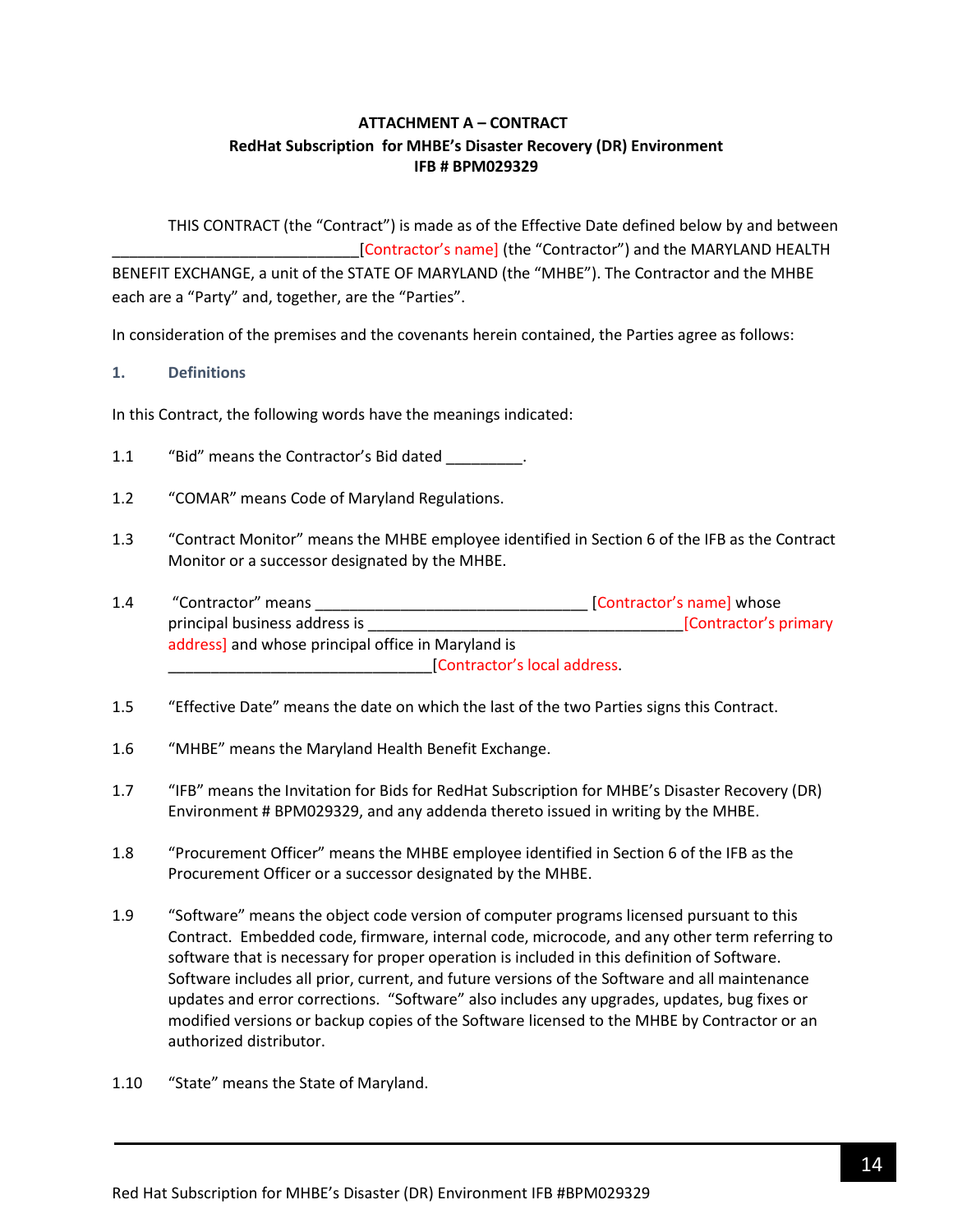#### **2. Scope of Contract**

2.1 The Contractor shall provide products and services as described in the IFB for Informatica PowerCenter Subscription awarded in accordance with Exhibits A-D listed in this section and hereby incorporated as part of this Contract. If there is any conflict between this Contract and the Exhibits, the terms of the Contract shall govern. If there is any conflict among the Exhibits, the following order of precedence shall determine the prevailing provision:

Exhibit A – The IFB Exhibit B – State Contract Affidavit, executed by the Contractor and dated Exhibit C – The Federal Funds Attachment (Attachment E to the IFB, including E-1 and E-2) Exhibit D – The Bid (Attachment D to the IFB)

- 2.2 The Procurement Officer may, at any time, by written order, make changes in the work within the general scope of the Contract or the IFB. No other order, statement, or conduct of the Procurement Officer or any other person shall be treated as a change or entitle the Contractor to an equitable adjustment under this section. Except as otherwise provided in this Contract, if any change under this section causes an increase or decrease in the Contractor's cost of, or the time required for, the performance of any part of the work, whether or not changed by the order, an equitable adjustment in the Contract price shall be made and the Contract modified in writing accordingly. The Contractor must assert in writing its right to an adjustment under this section within thirty (30) days of receipt of written change order and shall include a written statement setting forth the nature and cost of such claim. No claim by the Contractor shall be allowed if asserted after final payment under this Contract. Failure to agree to an adjustment under this section shall be a dispute under the Disputes clause. Nothing in this section shall excuse the Contractor from proceeding with the Contract as changed.
- 2.3 While the Procurement Officer may, at any time, by written change order, make unilateral changes in the work within the general scope of the Contract as provided in Section 2.2 above, the Contract may be modified by mutual agreement of the parties, provided: (a) the modification is made in writing; (b) all parties sign the modification; and (c) all required approvals are obtained.
- 2.4 Contracts awarded in violation of the MHBE Procurement Policies and Procedures are voidable at the election of MHBE.
- **3. Period of Performance.**
- 3.1 The Contract shall start as of the date of full execution by the Parties. From this date, the Contract shall be for a period of 12 months, or through June 15, 2023, whichever is later.
- 3.2 Audit, confidentiality, document retention, patents, copyrights and intellectual property, warranty and indemnification obligations under this Contract and any other obligations specifically identified shall survive expiration or termination of the Contract.
- **4. Consideration and Payment**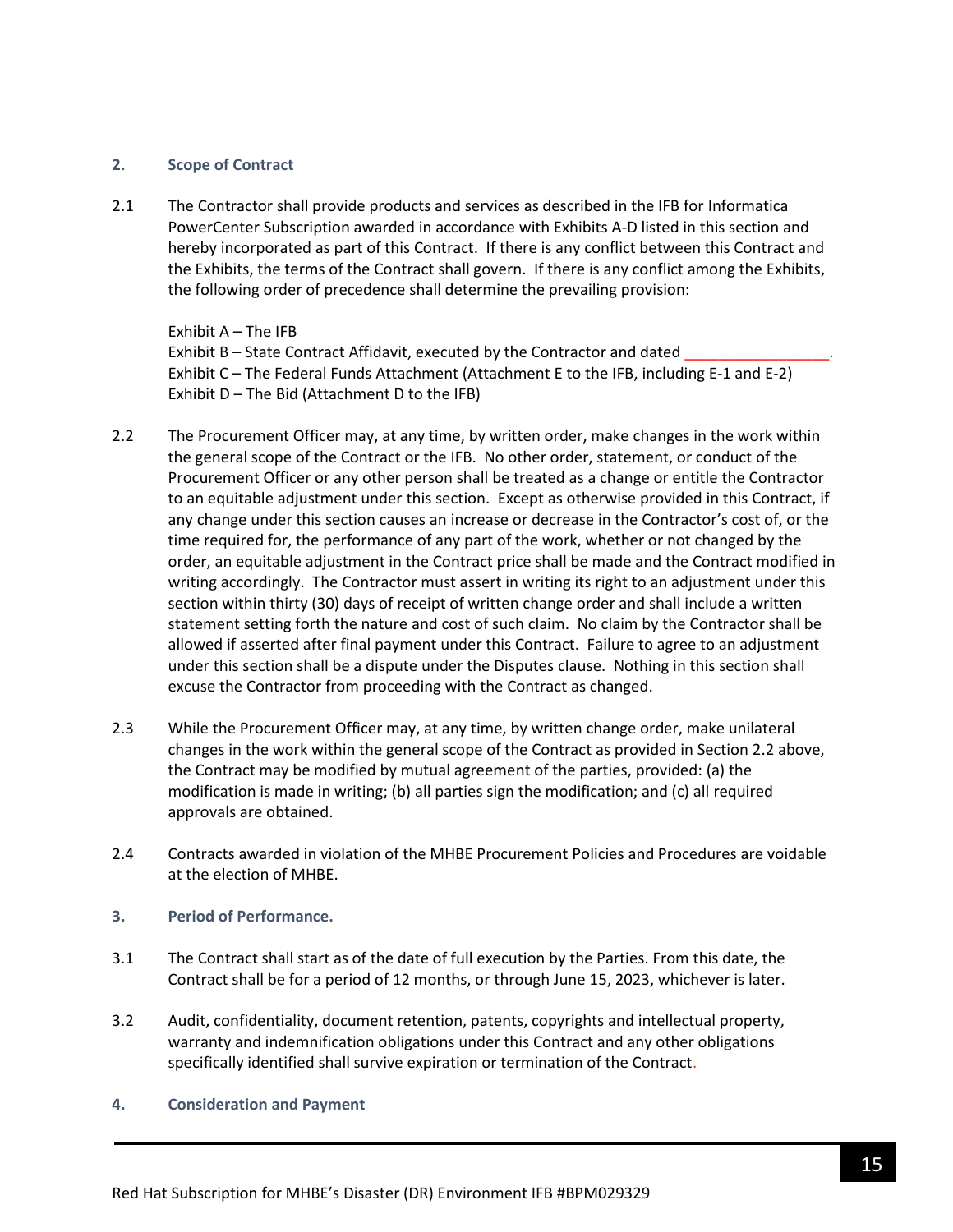- 4.1 In consideration of the satisfactory performance of the work set forth in this Contract, the MHBE shall pay the Contractor in accordance with the terms of this Contract and at the prices quoted in the Bid.
- 4.2 Payments to the Contractor shall be made no later than thirty (30) days after the MHBE's receipt of a proper invoice for services provided by the Contractor, acceptance by the MHBE of services provided by the Contractor, and pursuant to the conditions outlined in Section 4 of this Contract. Each invoice must include the Contractor's Federal Tax Identification or Social Security Number for a Contractor who is an individual which is [Contractor's FEIN or SSN-]. Charges for late payment of invoices other than as prescribed at Md. Code Ann., State Finance and Procurement Article, §15-104 are prohibited. Invoices shall be submitted to the Contract Monitor at hbe.finance@maryland.gov. Electronic funds transfer shall be used by the MHBE to pay Contractor pursuant to this Contract and any other State payments due Contractor unless the State Comptroller's Office grants Contractor an exemption.
- 4.3 In addition to any other available remedies, if, in the opinion of the Procurement Officer, the Contractor fails to perform in a satisfactory and timely manner, the Procurement Officer may refuse or limit approval of any invoice for payment and may cause payments to the Contractor to be reduced or withheld until such time as the Contractor meets performance standards as established by the Procurement Officer.
- 4.4 Payment of an invoice by the MHBE is not evidence that services were rendered as required under this Contract.
- 4.5 Contractor's eMaryland Marketplace Advantage vendor ID number is \_\_\_\_\_\_\_\_\_\_ (Contractor's eMMA number).
- **5. Patents, Copyrights, and Intellectual Property**
- 5.1 If the Contractor furnishes any design, device, material, process, or other item, which is covered by a patent, trademark or service mark, or copyright or which is proprietary to, or a trade secret of, another, the Contractor shall obtain the necessary permission or license to permit the State to use such item or items.
- 5.2 Except as provided in Section 5.4 of this Contract, the Contractor agrees that all documents and materials, including but not limited to, reports, drawings, studies, specifications, estimates, tests, maps, photographs, designs, software, equipment, graphics, mechanical, artwork, computations and data prepared by or for the Contractor for purposes of this Contract (Work Product) shall become and remain the sole and exclusive property of the State and shall be available to the MHBE at any time. The MHBE shall have the right to use the same without restriction and without compensation to the Contractor other than that specifically provided by this Contract.
- 5.3 Except as provided in Section 5.4 of this Contract, the Contractor agrees that at all times during the term of this Contract and thereafter, the Work Product shall be "works made for hire" as that term is interpreted under U.S. copyright law and shall be owned by the State. Ownership includes the right to copyright, patent, register and the ability to transfer these rights and all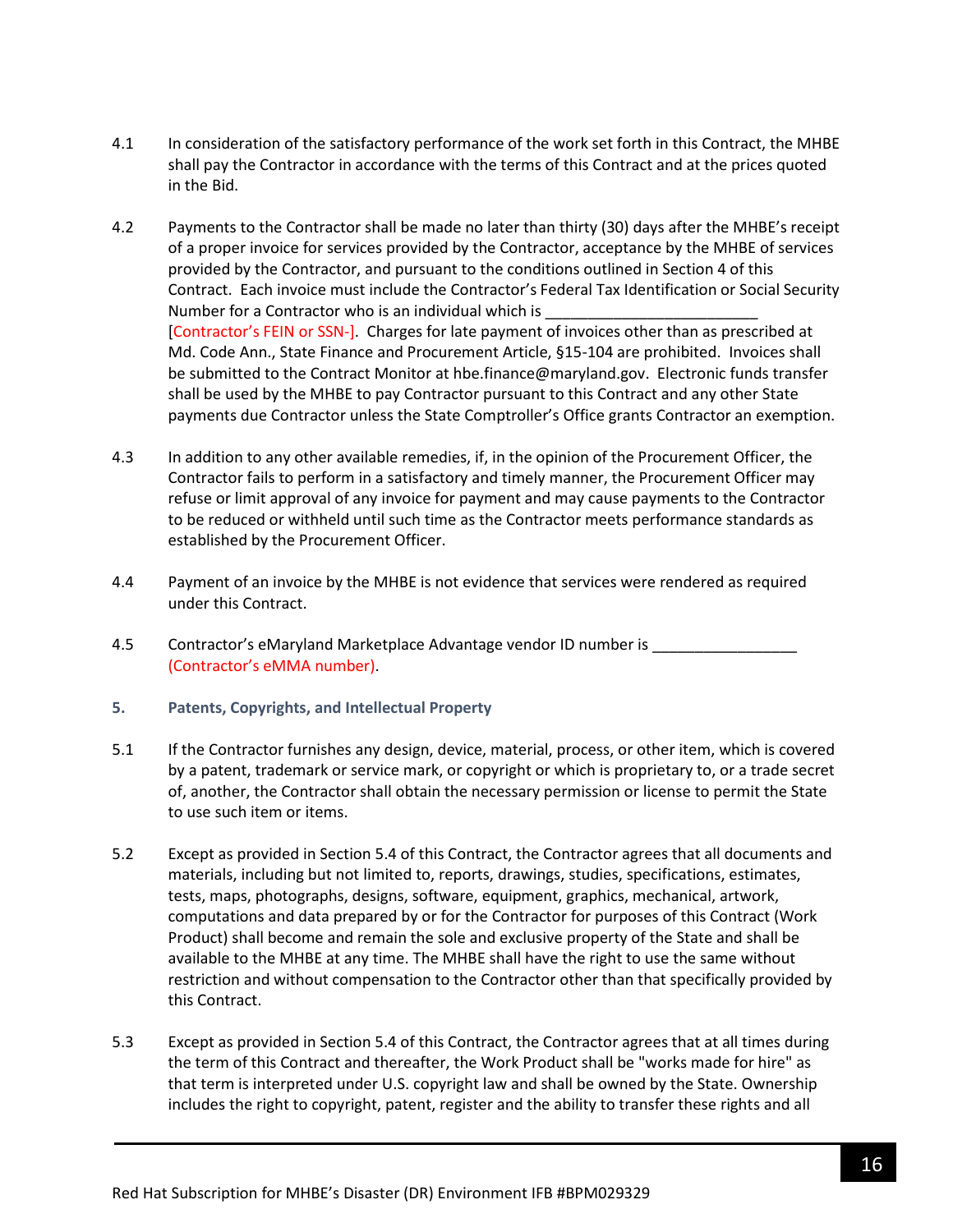information used to formulate such Work Product. In the event any Work Product is or may not be considered a work made for hire under applicable law, Contractor assigns and transfers to the State the entire right, title and interest in and to all rights in the Work Product and any registrations and copyright applications relating thereto and any renewals and extensions thereof. Contractor shall execute all documents and perform such other proper acts as the State may deem necessary to secure for it the rights pursuant to this section.

- 5.4 Notwithstanding anything to the contrary in this Contract, to the extent (i) the Work Product incorporates any commercial-off-the shelf software (COTS) and/or any Pre-Existing Intellectual Property or (ii) any COTS and/or Pre-Existing Intellectual Property (other than a computer's operating system, supported internet browser, browser accessibility software or hardware if needed by the user, and software required to access a commonly-available data transmission tool or export format) is required to access, install, build, compile or otherwise use the Work Product (such COTS and Pre-Existing Intellectual Property individually and collectively referred to herein as "Third-party Intellectual Property," which shall be the sole property of Contractor or its third-party licensors, as applicable), Contractor hereby grants, on behalf of itself and any third-party licensors, to the State a royalty-free, paid-up, non-exclusive, unrestricted, unconditional, irrevocable, worldwide right and license, with the right to use, execute, reproduce, display, perform, distribute copies of internally, modify and prepare derivative works based upon, such Third-party Intellectual Property as may be necessary for the State to use the Work Product for the purposes for which such Work Product was designed and intended. "Pre-Existing Intellectual Property" means any program, utility or tool owned by Contractor or its third-party licensors that was created by Contractor or its third-party licensors independently from its performance of this Contract and not solely using funds from this Contract.
- 5.5 Subject to the terms of Section 6, Contractor shall defend, indemnify, and hold harmless the State, including, but not limited to, the Agency and its agents, officers, and employees, from and against any and all claims, costs, losses, damages, liabilities, judgments and expenses (including without limitation reasonable attorneys' fees) arising out of or in connection with any claim the Work Product or any Third-party Intellectual Property infringes, misappropriates or otherwise violates any Third-party Intellectual Property rights. Contractor shall not enter into any settlement involving third party claims that contains any admission of or stipulation to any guilt, fault, liability or wrongdoing by the State or that adversely affects the State's rights or interests, without the State's prior written consent, which consent may be withheld in the State's sole and absolute discretion. Contractor shall be entitled to control the defense or settlement of such claim (with counsel reasonably satisfactory to the State), provided that the State will, upon requesting indemnification hereunder: (a) provide reasonable cooperation to Contractor in connection with the defense or settlement of any such claim, at Contractor's expense; and (b) be entitled to participate in the defense of any such claim. Contractor's obligations under this section will not apply to the extent any Third-party Intellectual Property infringes, misappropriates or otherwise violates any third-party intellectual rights as a result of modifications made by the State in violation of the license granted to the State pursuant to section 5.4; provided that such infringement, misappropriation or violation would not have occurred absent such modification.
- 5.6 Without limiting Contractor's obligations under Section 5.5, if all or any part of the Work Product or any Third Party Intellectual Property is held, or Contractor or the State reasonably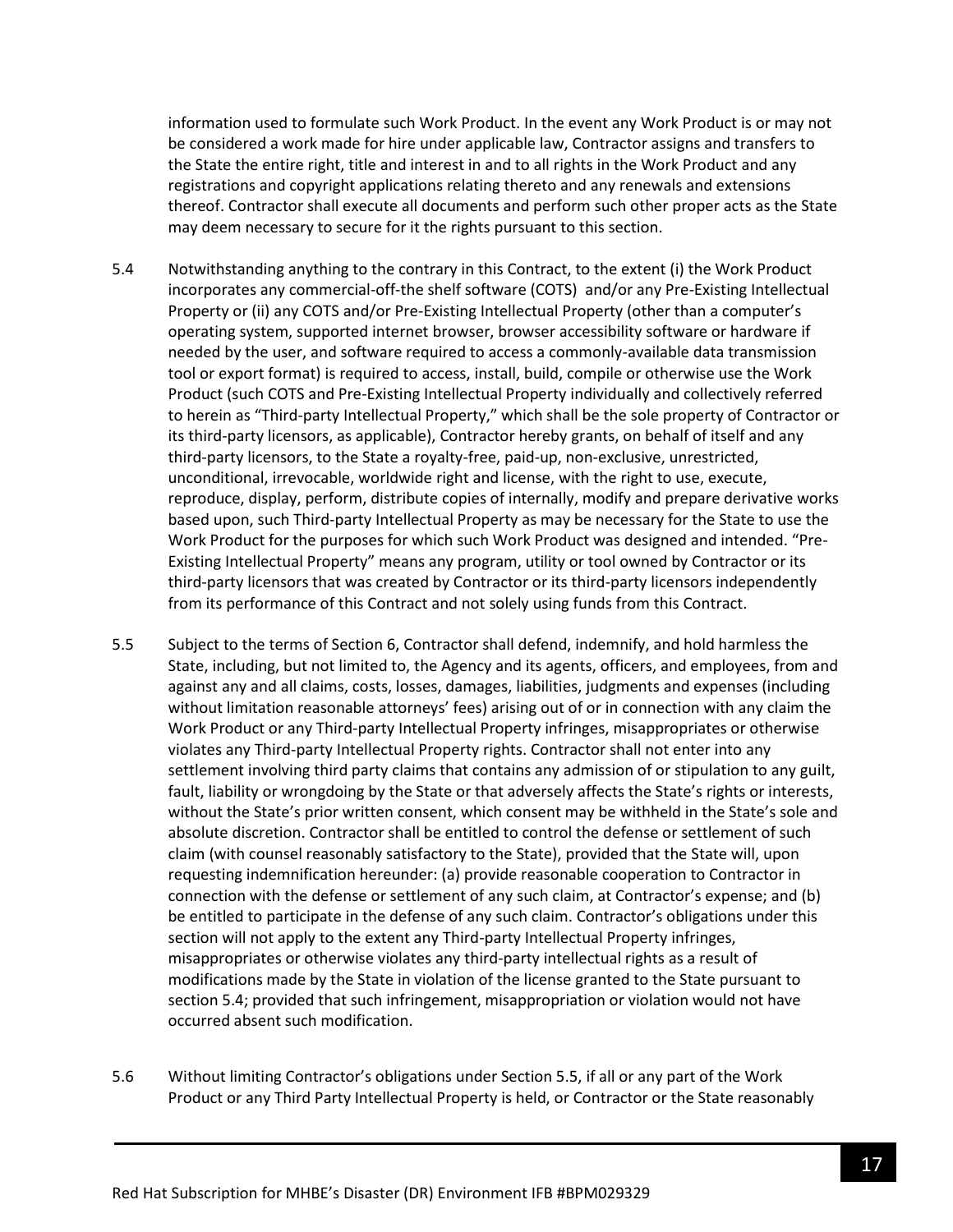determines that it could be held, to infringe, misappropriate or otherwise violate any third party intellectual property right, Contractor (after consultation with the State and at no cost to the State): (a) shall procure for the State the right to continue using the item in accordance with its rights under this Contract; (b) replace the item with an item that does not infringe, misappropriate or otherwise violate any third party intellectual property rights and, in the State's sole and absolute determination, complies with the item's specifications, and all rights of use and/or ownership set forth in this Contract; or (c) modify the item so that it no longer infringes, misappropriates or otherwise violates any third party intellectual property right and, in the State's sole and absolute determination, complies with the item's specifications and all rights of use and/or ownership set forth in this Contract.

- 5.7 Except for any Pre-Existing Intellectual Property and Third-Party Intellectual Property, Contractor shall not acquire any right, title or interest (including any intellectual property rights subsisting therein) in or to any goods, software, technical information, specifications, drawings, records, documentation, data or any other materials (including any derivative works thereof) provided by the State to the Contractor. Notwithstanding anything to the contrary herein, the State may, in its sole and absolute discretion, grant the Contractor a license to such materials, subject to the terms of a separate writing executed by the Contractor and an authorized representative of the State.
- 5.8 Contractor, on behalf of itself and its subcontractors, hereby agrees not to incorporate, link, distribute or use any Third-party Intellectual Property in such a way that: (a) creates, purports to create or has the potential to create, obligations with respect to any State software (including any deliverable hereunder), including without limitation the distribution or disclosure of any source code; or (b) grants, purports to grant, or has the potential to grant to any third-party any rights to or immunities under any State intellectual property or proprietary rights. Without limiting the generality of the foregoing, neither Contractor nor any of its subcontractors shall incorporate, link, distribute or use, in conjunction with the Work Product, any code or software licensed under the GNU General Public License ("GPL"), Lesser General Public License ("LGPL"), Affero GPL ("AGPL"), European Community Public License ("ECPL"), Mozilla, or any other open source license, in any manner that could cause or could be interpreted or asserted to cause any State software (or any modifications thereto) to become subject to the terms of the GPL, LGPL, AGPL, ECPL, Mozilla or such other open source software.
- 5.9 Without limiting the generality of the foregoing, neither Contractor nor any of its subcontractors shall use any software or technology in a manner that will cause any patents, copyrights or other intellectual property which are owned or controlled by the State or any of its affiliates (or for which the State or any of its subcontractors has received license rights) to become subject to any encumbrance or terms and conditions of any third-party or open source license (including, without limitation, any open source license listed on http://www.opensource.org/licenses/alphabetical) (each an "Open Source License"). These restrictions, limitations, exclusions and conditions shall apply even if the State or any of its subcontractors becomes aware of or fails to act in a manner to address any violation or failure to comply therewith. No act by the State or any of its subcontractors that is undertaken under this Contract as to any software or technology shall be construed as intending to cause any patents, copyrights or other intellectual property that are owned or controlled by the State (or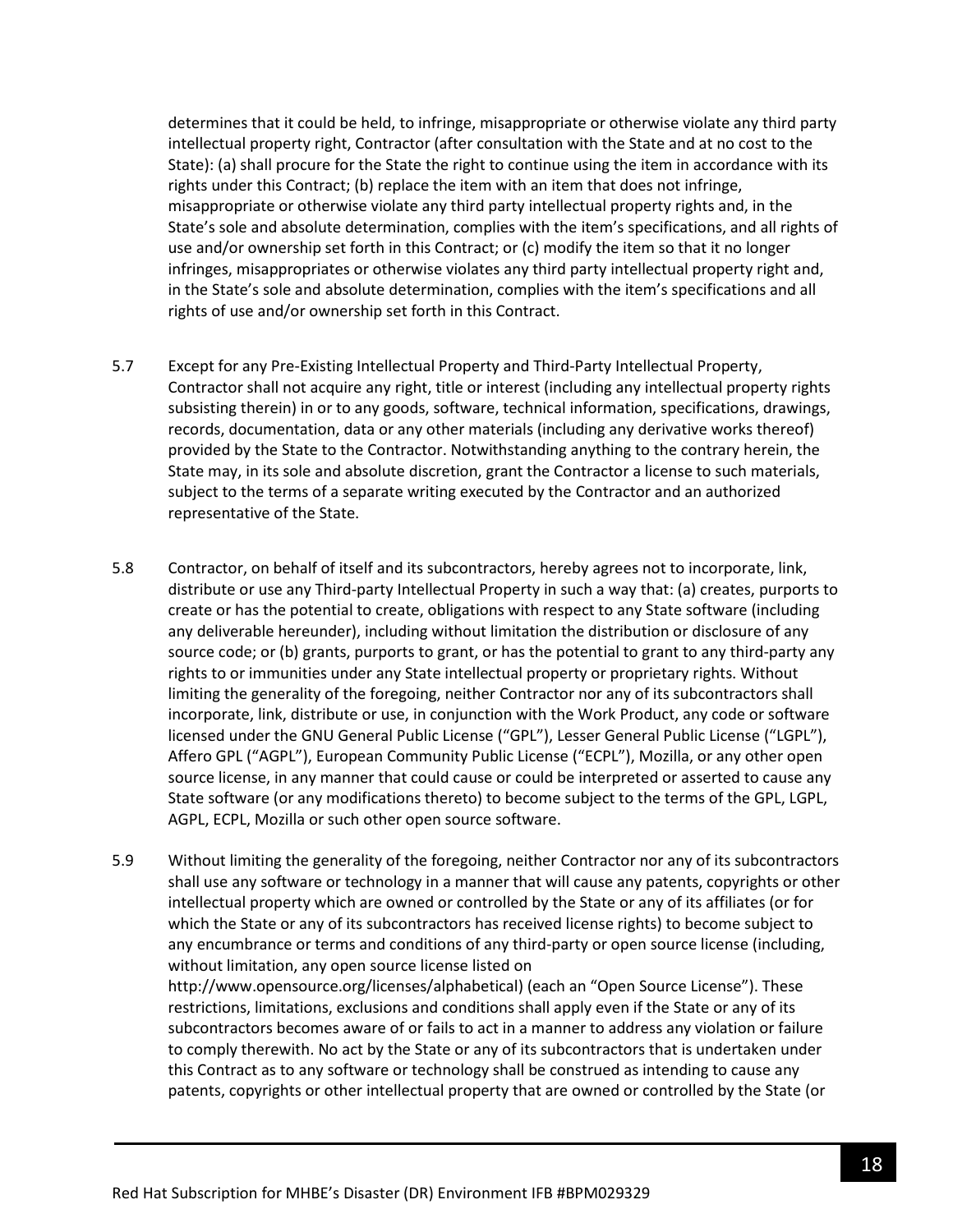for which the State has received license rights) to become subject to any encumbrance or terms and conditions of any Open-Source License.

5.10 The Contractor shall report to the MHBE, promptly and in written detail, each notice or claim of copyright infringement received by the Contractor with respect to all Work Product delivered under this Contract.

#### **6. Indemnification**

- 6.1 Contractor shall indemnify, defend, and hold the State, its directors, officers, employees and agents harmless from third-party liability for tangible property damage, bodily injury and death, and for fraud or willful misconduct of Contractor, including all related defense costs and expenses (including reasonable attorneys' fees and costs of investigation, litigation, settlement, judgments, interest and penalties) arising from or relating to the performance of the Contractor or its subcontractors under this Contract.
- 6.2 The State has no obligation to provide legal counsel or defense to the Contractor or its subcontractors in the event that a suit, claim or action of any character is brought by any person not party to this Contract against the Contractor or its subcontractors as a result of or relating to the Contractor's obligations under this Contract.
- 6.3 The State has no obligation for the payment of any judgments or the settlement of any claims against the Contractor or its subcontractors as a result of or relating to the Contractor's obligations under this Contract.
- 6.4 The Contractor shall immediately notify the Procurement Officer of any claim or suit made or filed against the Contractor or its subcontractors regarding any matter resulting from or relating to the Contractor's obligations under the Contract, and will cooperate, assist, and consult with the State in the defense or investigation of any claim, suit, or action made or filed against the State as a result of or relating to the Contractor's performance under this Contract.
- 6.5 Section 6 shall survive expiration of this Contract.

#### **7. Confidential or Proprietary Information and Documentation**

7.1 Subject to the Maryland Public Information Act and any other applicable laws and the implementation of regulations promulgated pursuant thereto, all confidential or proprietary information and documentation relating to either party (including without limitation, any information or data stored within the Contractor's computer systems) shall be held in absolute confidence by the other party. Each party shall, however, be permitted to disclose relevant confidential information to its officers, agents, and employees to the extent that such disclosure is necessary for the performance of their duties under this Contract, provided that the data may be collected, used, disclosed, stored, and disseminated only as provided by and consistent with the law. The provisions of this section shall not apply to information that: (a) is lawfully in the public domain; (b) has been independently developed by the other party without violation of this Contract; (c) was already in the possession of such party; (d) was supplied to such party by a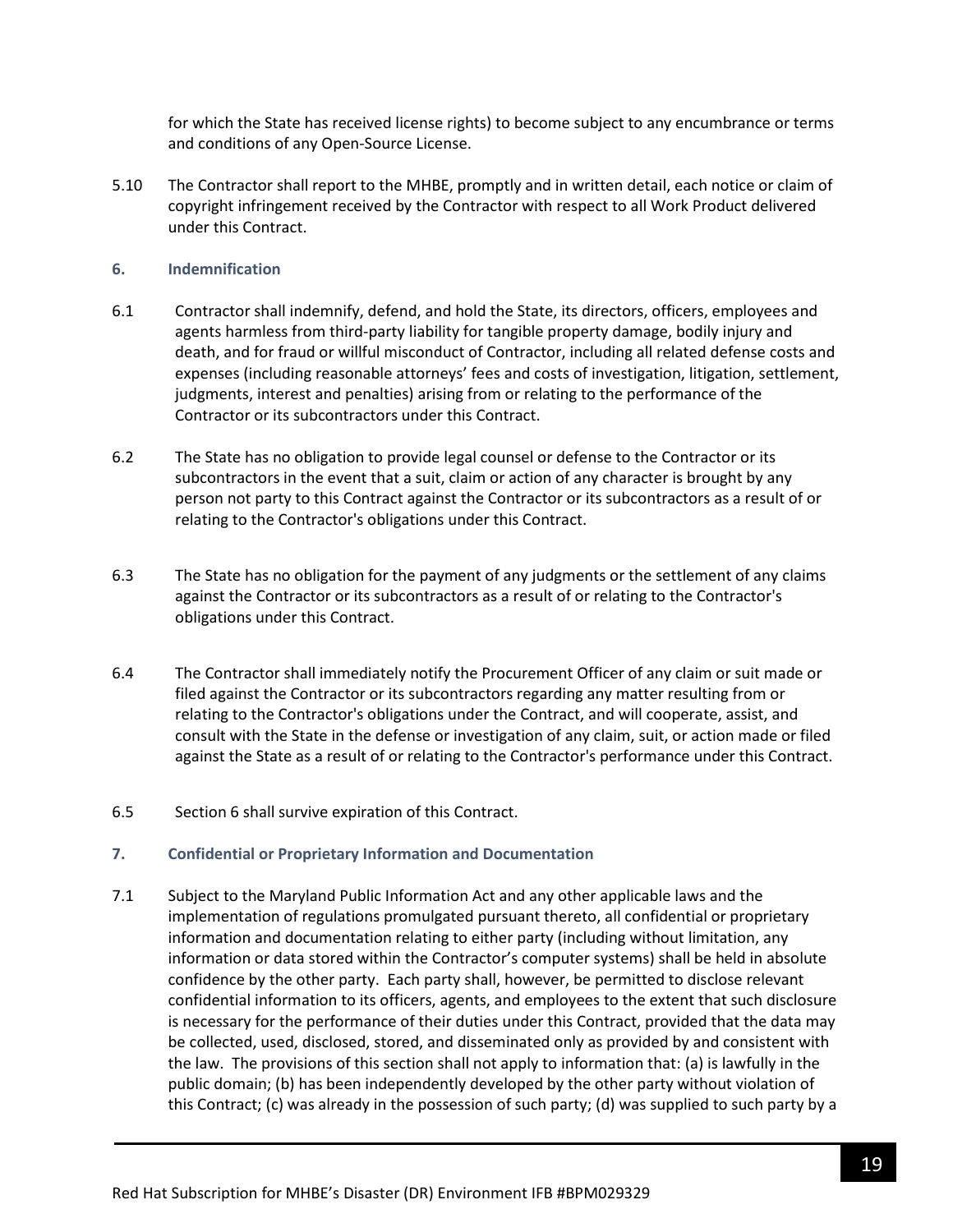third party lawfully in possession thereof and legally permitted to further disclose the information; or (e) which such party is required to disclose by law.

7.2 This Section 7 shall survive expiration or termination of this Contract.

### **8. Loss of Data**

In the event of loss of any State data or records where such loss is due to the intentional act or omission (any failures to act when Contractor has a duty to act) or negligence of the Contractor or any of its subcontractors or agents, the Contractor shall be responsible for recreating such lost data in the manner and on the schedule set by the Contract Monitor. The Contractor shall ensure that all data is backed up and recoverable by the Contractor. Contractor shall use its best efforts to assure that at no time shall any actions undertaken by the Contractor under this Contract, or any failures to act when Contractor has a duty to act, damage or create any vulnerabilities in data bases, systems, platforms, and/or applications with which the Contractor is working hereunder.

### **9. Non-Hiring of Employees**

No official or employee of the State, as defined under Md. Code Ann., General Provisions Article, § 5- 101, whose duties as such official or employee include matters relating to or affecting the subject matter of this Contract, shall, during the pendency and term of this Contract and while serving as an official or employee of the State, become or be an employee of the Contractor or any entity that is a subcontractor on this Contract.

### **10. Disputes**

- 10.1 As used herein, a "claim" means a written demand or assertion by one of the parties seeking, as a legal right, the payment of money, adjustment, or interpretation of contract terms, or other relief, arising under or relating to this Contract. A voucher, invoice, or request for payment that is not in dispute when submitted is not a claim. However, if the submission subsequently is not acted upon in a reasonable time, or is disputed as to liability or amount, it may be converted to claim for the purpose of this clause.
- 10.2 Within thirty (30) days of when the Contractor knows or should have known of the basis for a claim relating to the Contract, it shall file a written notice of claim on its letterhead to the Procurement Officer. Contemporaneously with, or within thirty (30) days after filing the notice of claim, the Contractor shall submit the written claim to the Procurement Officer. The claim shall be in writing and shall contain: a) An explanation of the claim, including reference to all contract provisions upon which it is based; b) The amount of the claim; c) The facts upon which the claim is based; d) All pertinent data and correspondence that the Contractor relies upon to substantiate the claim; and e) a certification by a senior official, officer, or general partner of the Contractor or the subcontractor, as applicable, that, to the best of the person's knowledge and belief, the claim is made in good faith, supporting data are accurate and complete, and the amount requested accurately reflects the contract adjustment for which the person believes the MHBE is liable. The Procurement Officer shall issue a final, written decision on the claim as expeditiously as possible. Any final decision of the Procurement Officer may award a Contract claim only for those expenses incurred not more than thirty (30) days before the Contractor initially filed its notice of claim.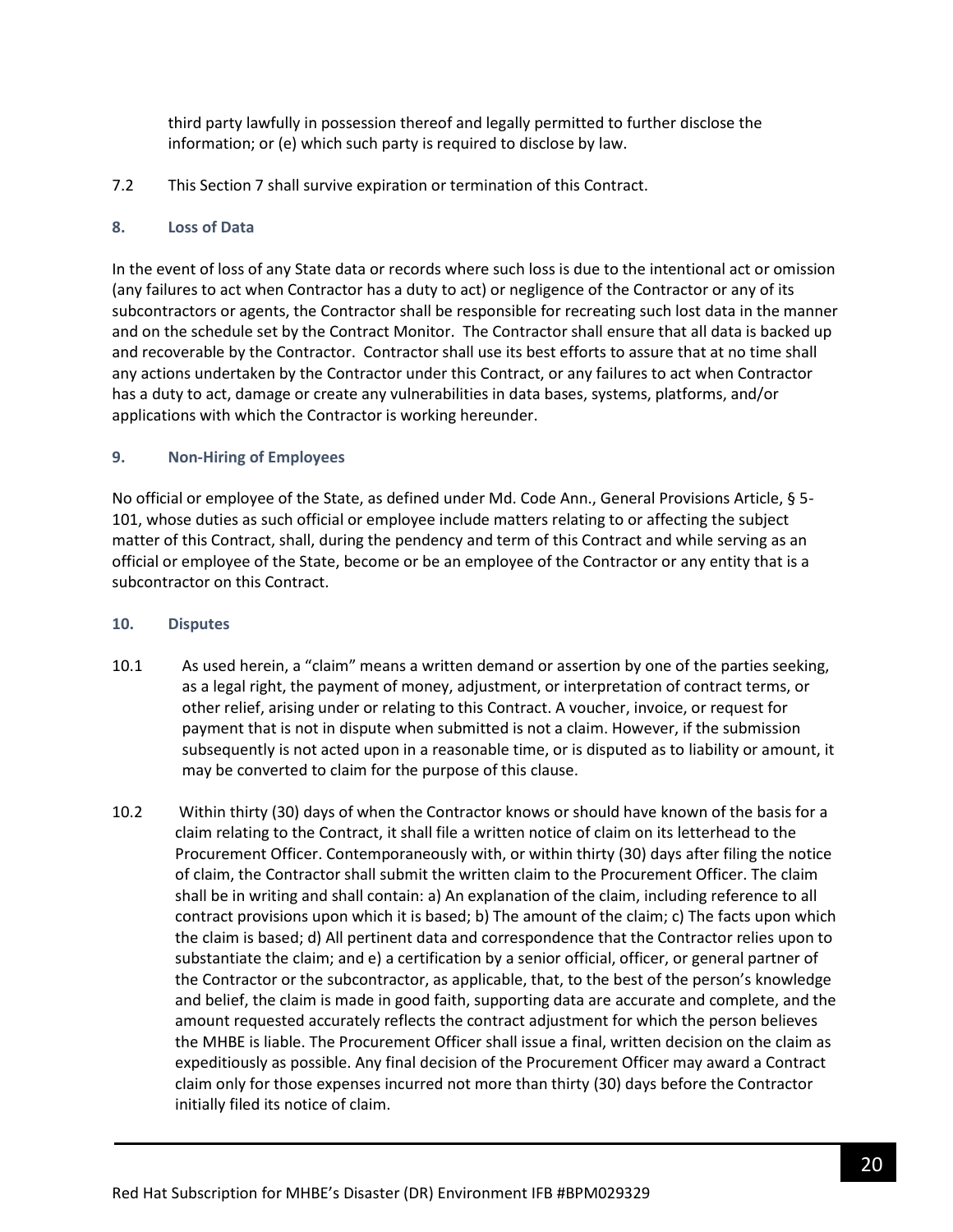- 10.3 If the final decision of the Procurement Officer grants the claim in part and denies the claim in part, the MHBE shall pay the Contractor the undisputed amount. Payment of the partial claim will not be construed as an admission of liability by the MHBE and does not preclude the MHBE from recovering the amount paid if a subsequent determination modifies the final decision.
- 10.4 Within ten (10) days pf receipt of final decision of the Procurement Officer, the Contractor may file an appeal to the MHBE Executive Director for claims for monetary amounts less than \$50,000, and to the Board of Trustees for either claims for monetary amounts of \$50,000 or greater or for claims involving non-monetary relief. Contemporaneously with, or within twenty (20) days after filing the notice of appeal, the Contractor shall submit its written appeal to the MHBE Executive Director or Board of Trustees as applicable. The Executive Director shall issue a final decision resolving the appeal of claims for monetary amounts less than \$50,000. The Board of Trustees shall issue a final decision resolving appeals of claims for \$50,000 or more and those for non-monetary relief. The Contractor's timely appeal to the Executive Director or the Board of Trustees shall be a strict condition precedent to the Contractor pursuing any legal rights which it alleges, or which may exist in any other forum.
- 10.5 Pending resolution of a claim, the Contractor shall proceed diligently with the performance of the Contract in accordance with the procurement officer's decision.
- 10.6 Nothing in this section shall be construed to limit the MHBE's right to withhold payments from the Contractor, assess liquidated damages against the Contractor, direct the Contractor to perform pursuant to the terms of the Contract or any written change order, or to exercise any other rights allowed by Contract or at law.

### **11. Maryland Law**

- 11.1 This Contract shall be construed, interpreted, and enforced according to the laws of the State of Maryland.
- 11.2 The Md. Code Ann., Commercial Law Article, Title 22, Maryland Uniform Computer Information Transactions Act, does not apply to this Contract or to any purchase order or Notice to Proceed issued under this Contract.
- 11.3 Any and all references to the Maryland Code Annotated contained in this Contract shall be construed to refer to such Code sections as are from time to time amended.

### **12. Nondiscrimination in Employment**

The Contractor agrees: (a) not to discriminate in any manner against an employee or applicant for employment because of race, color, religion, creed, age, sex, marital status, national origin, sexual orientation, sexual identity, ancestry, or disability of a qualified individual with a disability; (b) to include a provision similar to that contained in subsection (a), above, in any underlying subcontract except a subcontract for standard commercial supplies or raw materials; and (c) to post and to cause subcontractors to post in conspicuous places available to employees and applicants for employment, notices setting forth the substance of this clause.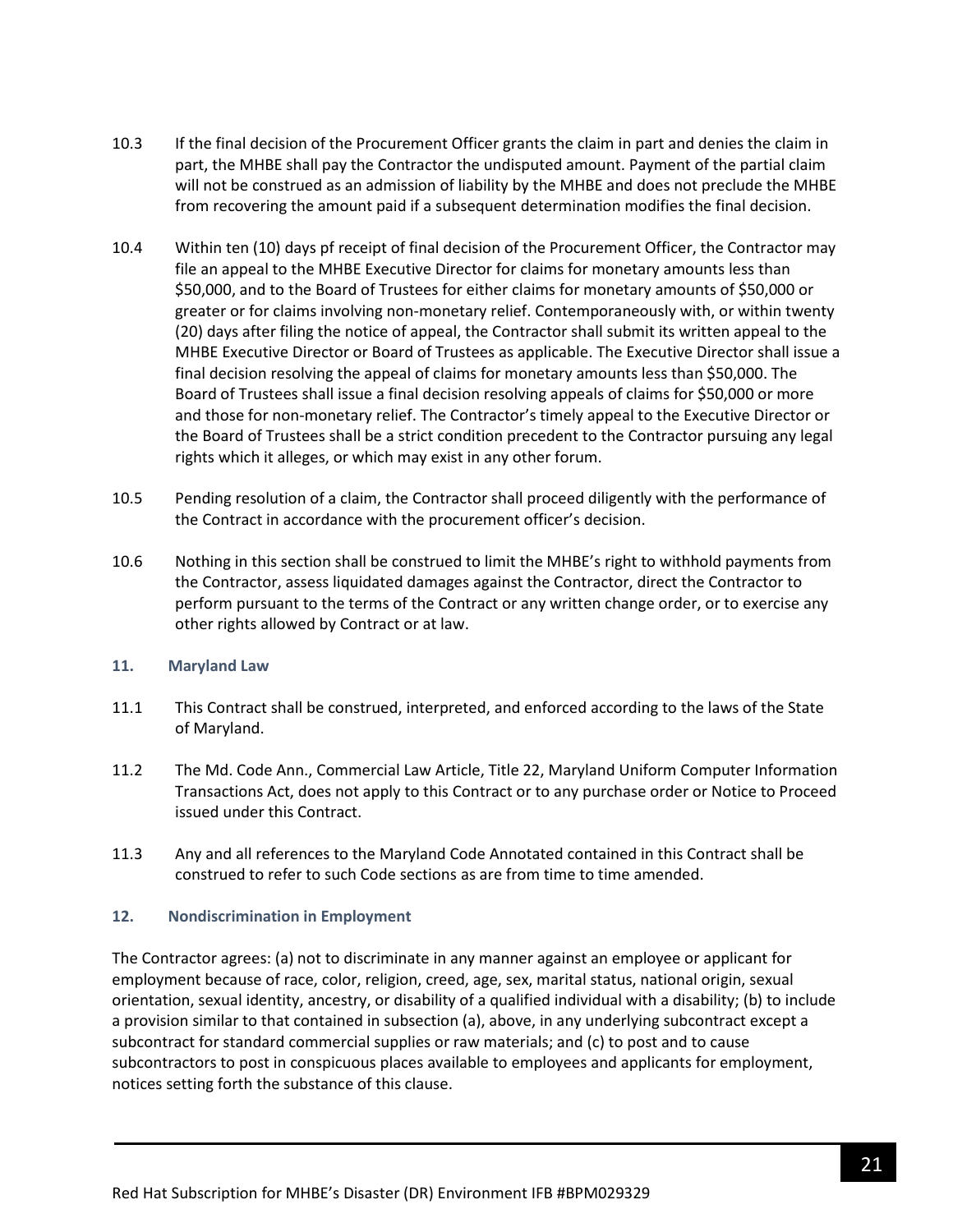### **13. Contingent Fee Prohibition**

The Contractor warrants that it has not employed or retained any person, partnership, corporation, or other entity, other than a bona fide employee, bona fide agent, bona fide salesperson, or commercial selling agency working for the business, to solicit or secure the Contract, and that the business has not paid or agreed to pay any person, partnership, corporation, or other entity, other than a bona fide employee, bona fide agent, bona fide salesperson, or commercial selling agency, any fee or any other consideration contingent on the making of this Contract.

### **14. Non-availability of Funding**

If the General Assembly fails to appropriate funds or if funds are not otherwise made available for continued performance for any fiscal period of this Contract succeeding the first fiscal period, this Contract shall be canceled automatically as of the beginning of the fiscal year for which funds were not appropriated or otherwise made available; provided, however, that this will not affect either the State's rights or the Contractor's rights under any termination clause in this Contract. The effect of termination of the Contract hereunder will be to discharge both the Contractor and the State from future performance of the Contract, but not from their rights and obligations existing at the time of termination. The Contractor shall be reimbursed for the reasonable value of any nonrecurring costs incurred but not amortized in the price of the Contract. The State shall notify the Contractor as soon as it has knowledge that funds may not be available for the continuation of this Contract for each succeeding fiscal period beyond the first.

### **15. Termination for Cause**

If the Contractor fails to fulfill its obligations under this Contract properly and on time, or otherwise violates any provision of the Contract, the State may terminate the Contract by written notice to the Contractor. The notice shall specify the acts or omissions relied upon as cause for termination. All finished or unfinished work provided by the Contractor shall, at the State's option, become the State's property. The State shall pay the Contractor fair and equitable compensation for satisfactory performance prior to receipt of notice of termination, less the amount of damages caused by the Contractor's breach. If the damages are more than the compensation payable to the Contractor, the Contractor will remain liable after termination and the State can affirmatively collect damages. Termination hereunder, including the termination of the rights and obligations of the parties, shall be governed by the provisions of COMAR 21.07.01.11B.

### **16. Termination for Convenience**

The performance of work under this Contract may be terminated by the State in accordance with this clause in whole, or from time to time in part, whenever the State shall determine that such termination is in the best interest of the State. The State will pay all reasonable costs associated with this Contract that the Contractor has incurred up to the date of termination, and all reasonable costs associated with termination of the Contract; provided, however, the Contractor shall not be reimbursed for any anticipatory profits that have not been earned up to the date of termination. Termination hereunder, including the determination of the rights and obligations of the parties, shall be governed by the provisions of COMAR 21.07.01.12A(2).

#### **17. Delays and Extensions of Time**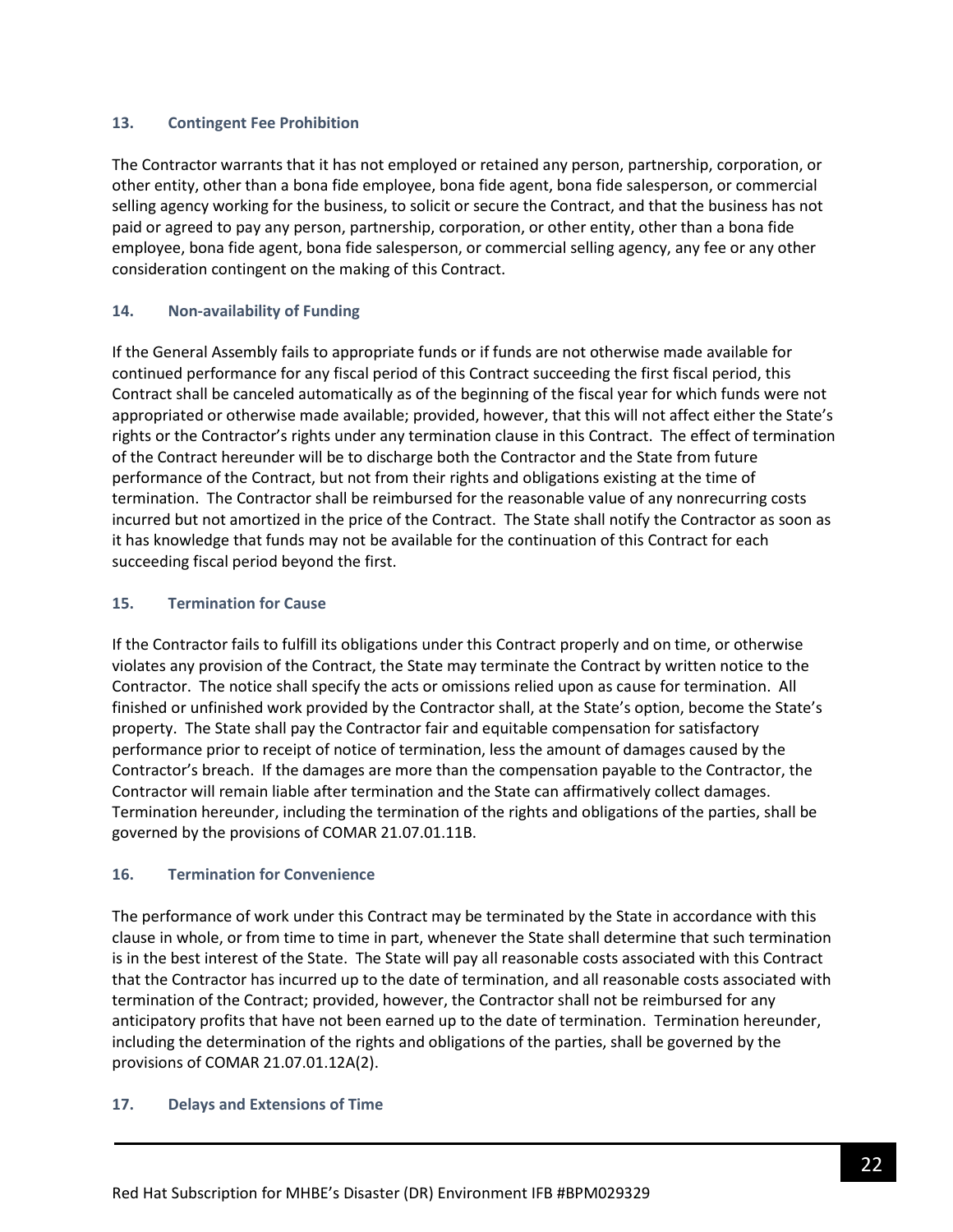- 17.1 The Contractor agrees to prosecute the work continuously and diligently and no charges or claims for damages shall be made by it for any delays, interruptions, interferences, or hindrances from any cause whatsoever during the progress of any portion of the work specified in this Contract.
- 17.2 Time extensions will be granted only for excusable delays that arise from unforeseeable causes beyond the control and without the fault or negligence of the Contractor, including but not restricted to, acts of God, acts of the public enemy, acts of the State in either its sovereign or contractual capacity, acts of another Contractor in the performance of a contract with the State, fires, floods, epidemics, quarantine restrictions, strikes, freight embargoes, or delays of subcontractors or suppliers arising from unforeseeable causes beyond the control and without the fault or negligence of either the Contractor or the subcontractors or suppliers.

### **18. Suspension of Work**

The State unilaterally may order the Contractor in writing to suspend, delay, or interrupt all or any part of its performance for such period of time as the Procurement Officer may determine to be appropriate for the convenience of the State.

### **19. Pre-Existing Regulations**

In accordance with the provisions of Md. Code Ann., State Finance and Procurement Article, § 11-206, the regulations set forth in Title 21 of the Code of Maryland Regulations (COMAR 21) in effect on the date of execution of this Contract are applicable to this Contract, where made applicable by this Contract.

### **20. Financial Disclosure**

The Contractor shall comply with the provisions of Md. Code Ann., State Finance and Procurement Article, § 13-221, which requires that every person that enters into contracts, leases, or other agreements with the State or its agencies during a calendar year under which the business is to receive in the aggregate, \$100,000 or more, shall within thirty (30) days of the time when the aggregate value of these contracts, leases or other agreements reaches \$100,000, file with the Secretary of the State certain specified information to include disclosure of beneficial ownership of the business.

### **21. Political Contribution Disclosure**

The Contractor shall comply with Md. Code Ann., Election Law Article, Title 14, which requires that every person that enters into a contract for a procurement with the State, a county, or a municipal corporation, or other political subdivision of the State, during a calendar year in which the person receives a contract with a governmental entity in the amount of \$200,000 or more, shall, file with the State Board of Elections statements disclosing: (a) any contributions made during the reporting period to a candidate for elective office in any primary or general election; and (b) the name of each candidate to whom one or more contributions in a cumulative amount of \$500 or more were made during the reporting period. The statement shall be filed with the State Board of Elections: (a) before execution of a contract by the State, a county, a municipal corporation, or other political subdivision of the State, and shall cover the 24 months prior to when a contract was awarded; and (b) if the contribution is made after the execution of a contract, then twice a year, throughout the contract term, on: (i) February 5, to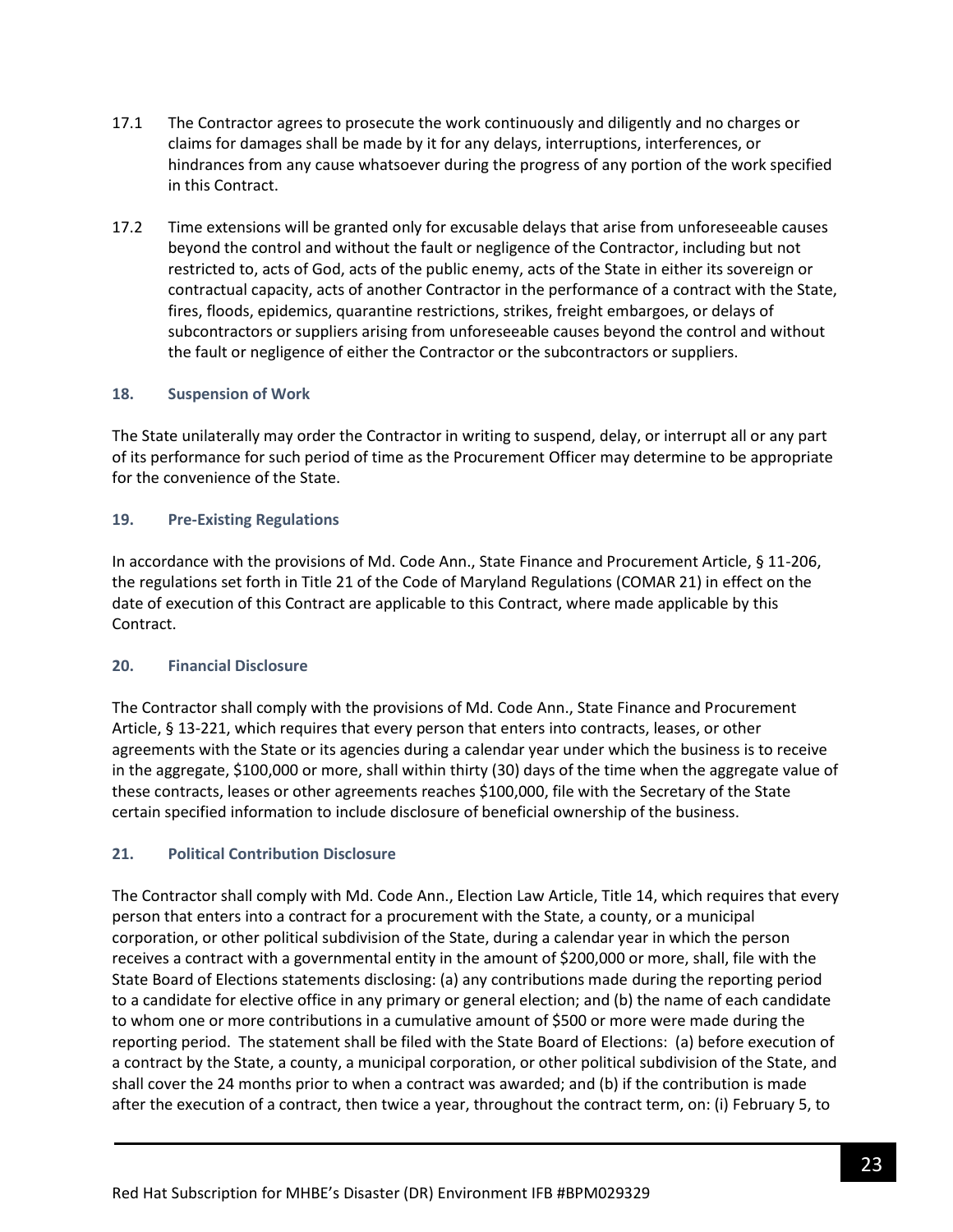cover the six (6) month period ending January 31; and (ii) August 5, to cover the six (6) month period ending July 31. Additional information is available on the State Board of Elections website: http://www.elections.state.md.us/campaign\_finance/index.html.

## **22. Documents Retention and Inspection Clause**

The Contractor and subcontractors shall retain and maintain all records and documents relating to this Contract for a period of ten (10) years after final payment by the State hereunder or any applicable statute of limitations or federal retention requirements, whichever is longer, and shall make them available for inspection and audit by authorized representatives of the State, including the Procurement Officer or designee, at all reasonable times. All records related in any way to the Contract are to be retained for the entire time provided under this section. In the event of any audit, the Contractor shall provide assistance to the State, without additional compensation, to identify, investigate, and reconcile any audit discrepancies and/or variances. This Section 24 shall survive expiration or termination of the Contract.

### **23. Compliance with Laws**

The Contractor hereby represents and warrants that:

- 23.1 It is qualified to do business in the State and that it will take such action as, from time-to-time hereafter, may be necessary to remain so qualified;
- 23.2 It is not in arrears with respect to the payment of any monies due and owing the State, or any department or unit thereof, including but not limited to the payment of taxes and employee benefits, and that it shall not become so in arrears during the term of this Contract;
- 23.3 It shall comply with all federal, State and local laws, regulations, and ordinances applicable to its activities and obligations under this Contract; and
- 23.4 It shall obtain, at its expense, all licenses, permits, insurance, and governmental approvals, if any, necessary to the performance of its obligations under this Contract.

## **24. Cost and Price Certification**

By submitting cost or price information, the Contractor certifies to the best of its knowledge that the information submitted is accurate, complete, and current as of the date of its Bid/Proposal.

The price under this Contract and any change order or modification hereunder, including profit or fee, shall be adjusted to exclude any significant price increases occurring because the Contractor furnished cost or price information which, as of the date of its Bid/Proposal, was inaccurate, incomplete, or not current.

### **25. Subcontracting; Assignment**

The Contractor may not subcontract any portion of the services provided under this Contract without obtaining the prior written approval of the Procurement Officer, nor may the Contractor assign this Contract or any of its rights or obligations hereunder, without the prior written approval of the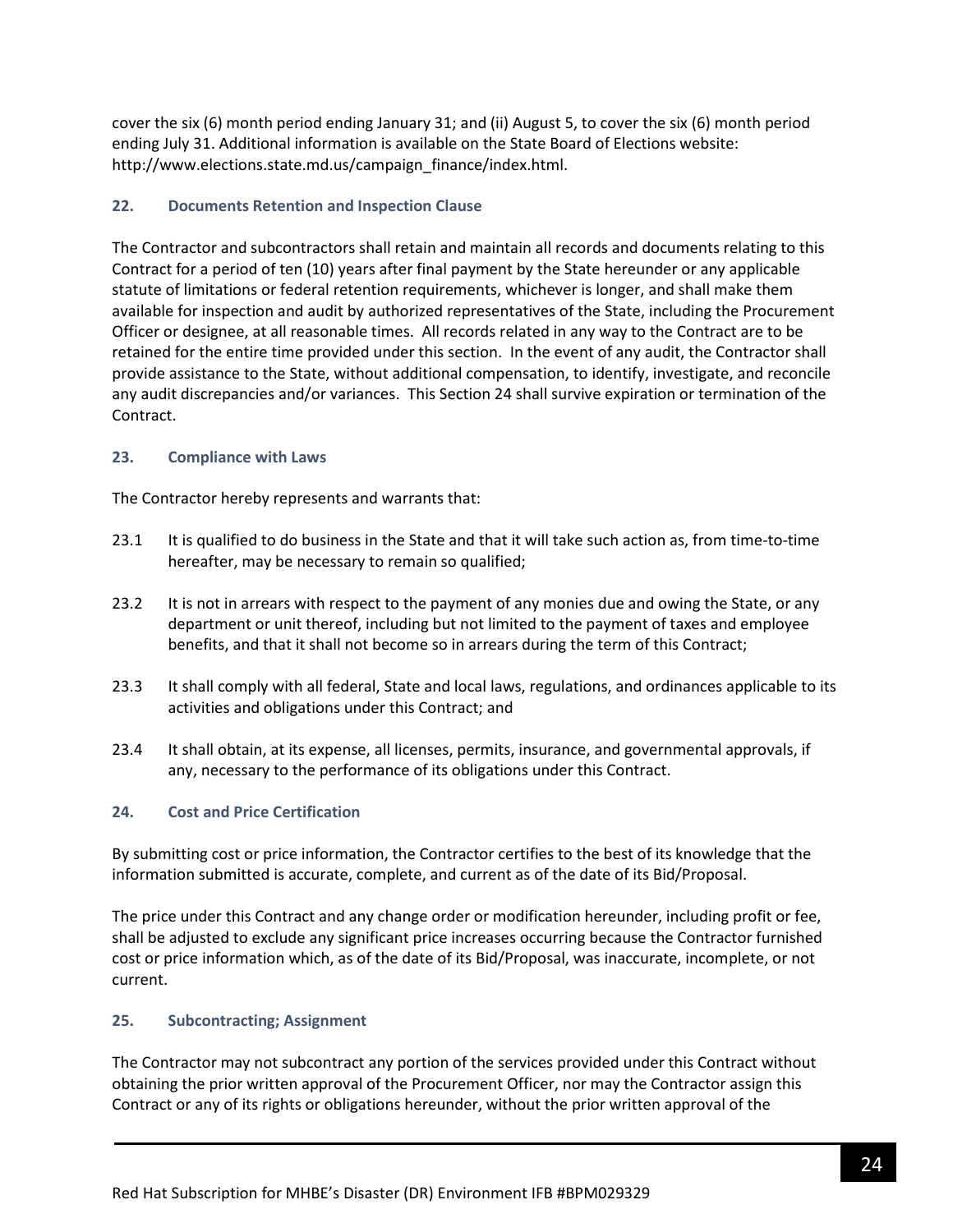Procurement Officer provided, however, that a contractor may assign monies receivable under a contract after due notice to the State. Any subcontracts shall include such language as may be required in various clauses contained within this Contract, exhibits, and attachments. The Contract shall not be assigned until all approvals, documents, and affidavits are completed and properly registered. The State shall not be responsible for fulfillment of the Contractor's obligations to its subcontractors.

### **26. Liability**

For breach of this Contract, negligence, misrepresentation, or any other contract or tort claim, Contractor shall be liable as follows:

- 26.1 For infringement of patents, copyrights, trademarks, service marks, and/or trade secrets, as provided in Section 5 of this Contract;
- 26.2 Without limitation for damages for bodily injury (including death) and damage to real property and tangible personal property; and
- 26.3 For all other claims, damages, losses, costs, expenses, suits, or actions in any way related to this Contract where liability is not otherwise set forth as being "without limitation", and regardless of the basis on which the claim is made, Contractor's liability shall not exceed 3 times the value of the Contract. Third-party claims arising under Section 6 ("Indemnification") of this Contract are included in this limitation of liability only if the State is immune from liability. Contractor's liability for third-party claims arising under Section 6 of this Contract, including for intellectual property infringement, bodily injury, damage to real property, and damage tangible personal property, shall be unlimited if the State is not immune from liability for claims arising under Section 6.

### **27. Commercial Nondiscrimination**

- 27.1 As a condition of entering into this Contract, Contractor represents and warrants that it will comply with the State's Commercial Nondiscrimination Policy, as described at Md. Code Ann., State Finance and Procurement Article, Title 19. As part of such compliance, Contractor may not discriminate on the basis of race, color, religion, ancestry or national origin, sex, age, marital status, sexual orientation, sexual identity, or on the basis of disability or other unlawful forms of discrimination in the solicitation, selection, hiring, or commercial treatment of subcontractors, vendors, suppliers, or commercial customers, nor shall Contractor retaliate against any person for reporting instances of such discrimination. Contractor shall provide equal opportunity for subcontractors, vendors, and suppliers to participate in all of its public sector and private sector subcontracting and supply opportunities, provided that this clause does not prohibit or limit lawful efforts to remedy the effects of marketplace discrimination that have occurred or are occurring in the marketplace. Contractor understands that a material violation of this clause shall be considered a material breach of this Contract and may result in termination of this Contract, disqualification of Contractor from participating in State contracts, or other sanctions. This clause is not enforceable by or for the benefit of, and creates no obligation to, any third party.
- 27.2 The Contractor shall include the above Commercial Nondiscrimination clause, or similar clause approved by the Department, in all subcontracts.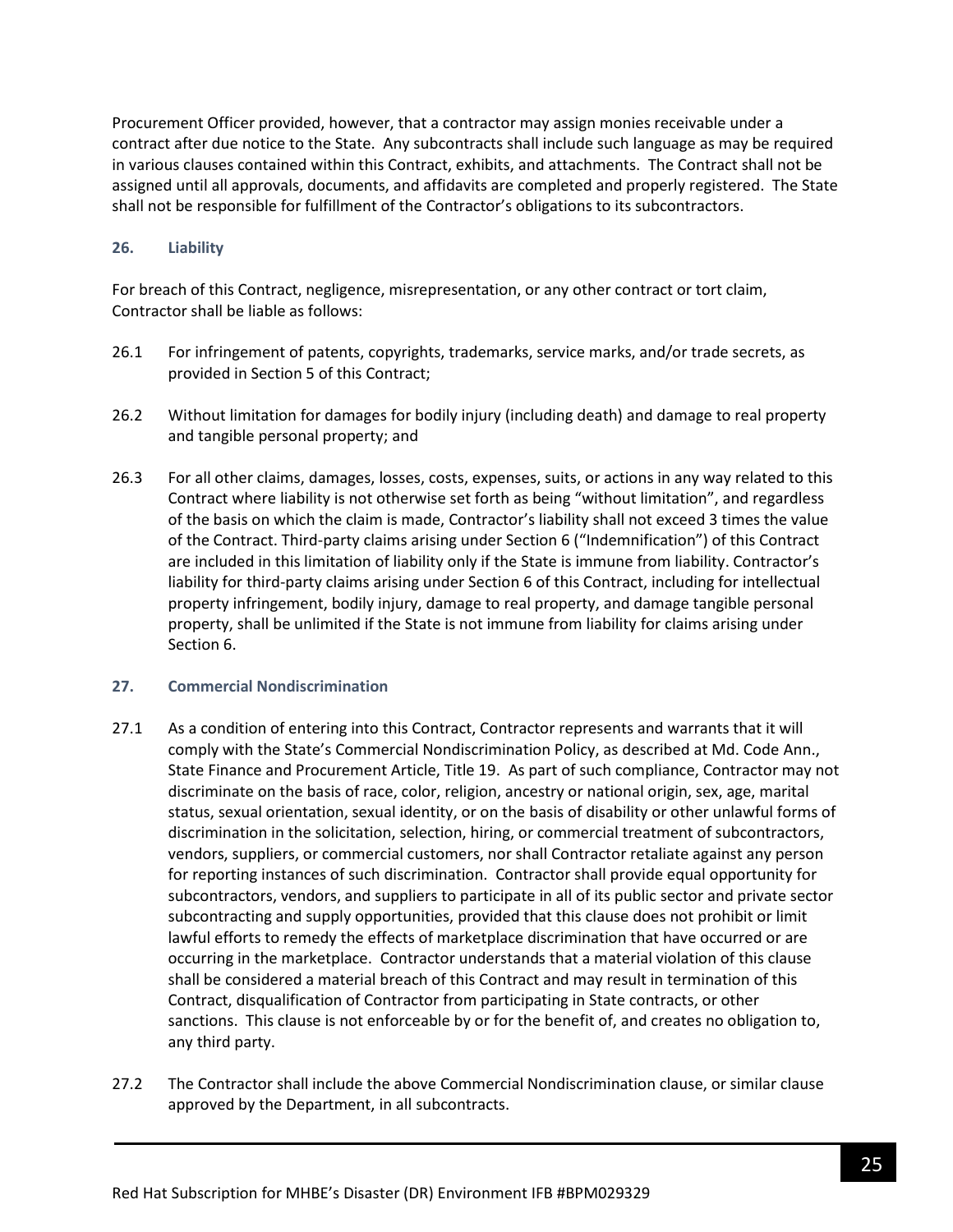27.3 As a condition of entering into this Contract, upon the request of the Commission on Civil Rights, and only after the filing of a complaint against Contractor under Md. Code Ann., State Finance and Procurement Article, Title 19, as amended from time to time, Contractor agrees to provide within sixty (60) days after the request a complete list of the names of all subcontractors, vendors, and suppliers that Contractor has used in the past four (4) years on any of its contracts that were undertaken within the State of Maryland, including the total dollar amount paid by Contractor on each subcontract or supply contract. Contractor further agrees to cooperate in any investigation conducted by the State pursuant to the State's Commercial Nondiscrimination Policy as set forth at Md. Code Ann., State Finance and Procurement Article, Title 19, and to provide any documents relevant to any investigation that are requested by the State. Contractor understands that violation of this clause is a material breach of this Contract and may result in contract termination, disqualification by the State from participating in State contracts, and other sanctions.

#### **28. Contract Monitor and Procurement Officer**

The work to be accomplished under this Contract shall be performed under the direction of the Contract Monitor. All matters relating to the interpretation of this Contract shall be referred to the Procurement Officer for determination.

#### **29. Notices**

All notices hereunder shall be in writing and either delivered personally or sent by certified or registered mail, postage prepaid, as follows:

> \_\_\_\_\_\_\_\_\_\_\_\_\_\_\_\_\_\_\_\_\_\_\_\_\_\_\_\_\_\_\_\_\_\_\_\_\_\_\_\_\_ \_\_\_\_\_\_\_\_\_\_\_\_\_\_\_\_\_\_\_\_\_\_\_\_\_\_\_\_\_\_\_\_\_\_\_\_\_\_\_\_\_ \_\_\_\_\_\_\_\_\_\_\_\_\_\_\_\_\_\_\_\_\_\_\_\_\_\_\_\_\_\_\_\_\_\_\_\_\_\_\_\_\_

If to the State: Tracey D. Gamble Procurement Officer 750 E. Pratt Street, 6th Floor, Baltimore, MD 21202 410-547-8152 hix.procurement@maryland.gov

If to the Contractor:

#### **30. Federal Funds Requirements and Restrictions**

This Contract contains federal funds from the following source: Medicaid Funds, CFDA number 93.778. Execution of this Contract indicates Contractor's agreement with all federal funding terms and conditions that apply to contractors receiving federal funds from the above referenced source, including but not limited to those required by 45 C.F.R. § 75.335 and appendix II to Part 75 of Title 45 of the Code of Federal Regulations and Attachment E of the IFB. Attachment E of the IFB is incorporated into this Contract pursuant to Section 2.1, above.

#### **31. Miscellaneous**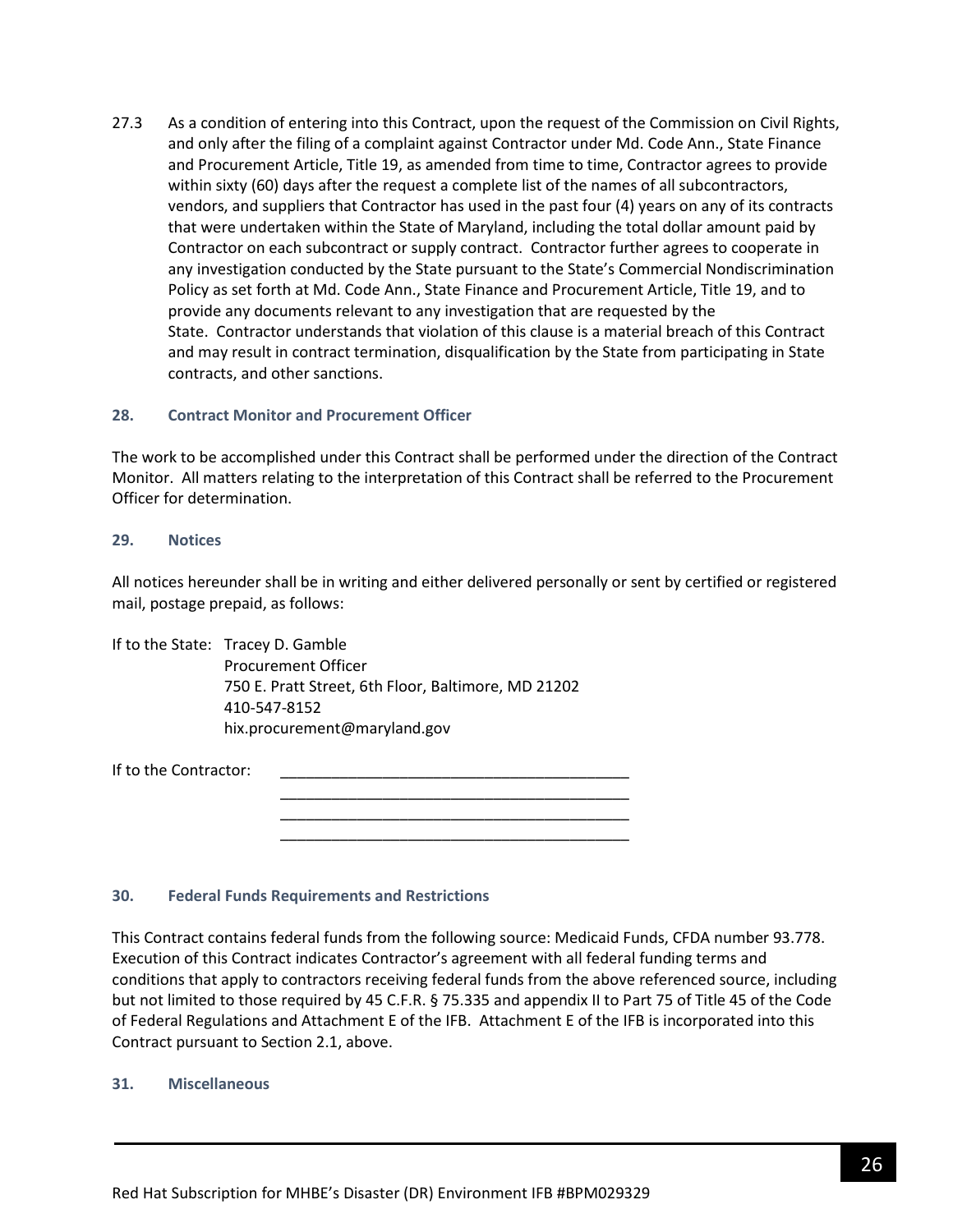- 31.1 Any provision of this Contract which contemplates performance or observance subsequent to any termination or expiration of this contract shall survive termination or expiration of this contract and continue in full force and effect.
- 31.2 If any term contained in this contract is held or finally determined to be invalid, illegal, or unenforceable in any respect, in whole or in part, such term shall be severed from this contract, and the remaining terms contained herein shall continue in full force and effect, and shall in no way be affected, prejudiced, or disturbed thereby.

[Signatures on next page(s)]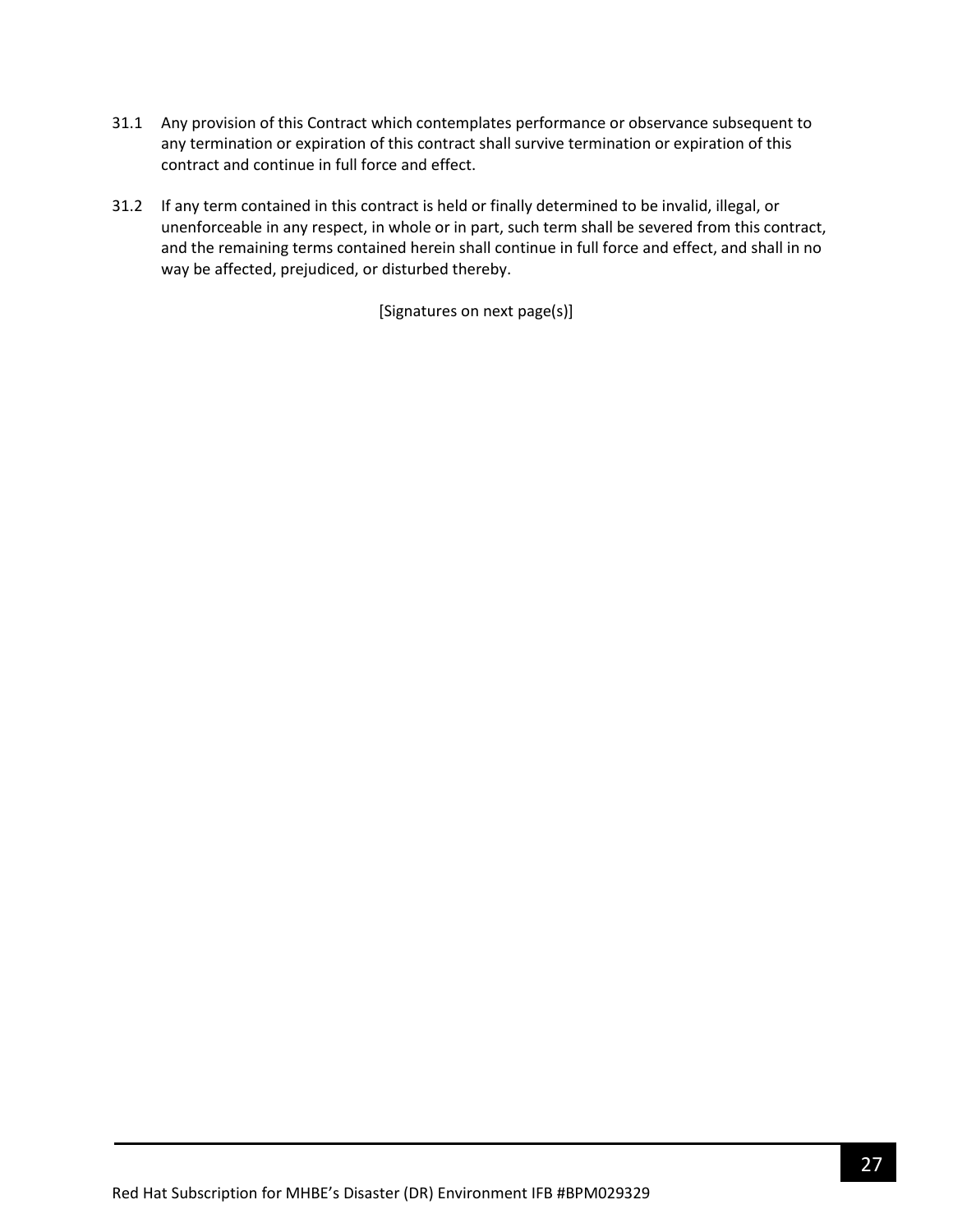[Signature page to RedHat Subscription for MHBE's Disaster Recovery (DR) Environment]

**IN WITNESS THEREOF**, the parties have executed this Contract as of the date hereinabove set forth.

| <b>CONTRACTOR</b>                                                                     | MARYLAND HEALTH BENEFIT EXCHANGE                       |
|---------------------------------------------------------------------------------------|--------------------------------------------------------|
| By                                                                                    | By: Michele Eberle, Executive Director<br>Or designee: |
| Title                                                                                 |                                                        |
| Date                                                                                  | Date                                                   |
| Approved for form and legal sufficiency<br>this ______ day of ________________, 2022. |                                                        |
| <b>Assistant Attorney General</b>                                                     |                                                        |

Red Hat Subscription for MHBE's Disaster (DR) Environment IFB #BPM029329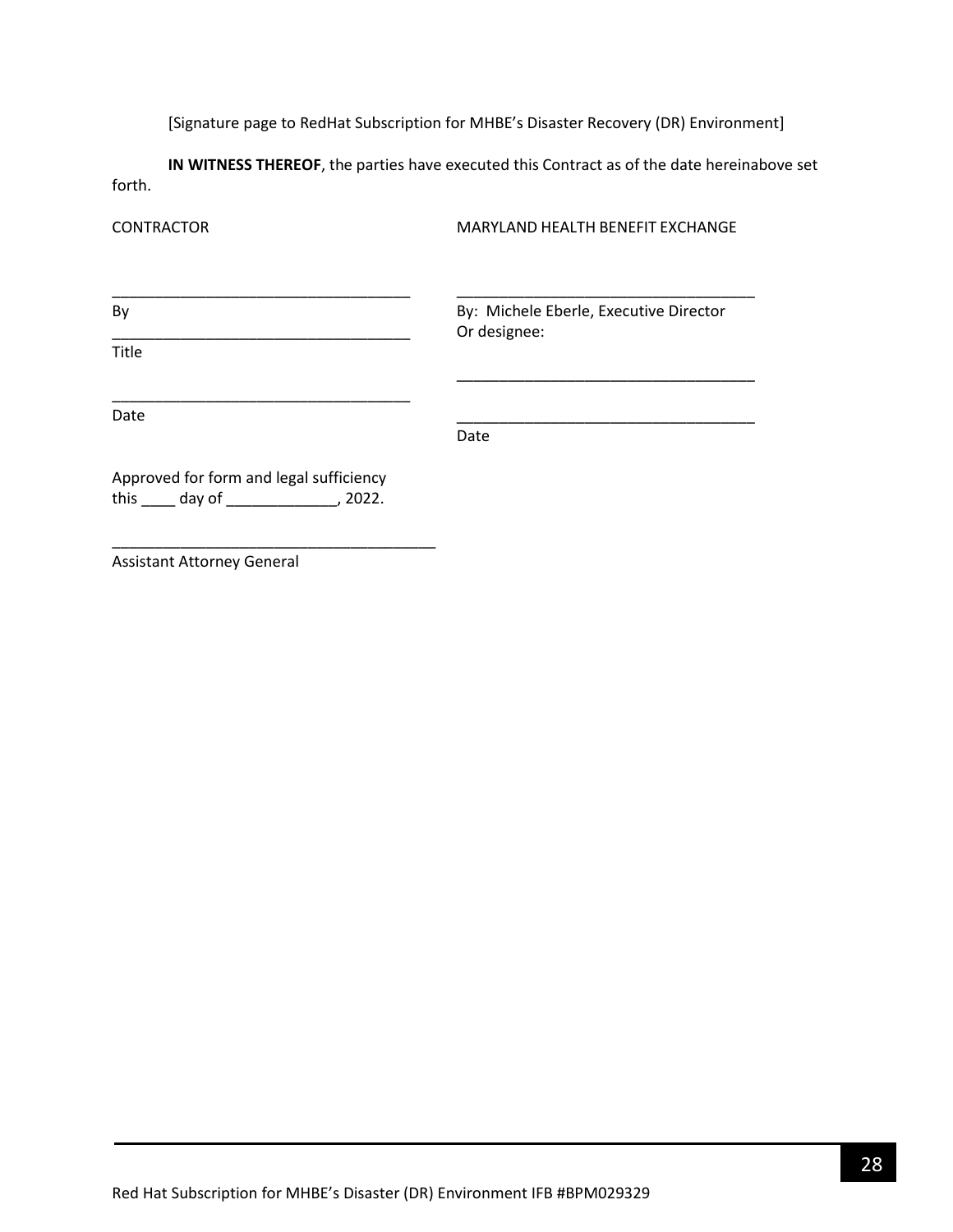### **ATTACHMENT B – BID/PROPOSAL AFFIDAVIT**

### <span id="page-28-0"></span>A. AUTHORITY

I hereby affirm that I, \_\_\_\_\_\_\_\_\_\_\_\_\_\_\_\_\_\_(name of affiant) am the \_\_\_\_\_\_\_\_\_\_\_\_\_\_(title) and duly authorized representative of \_\_\_\_\_\_\_\_\_\_\_\_\_(name of business entity) and that I possess the legal authority to make this affidavit on behalf of the business for which I am acting.

### B. CERTIFICATION REGARDING COMMERCIAL NONDISCRIMINATION

The undersigned Bidder/Offeror hereby certifies and agrees that the following information is correct: In preparing its Bid/Proposal on this project, the Bidder/Offeror has considered all Proposals submitted from qualified, potential subcontractors and suppliers, and has not engaged in "discrimination" as defined in § 19-103 of the State Finance and Procurement Article of the Annotated Code of Maryland. "Discrimination" means any disadvantage, difference, distinction, or preference in the solicitation, selection, hiring, or commercial treatment of a vendor, subcontractor, or commercial customer on the basis of race, color, religion, ancestry, or national origin, sex, age, marital status, sexual orientation, sexual identity, or on the basis of disability or any otherwise unlawful use of characteristics regarding the vendor's, supplier's, or commercial customer's employees or owners. "Discrimination" also includes retaliating against any person or other entity for reporting any incident of "discrimination". Without limiting any other provision of the solicitation on this project, it is understood that, if the certification is false, such false certification constitutes grounds for the State to reject the Bid/Proposal submitted by the Bidder/Offeror on this project, and terminate any contract awarded based on the Bid/Proposal. As part of its Bid/Proposal, the Bidder/Offeror herewith submits a list of all instances within the past 4 years where there has been a final adjudicated determination in a legal or administrative proceeding in the State of Maryland that the Bidder/Offeror discriminated against subcontractors, vendors, suppliers, or commercial customers, and a description of the status or resolution of that determination, including any remedial action taken. Bidder/Offeror agrees to comply in all respects with the State's Commercial Nondiscrimination Policy as described under Title 19 of the State Finance and Procurement Article of the Annotated Code of Maryland.

### B-1. CERTIFICATION REGARDING MINORITY BUSINESS ENTERPRISES.

The undersigned Bidder/Offeror hereby certifies and agrees that it has fully complied with the State Minority Business Enterprise Law, State Finance and Procurement Article, § 14-308(a)(2), Annotated Code of Maryland, which provides that, except as otherwise provided by law, a contractor may not identify a certified minority business enterprise in a Bid/Proposal and:

(1) Fail to request, receive, or otherwise obtain authorization from the certified minority business enterprise to identify the certified minority Proposal;

(2) Fail to notify the certified minority business enterprise before execution of the contract of its inclusion in the Bid/Proposal;

(3) Fail to use the certified minority business enterprise in the performance of the contract; or

(4) Pay the certified minority business enterprise solely for the use of its name in the Bid/Proposal.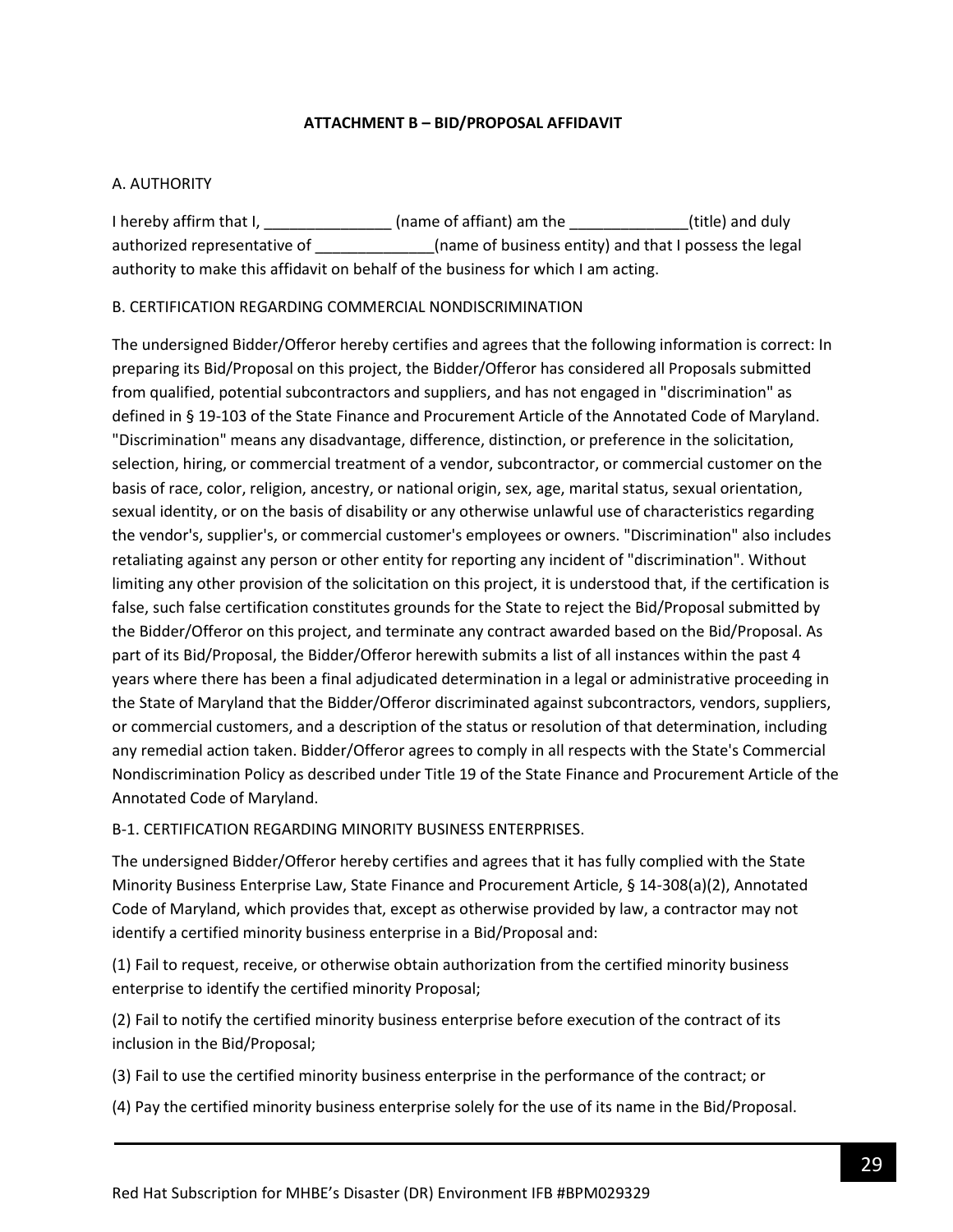Without limiting any other provision of the solicitation on this project, it is understood that if the certification is false, such false certification constitutes grounds for the State to reject the Bid/Proposal submitted by the Bidder/Offeror on this project, and terminate any contract awarded based on the Bid/Proposal.

B-2. CERTIFICATION REGARDING VETERAN-OWNED SMALL BUSINESS ENTERPRISES.

The undersigned Bidder/Offeror hereby certifies and agrees that it has fully complied with the State veteran-owned small business enterprise law, State Finance and Procurement Article, § 14-605, Annotated Code of Maryland, which provides that a person may not:

(1) Knowingly and with intent to defraud, fraudulently obtain, attempt to obtain, or aid another person in fraudulently obtaining or attempting to obtain public money, procurement contracts, or funds expended under a procurement contract to which the person is not entitled under this title;

(2) Knowingly and with intent to defraud, fraudulently represent participation of a veteran–owned small business enterprise in order to obtain or retain a Bid/Proposal preference or a procurement contract;

(3) Willfully and knowingly make or subscribe to any statement, declaration, or other document that is fraudulent or false as to any material matter, whether or not that falsity or fraud is committed with the knowledge or consent of the person authorized or required to present the declaration, statement, or document;

(4) Willfully and knowingly aid, assist in, procure, counsel, or advise the preparation or presentation of a declaration, statement, or other document that is fraudulent or false as to any material matter, regardless of whether that falsity or fraud is committed with the knowledge or consent of the person authorized or required to present the declaration, statement, or document;

(5) Willfully and knowingly fail to file any declaration or notice with the unit that is required by COMAR 21.11.12; or

(6) Establish, knowingly aid in the establishment of, or exercise control over a business found to have violated a provision of  $\S$  B-2(1)-(5) of this regulation.

C. AFFIRMATION REGARDING BRIBERY CONVICTIONS

I FURTHER AFFIRM THAT:

Neither I, nor to the best of my knowledge, information, and belief, the above business (as is defined in Section 16-101(b) of the State Finance and Procurement Article of the Annotated Code of Maryland), or any of its officers, directors, partners, controlling stockholders, or any of its employees directly involved in the business's contracting activities including obtaining or performing contracts with public bodies has been convicted of, or has had probation before judgment imposed pursuant to Criminal Procedure Article, § 6-220, Annotated Code of Maryland, or has pleaded nolo contendere to a charge of, bribery, attempted bribery, or conspiracy to bribe in violation of Maryland law, or of the law of any other state or federal law, except as follows (indicate the reasons why the affirmation cannot be given and list any conviction, plea, or imposition of probation before judgment with the date, court, official or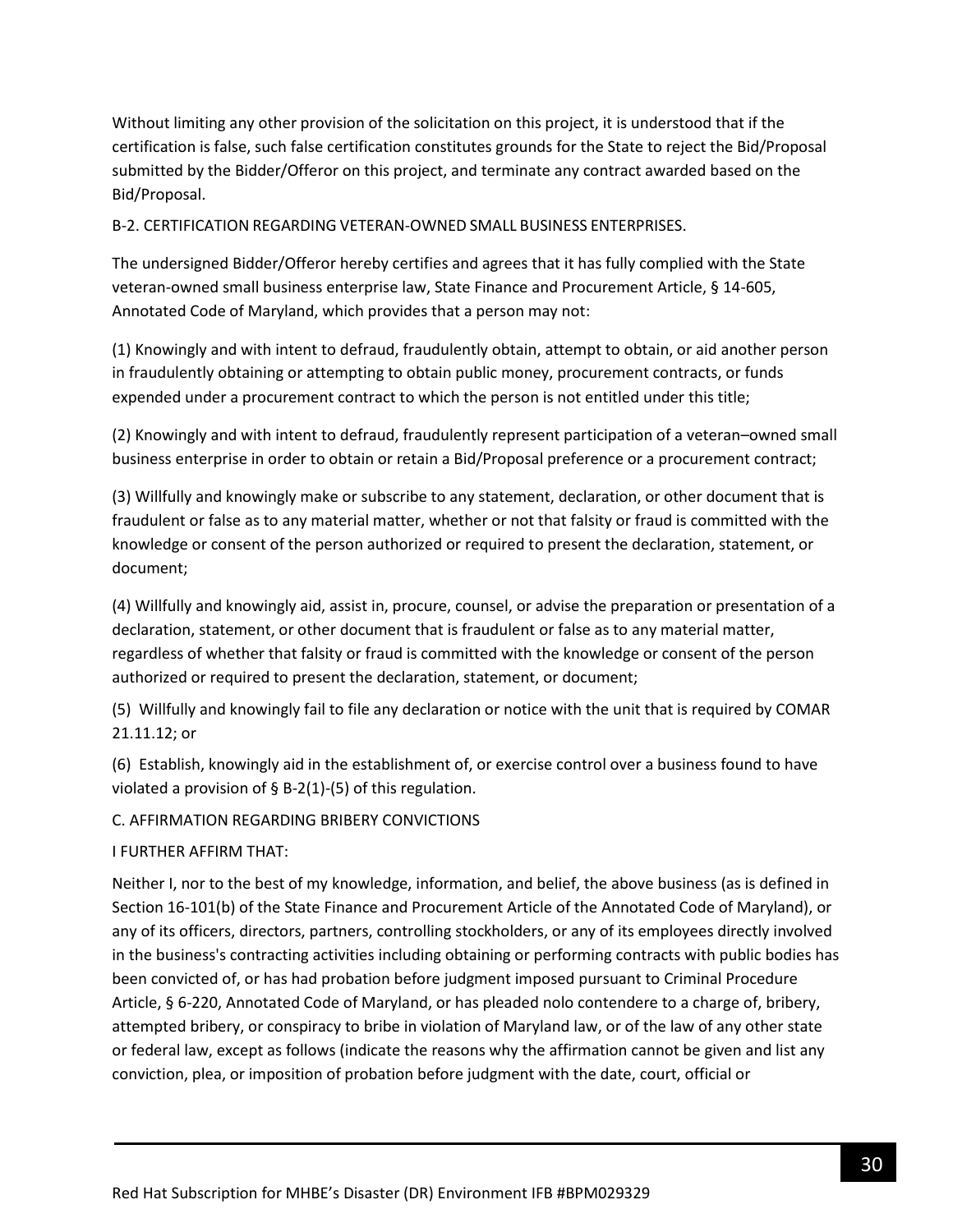administrative body, the sentence or disposition, the name(s) of person(s) involved, and their current positions and responsibilities with the business):

D. AFFIRMATION REGARDING OTHER CONVICTIONS

\_\_\_\_\_\_\_\_\_\_\_\_\_\_\_\_\_\_\_\_\_\_\_\_\_\_\_\_\_\_\_\_\_\_\_\_\_\_\_\_\_\_\_\_\_\_\_\_\_\_\_\_\_\_\_\_\_\_\_\_

\_\_\_\_\_\_\_\_\_\_\_\_\_\_\_\_\_\_\_\_\_\_\_\_\_\_\_\_\_\_\_\_\_\_\_\_\_\_\_\_\_\_\_\_\_\_\_\_\_\_\_\_\_\_\_\_\_\_\_\_

\_\_\_\_\_\_\_\_\_\_\_\_\_\_\_\_\_\_\_\_\_\_\_\_\_\_\_\_\_\_\_\_\_\_\_\_\_\_\_\_\_\_\_\_\_\_\_\_\_\_\_\_\_\_\_\_\_\_\_.

I FURTHER AFFIRM THAT:

Neither I, nor to the best of my knowledge, information, and belief, the above business, or any of its officers, directors, partners, controlling stockholders, or any of its employees directly involved in the business's contracting activities including obtaining or performing contracts with public bodies, has:

(1) Been convicted under state or federal statute of:

(a) A criminal offense incident to obtaining, attempting to obtain, or performing a public or private contract; or

(b) Fraud, embezzlement, theft, forgery, falsification or destruction of records or receiving stolen property;

(2) Been convicted of any criminal violation of a state or federal antitrust statute;

(3) Been convicted under the provisions of Title 18 of the United States Code for violation of the Racketeer Influenced and Corrupt Organization Act, 18 U.S.C. § 1961 et seq., or the Mail Fraud Act, 18 U.S.C. § 1341 et seq., for acts in connection with the submission of Bids/Proposals for a public or private contract;

(4) Been convicted of a violation of the State Minority Business Enterprise Law, § 14-308 of the State Finance and Procurement Article of the Annotated Code of Maryland;

(5) Been convicted of a violation of § 11-205.1 of the State Finance and Procurement Article of the Annotated Code of Maryland;

(6) Been convicted of conspiracy to commit any act or omission that would constitute grounds for conviction or liability under any law or statute described in subsections (1)—(5) above;

(7) Been found civilly liable under a state or federal antitrust statute for acts or omissions in connection with the submission of Bids/Proposals for a public or private contract;

(8) Been found in a final adjudicated decision to have violated the Commercial Nondiscrimination Policy under Title 19 of the State Finance and Procurement Article of the Annotated Code of Maryland with regard to a public or private contract;

(9) Been convicted of a violation of one or more of the following provisions of the Internal Revenue Code:

(a) §7201, Attempt to Evade or Defeat Tax;

(b) §7203, Willful Failure to File Return, Supply Information, or Pay Tax,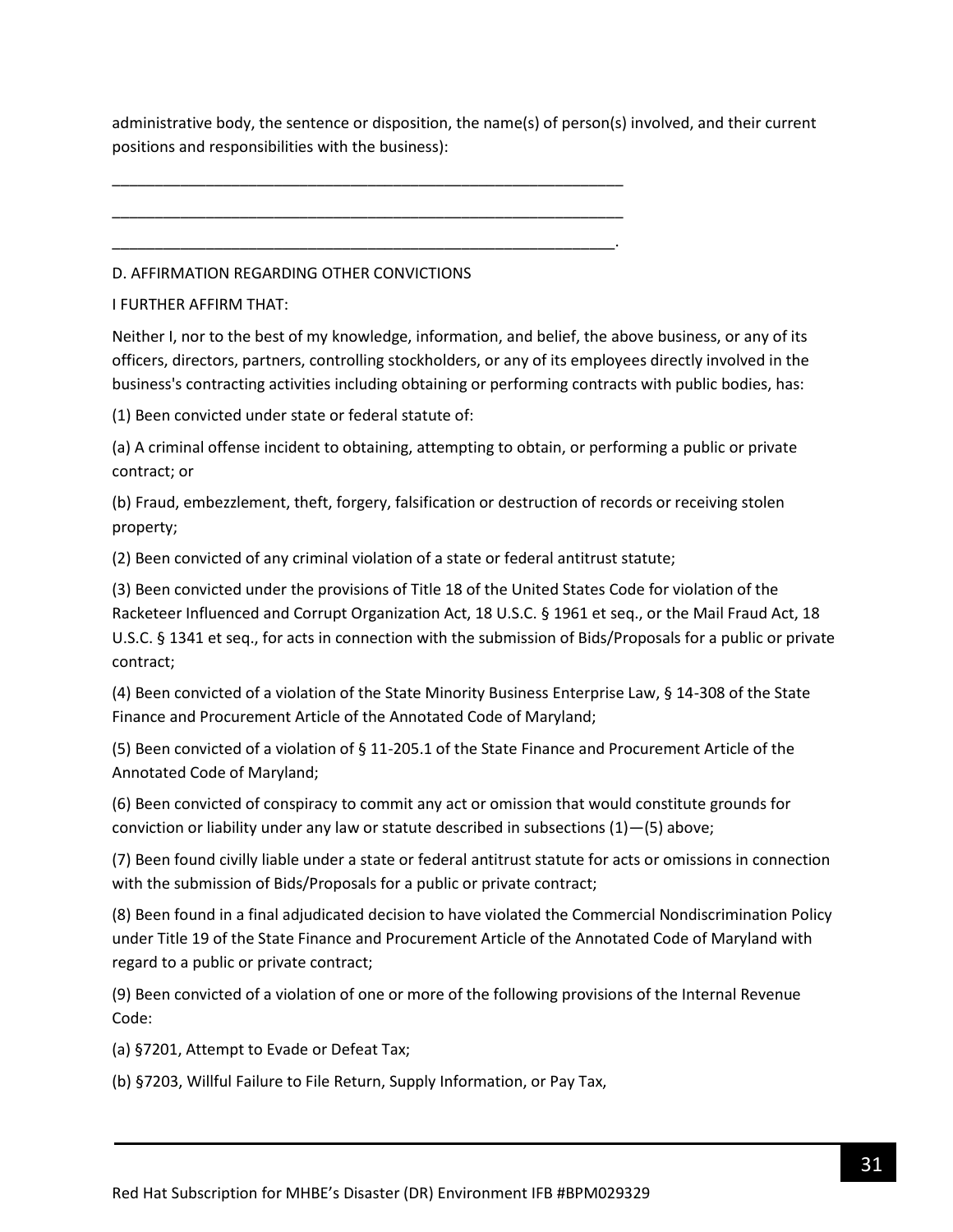(c) §7205, Fraudulent Withholding Exemption Certificate or Failure to Supply Information,

(d) §7205, Fraud and False Statements, or

(e) §7207, Fraudulent Returns, Statements, or Other Documents;

(10) Been convicted of a violation of 18 U.S.C. §286, Conspiracy to Defraud the Government with Respect to Claims, 18 U.S.C. §287, False, Fictitious, or Fraudulent Claims, or 18 U.S.C. §371, Conspiracy to Defraud the United States;

(11) Been convicted of a violation of the Tax-General Article, Title 13, Subtitle 7 or Subtitle 10, Annotated Code of Maryland;

(12) Been found to have willfully or knowingly violated State Prevailing Wage Laws as provided in the State Finance and Procurement Article, Title 17, Subtitle 2, Annotated Code of Maryland, if:

- (a) A court:
- (i) Made the finding; and
- (ii) Decision became final; or
- (b) The finding was:
- (i) Made in a contested case under the Maryland Administrative Procedure Act; and
- (ii) Not overturned on judicial review;

(13) Been found to have willfully or knowingly violated State Living Wage Laws as provided in the State Finance and Procurement Article, Title 18, Annotated Code of Maryland, if:

- (a) A court:
- (i) Made the finding; and
- (ii) Decision became final; or
- (b) The finding was:
- (i) Made in a contested case under the Maryland Administrative Procedure Act; and
- (ii) Not overturned on judicial review;

(14) Been found to have willfully or knowingly violated the Labor and Employment Article, Title 3, Subtitles 3, 4, or 5, or Title 5, Annotated Code of Maryland, if:

- (a) A court:
- (i) Made the finding; and
- (ii) Decision became final; or
- (b) The finding was:
- (i) Made in a contested case under the Maryland Administrative Procedure Act; and
- (ii) Not overturned on judicial review; or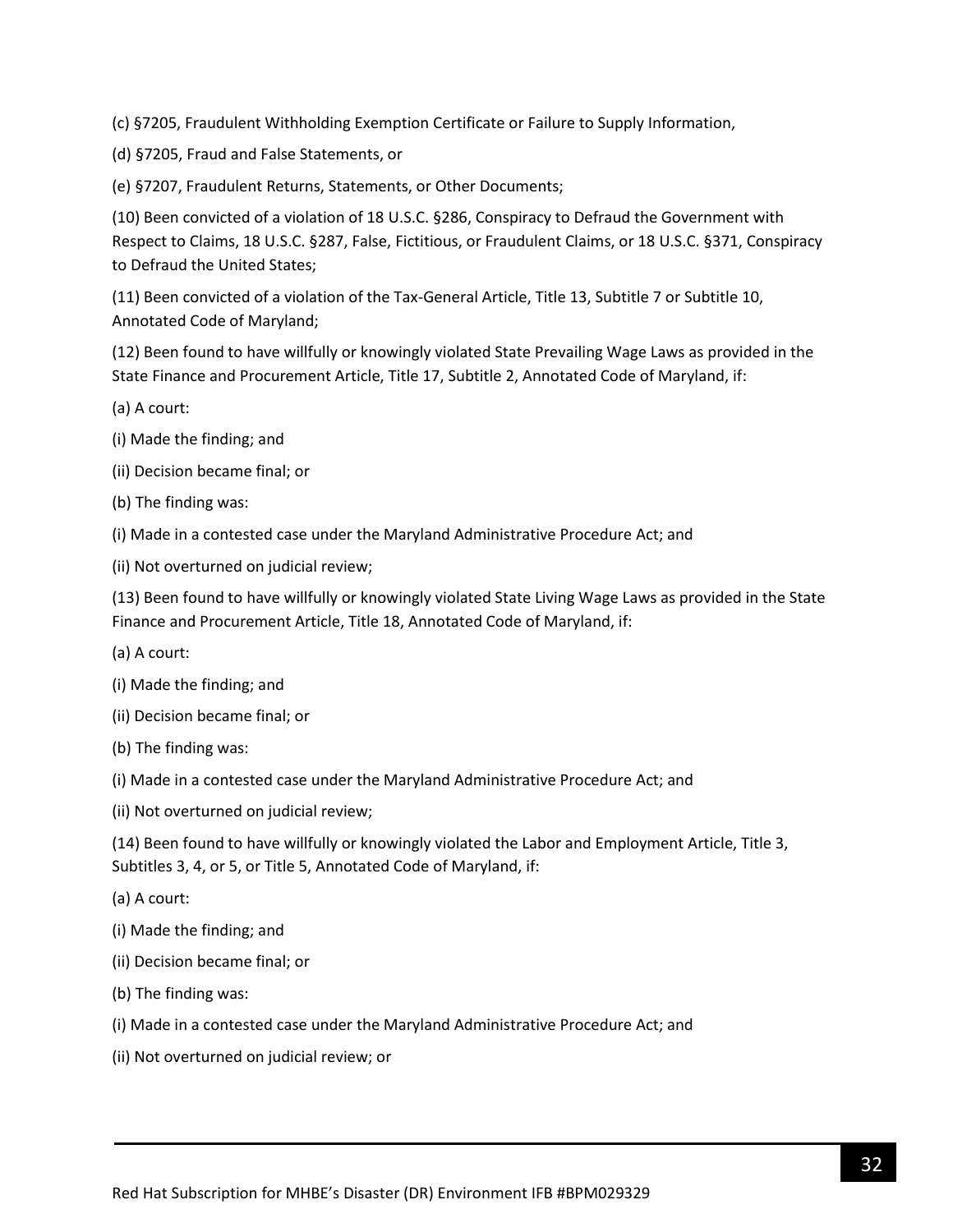(15) Admitted in writing or under oath, during the course of an official investigation or other proceedings, acts or omissions that would constitute grounds for conviction or liability under any law or statute described in §§ B and C and subsections  $D(1)$ — $(14)$  above, except as follows (indicate reasons why the affirmations cannot be given, and list any conviction, plea, or imposition of probation before judgment with the date, court, official or administrative body, the sentence or disposition, the name(s) of the person(s) involved and their current positions and responsibilities with the business, and the status of any debarment):

\_\_\_\_\_\_\_\_\_\_\_\_\_\_\_\_\_\_\_\_\_\_\_\_\_\_\_\_\_\_\_\_\_\_\_\_\_\_\_\_\_\_\_\_\_\_\_\_\_\_\_\_\_\_\_\_\_\_\_\_

\_\_\_\_\_\_\_\_\_\_\_\_\_\_\_\_\_\_\_\_\_\_\_\_\_\_\_\_\_\_\_\_\_\_\_\_\_\_\_\_\_\_\_\_\_\_\_\_\_\_\_\_\_\_\_\_\_\_\_\_

\_\_\_\_\_\_\_\_\_\_\_\_\_\_\_\_\_\_\_\_\_\_\_\_\_\_\_\_\_\_\_\_\_\_\_\_\_\_\_\_\_\_\_\_\_\_\_\_\_\_\_\_\_\_\_\_\_\_\_.

### E. AFFIRMATION REGARDING DEBARMENT

### I FURTHER AFFIRM THAT:

Neither I, nor to the best of my knowledge, information, and belief, the above business, or any of its officers, directors, partners, controlling stockholders, or any of its employees directly involved in the business's contracting activities, including obtaining or performing contracts with public bodies, has ever been suspended or debarred (including being issued a limited denial of participation) by any public entity, except as follows (list each debarment or suspension providing the dates of the suspension or debarment, the name of the public entity and the status of the proceedings, the name(s) of the person(s) involved and their current positions and responsibilities with the business, the grounds of the debarment or suspension, and the details of each person's involvement in any activity that formed the grounds of the debarment or suspension).

### F. AFFIRMATION REGARDING DEBARMENT OF RELATED ENTITIES

\_\_\_\_\_\_\_\_\_\_\_\_\_\_\_\_\_\_\_\_\_\_\_\_\_\_\_\_\_\_\_\_\_\_\_\_\_\_\_\_\_\_\_\_\_\_\_\_\_\_\_\_\_\_\_\_\_\_\_\_

\_\_\_\_\_\_\_\_\_\_\_\_\_\_\_\_\_\_\_\_\_\_\_\_\_\_\_\_\_\_\_\_\_\_\_\_\_\_\_\_\_\_\_\_\_\_\_\_\_\_\_\_\_\_\_\_\_\_\_\_

\_\_\_\_\_\_\_\_\_\_\_\_\_\_\_\_\_\_\_\_\_\_\_\_\_\_\_\_\_\_\_\_\_\_\_\_\_\_\_\_\_\_\_\_\_\_\_\_\_\_\_\_\_\_\_\_\_\_\_.

\_\_\_\_\_\_\_\_\_\_\_\_\_\_\_\_\_\_\_\_\_\_\_\_\_\_\_\_\_\_\_\_\_\_\_\_\_\_\_\_\_\_\_\_\_\_\_\_\_\_\_\_\_\_\_\_\_\_\_\_

\_\_\_\_\_\_\_\_\_\_\_\_\_\_\_\_\_\_\_\_\_\_\_\_\_\_\_\_\_\_\_\_\_\_\_\_\_\_\_\_\_\_\_\_\_\_\_\_\_\_\_\_\_\_\_\_\_\_\_\_

\_\_\_\_\_\_\_\_\_\_\_\_\_\_\_\_\_\_\_\_\_\_\_\_\_\_\_\_\_\_\_\_\_\_\_\_\_\_\_\_\_\_\_\_\_\_\_\_\_\_\_\_\_\_\_\_\_\_\_.

I FURTHER AFFIRM THAT:

(1) The business was not established, and it does not operate in a manner designed to evade the application of or defeat the purpose of debarment pursuant to Sections 16-101, et seq., of the State Finance and Procurement Article of the Annotated Code of Maryland; and

(2) The business is not a successor, assignee, subsidiary, or affiliate of a suspended or debarred business, except as follows (you must indicate the reasons why the affirmations cannot be given without qualification):

#### G. SUBCONTRACT AFFIRMATION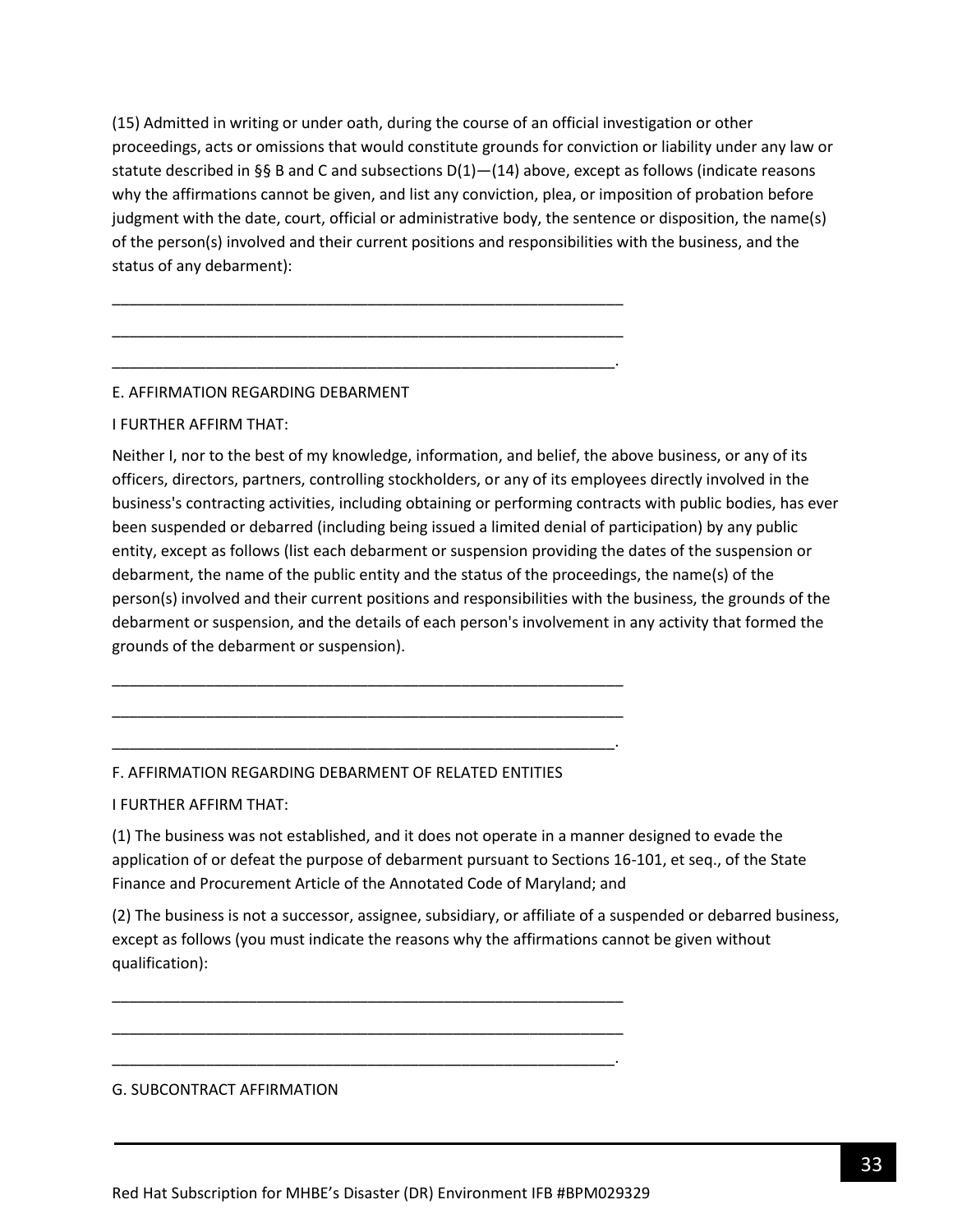### I FURTHER AFFIRM THAT:

Neither I, nor to the best of my knowledge, information, and belief, the above business, has knowingly entered into a contract with a public body under which a person debarred or suspended under Title 16 of the State Finance and Procurement Article of the Annotated Code of Maryland will provide, directly or indirectly, supplies, services, architectural services, construction related services, leases of real property, or construction.

### H. AFFIRMATION REGARDING COLLUSION

### I FURTHER AFFIRM THAT:

Neither I, nor to the best of my knowledge, information, and belief, the above business has:

(1) Agreed, conspired, connived, or colluded to produce a deceptive show of competition in the compilation of the accompanying Bid/Proposal that is being submitted;

(2) In any manner, directly or indirectly, entered into any agreement of any kind to fix the Bid/Proposal price of the Bidder/Offeror or of any competitor, or otherwise taken any action in restraint of free competitive bidding in connection with the contract for which the accompanying Bid/Proposal is submitted.

### I. CERTIFICATION OF TAX PAYMENT

### I FURTHER AFFIRM THAT:

Except as validly contested, the business has paid, or has arranged for payment of, all taxes due the State of Maryland and has filed all required returns and reports with the Comptroller of the Treasury, the State Department of Assessments and Taxation, and the Department of Labor, Licensing, and Regulation, as applicable, and will have paid all withholding taxes due the State of Maryland prior to final settlement.

### J. CONTINGENT FEES

## I FURTHER AFFIRM THAT:

The business has not employed or retained any person, partnership, corporation, or other entity, other than a bona fide employee, bona fide agent, bona fide salesperson, or commercial selling agency working for the business, to solicit or secure the Contract, and that the business has not paid or agreed to pay any person, partnership, corporation, or other entity, other than a bona fide employee, bona fide agent, bona fide salesperson, or commercial selling agency, any fee or any other consideration contingent on the making of the Contract.

## K. CERTIFICATION REGARDING INVESTMENTS IN IRAN

(1) The undersigned certifies that, in accordance with State Finance and Procurement Article, §17-705, Annotated Code of Maryland: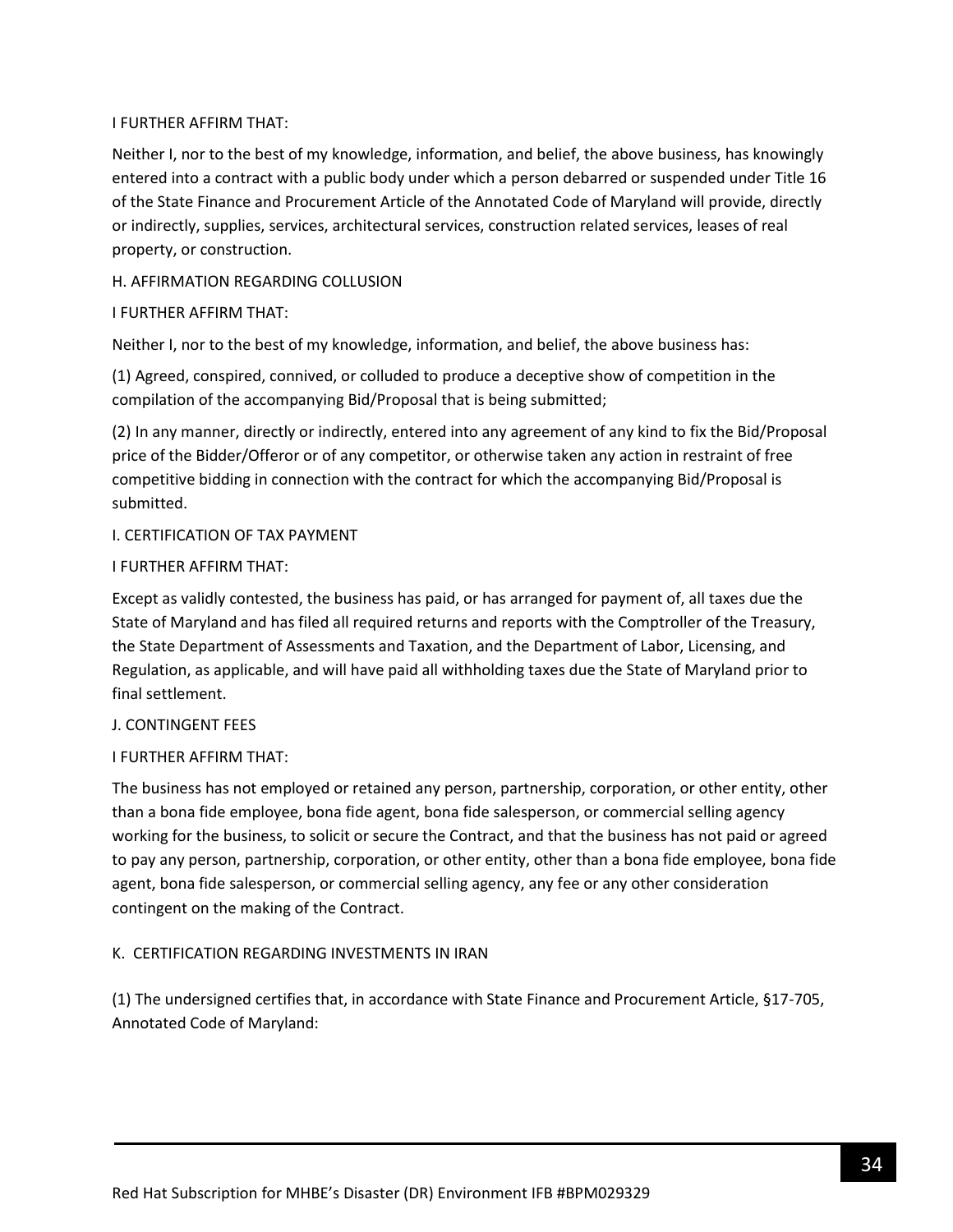(a) It is not identified on the list created by the Board of Public Works as a person engaging in investment activities in Iran as described in State Finance and Procurement Article, §17-702, Annotated Code of Maryland; and

(b) It is not engaging in investment activities in Iran as described in State Finance and Procurement Article, §17-702, Annotated Code of Maryland.

2. The undersigned is unable to make the above certification regarding its investment activities in Iran due to the following activities:

L. CONFLICT MINERALS ORIGINATED IN THE DEMOCRATIC REPUBLIC OF CONGO (FOR SUPPLIES AND SERVICES CONTRACTS)

## I FURTHER AFFIRM THAT:

The business has complied with the provisions of State Finance and Procurement Article, §14-413, Annotated Code of Maryland governing proper disclosure of certain information regarding conflict minerals originating in the Democratic Republic of Congo or its neighboring countries as required by federal law.

### M. I FURTHER AFFIRM THAT:

Any claims of environmental attributes made relating to a product or service included in the Bid or Proposal are consistent with the Federal Trade Commission's Guides for the Use of Environmental Marketing Claims as provided in 16 CFR §260, that apply to claims about the environmental attributes of a product, package, or service in connection with the marketing, offering for sale, or sale of such item or service.

## N. ACKNOWLEDGEMENT

I ACKNOWLEDGE THAT this Affidavit is to be furnished to the Procurement Officer and may be distributed to units of: (1) the State of Maryland; (2) counties or other subdivisions of the State of Maryland; (3) other states; and (4) the federal government. I further acknowledge that this Affidavit is subject to applicable laws of the United States and the State of Maryland, both criminal and civil, and that nothing in this Affidavit or any contract resulting from the submission of this Bid/Proposal shall be construed to supersede, amend, modify or waive, on behalf of the State of Maryland, or any unit of the State of Maryland having jurisdiction, the exercise of any statutory right or remedy conferred by the Constitution and the laws of Maryland with respect to any misrepresentation made or any violation of the obligations, terms and covenants undertaken by the above business with respect to (1) this Affidavit, (2) the contract, and (3) other Affidavits comprising part of the contract.

I DO SOLEMNLY DECLARE AND AFFIRM UNDER THE PENALTIES OF PERJURY THAT THE CONTENTS OF THIS AFFIDAVIT ARE TRUE AND CORRECT TO THE BEST OF MY KNOWLEDGE, INFORMATION, AND BELIEF.

Date:  $\frac{1}{\sqrt{1-\frac{1}{2}}}$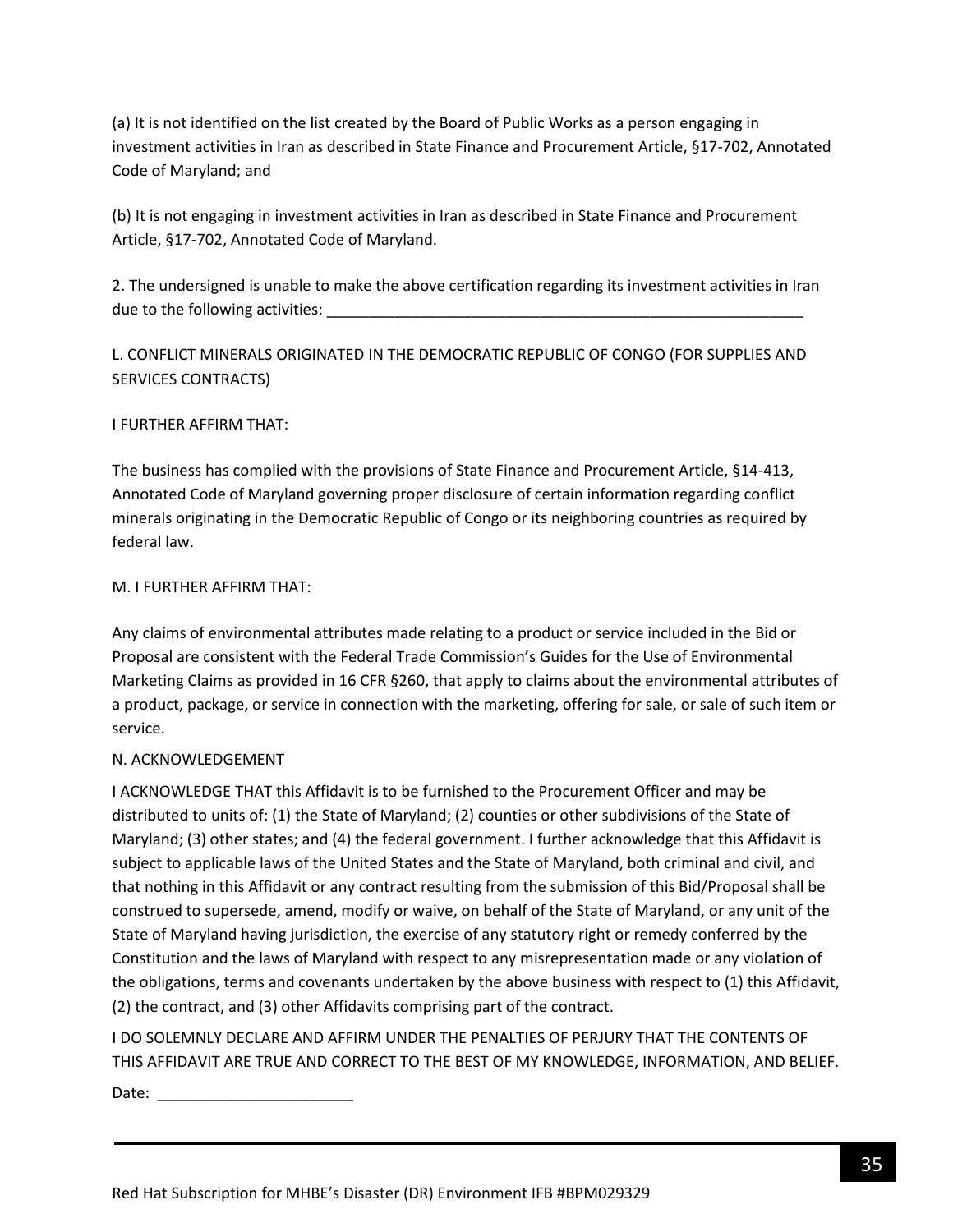By: \_\_\_\_\_\_\_\_\_\_\_\_\_\_\_\_\_\_\_\_\_\_\_\_\_\_\_\_\_\_\_\_\_\_ (print name of Authorized Representative and Affiant)

\_\_\_\_\_\_\_\_\_\_\_\_\_\_\_\_\_\_\_\_\_\_\_\_\_\_\_\_\_\_\_\_\_\_\_ (signature of Authorized Representative and Affiant)

**SUBMIT THIS AFFIDAVIT WITH BID**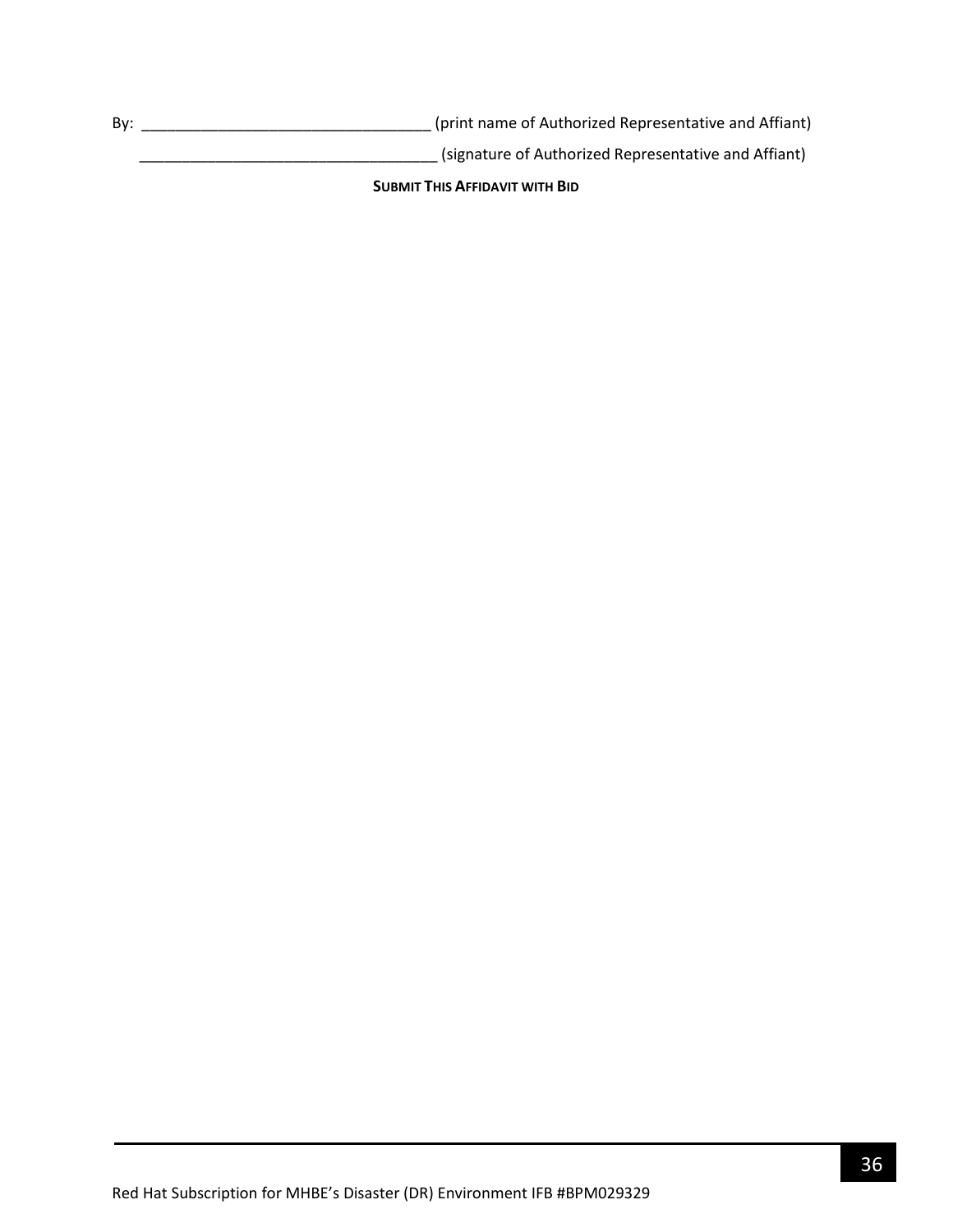### **ATTACHMENT C – CONTRACT AFFIDAVIT**

### <span id="page-36-0"></span>A. AUTHORITY

I hereby affirm that I, \_\_\_\_\_\_\_\_\_\_\_\_\_\_\_\_\_(name of affiant) am the \_\_\_\_\_\_\_\_\_\_\_\_\_\_\_(title) and duly authorized representative of \_\_\_\_\_\_\_\_\_\_\_\_\_\_\_\_(name of business entity) and that I possess the legal authority to make this affidavit on behalf of the business for which I am acting.

## B. CERTIFICATION OF REGISTRATION OR QUALIFICATION WITH THE STATE DEPARTMENT OF ASSESSMENTS AND TAXATION

I FURTHER AFFIRM THAT:

The business named above is a (check applicable box):

- (1) Corporation  $\Box$  domestic or  $\Box$  foreign;
- (2) Limited Liability Company  $-\Box$  domestic or  $\Box$  foreign;
- (3) Partnership  $\Box$  domestic or  $\Box$  foreign;
- (4) Statutory Trust  $\Box$  domestic or  $\Box$  foreign;
- $(5)$   $\Box$  Sole Proprietorship.

and is registered or qualified as required under Maryland Law. I further affirm that the above business is in good standing both in Maryland and (IF APPLICABLE) in the jurisdiction where it is presently organized, and has filed all of its annual reports, together with filing fees, with the Maryland State Department of Assessments and Taxation. The name and address of its resident agent (IF APPLICABLE) filed with the State Department of Assessments and Taxation is:

| Name and Department ID |          |
|------------------------|----------|
| Number:                | Address: |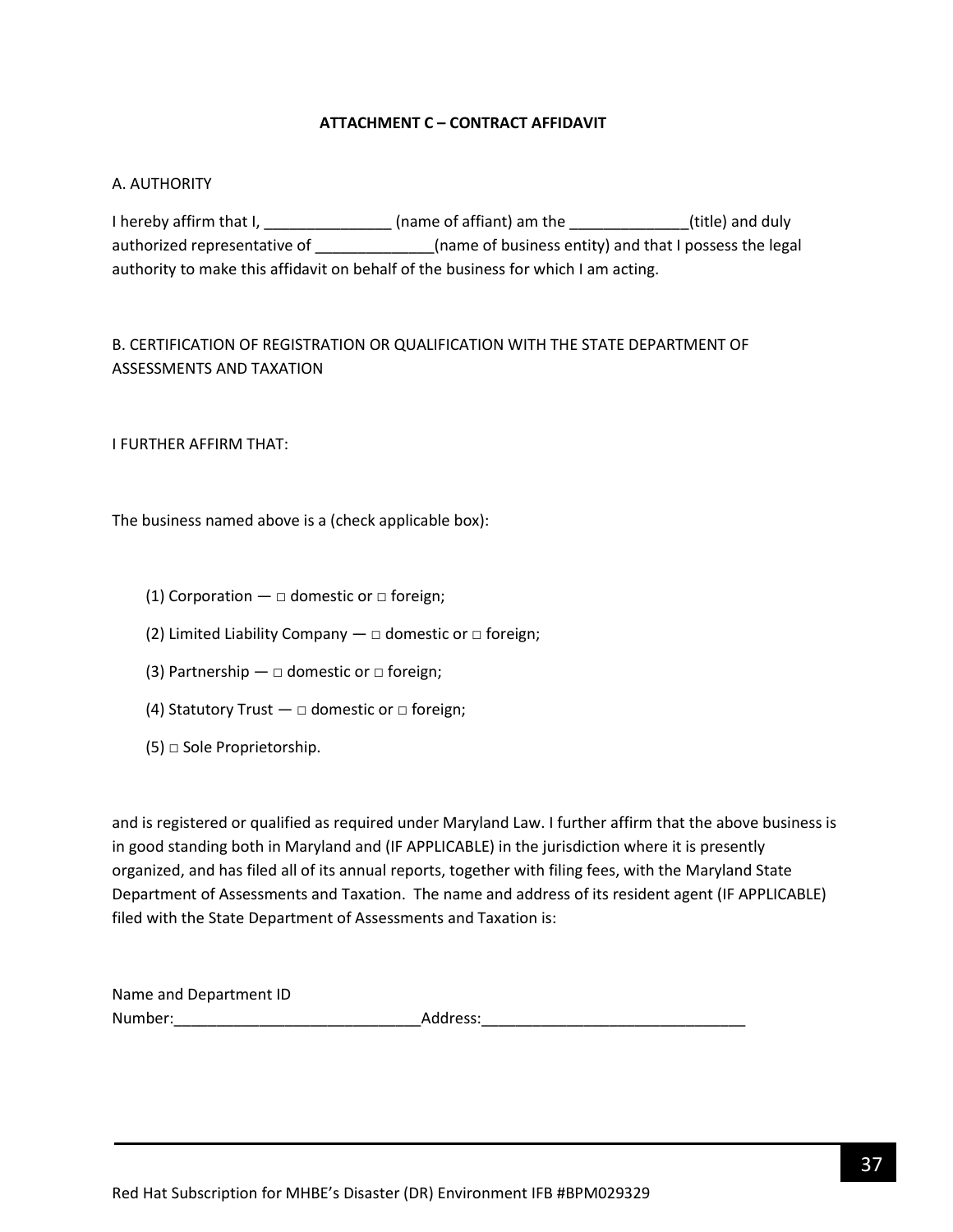and that if it does business under a trade name, it has filed a certificate with the State Department of Assessments and Taxation that correctly identifies that true name and address of the principal or owner as:

| Name and Department ID |          |
|------------------------|----------|
| Number:                | Address: |

### C. FINANCIAL DISCLOSURE AFFIRMATION

### I FURTHER AFFIRM THAT:

I am aware of, and the above business will comply with, the provisions of State Finance and Procurement Article, §13221, Annotated Code of Maryland, which require that every business that enters into contracts, leases, or other agreements with the State of Maryland or its agencies during a calendar year under which the business is to receive in the aggregate \$100,000 or more shall, within 30 days of the time when the aggregate value of the contracts, leases, or other agreements reaches \$100,000, file with the Secretary of State of Maryland certain specified information to include disclosure of beneficial ownership of the business.

### D. POLITICAL CONTRIBUTION DISCLOSURE AFFIRMATION

### I FURTHER AFFIRM THAT:

I am aware of, and the above business will comply with, Election Law Article, Title 14, Annotated Code of Maryland, which requires that every person that enters into a contract for a procurement with the State, a county, or a municipal corporation, or other political subdivision of the State, during a calendar year in which the person receives a contract with a governmental entity in the amount of \$200,000 or more, shall file with the State Board of Elections statements disclosing: (a) any contributions made during the reporting period to a candidate for elective office in any primary or general election; and (b) the name of each candidate to whom one or more contributions in a cumulative amount of \$500 or more were made during the reporting period. The statement shall be filed with the State Board of Elections: (a) before execution of a contract by the State, a county, a municipal corporation, or other political subdivision of the State, and shall cover the 24 months prior to when a contract was awarded; and (b) if the contribution is made after the execution of a contract, then twice a year, throughout the contract term, on: (i) February 5, to cover the six (6) month period ending January 31; and (ii) August 5, to cover the six (6) month period ending July 31.

## E. DRUG AND ALCOHOL-FREE WORKPLACE

(Applicable to all contracts unless the contract is for a law enforcement agency and the agency head or the agency head's designee has determined that application of COMAR 21.11.08 and this certification would be inappropriate in connection with the law enforcement agency's undercover operations.)

I CERTIFY THAT: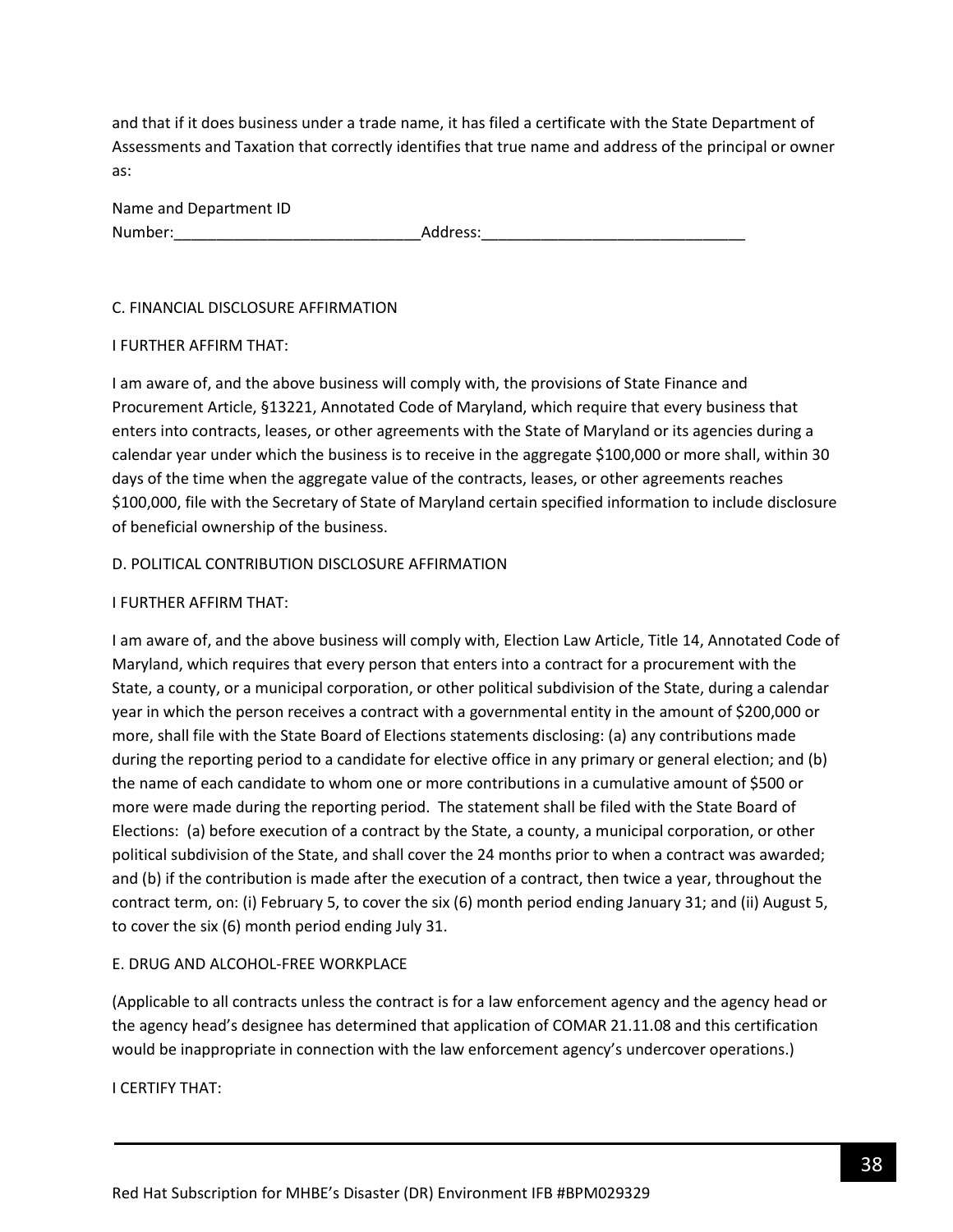(1) Terms defined in COMAR 21.11.08 shall have the same meanings when used in this certification.

(2) By submission of its Bid/Proposal, the business, if other than an individual, certifies and agrees that, with respect to its employees to be employed under a contract resulting from this solicitation, the business shall:

(a) Maintain a workplace free of drug and alcohol abuse during the term of the contract;

(b) Publish a statement notifying its employees that the unlawful manufacture, distribution, dispensing, possession, or use of drugs, and the abuse of drugs or alcohol is prohibited in the business' workplace and specifying the actions that will be taken against employees for violation of these prohibitions;

(c) Prohibit its employees from working under the influence of drugs or alcohol;

(d) Not hire or assign to work on the contract anyone who the business knows, or in the exercise of due diligence should know, currently abuses drugs or alcohol and is not actively engaged in a bona fide drug or alcohol abuse assistance or rehabilitation program;

(e) Promptly inform the appropriate law enforcement agency of every drug-related crime that occurs in its workplace if the business has observed the violation or otherwise has reliable information that a violation has occurred;

(f) Establish drug and alcohol abuse awareness programs to inform its employees about:

- (i) The dangers of drug and alcohol abuse in the workplace;
- (ii) The business's policy of maintaining a drug and alcohol-free workplace;
- (iii) Any available drug and alcohol counseling, rehabilitation, and employee assistance programs; and
- (iv) The penalties that may be imposed upon employees who abuse drugs and alcohol in the workplace;

(g) Provide all employees engaged in the performance of the contract with a copy of the statement required by §E(2)(b), above;

(h) Notify its employees in the statement required by  $\Sigma(2)(b)$ , above, that as a condition of continued employment on the contract, the employee shall:

- (i) Abide by the terms of the statement; and
- (ii) Notify the employer of any criminal drug or alcohol abuse conviction for an offense occurring in the workplace not later than 5 days after a conviction;

(i) Notify the procurement officer within 10 days after receiving notice under  $\Sigma(2)(h)(ii)$ , above, or otherwise receiving actual notice of a conviction;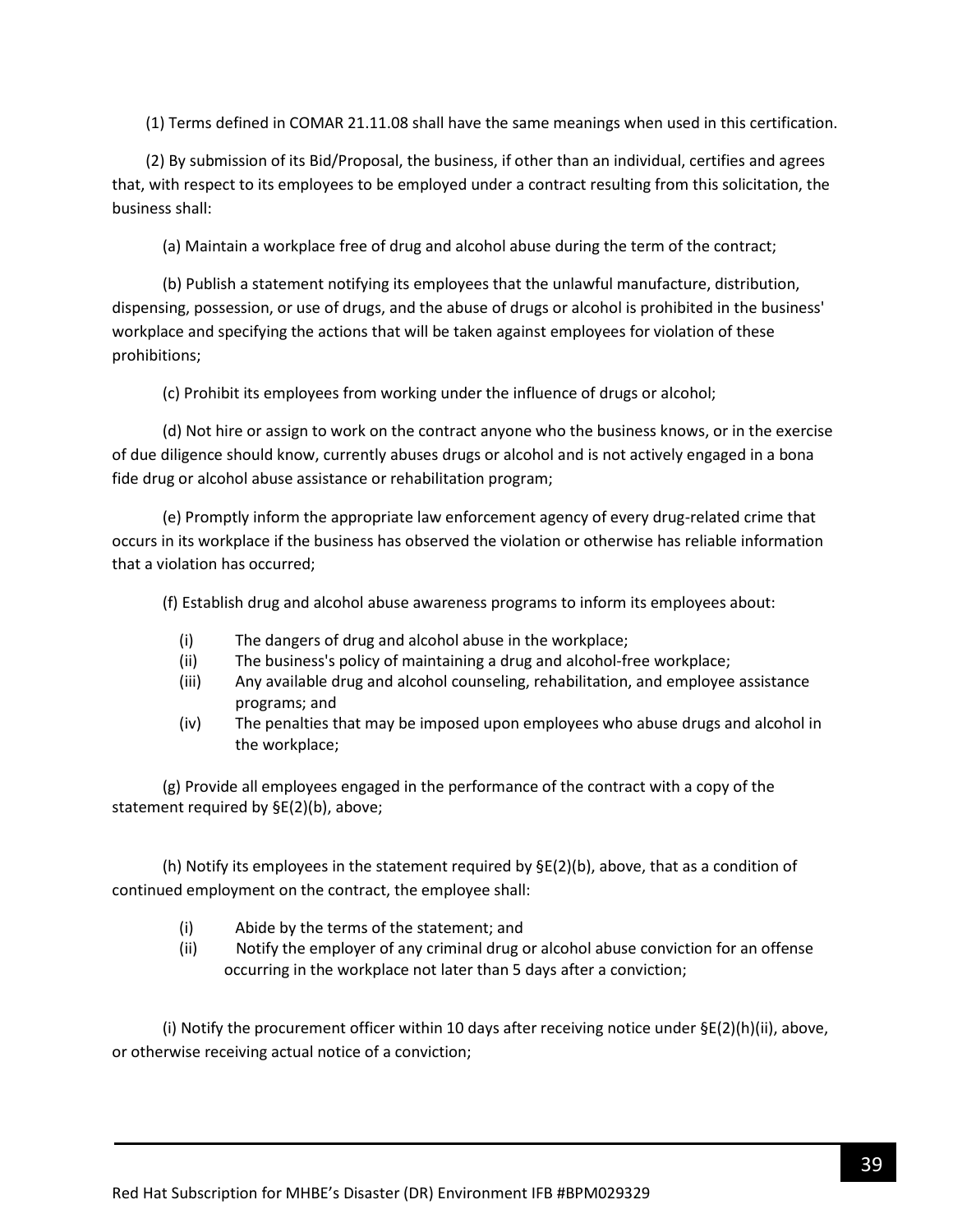(j) Within 30 days after receiving notice under §E(2)(h)(ii), above, or otherwise receiving actual notice of a conviction, impose either of the following sanctions or remedial measures on any employee who is convicted of a drug or alcohol abuse offense occurring in the workplace:

- (i) Take appropriate personnel action against an employee, up to and including termination; or
- (ii) Require an employee to satisfactorily participate in a bona fide drug or alcohol abuse assistance or rehabilitation program; and

(k) Make a good faith effort to maintain a drug and alcohol free workplace through implementation of §E(2)(a)—(j), above.

(3) If the business is an individual, the individual shall certify and agree as set forth in  $\S E(4)$ , below, that the individual shall not engage in the unlawful manufacture, distribution, dispensing, possession, or use of drugs or the abuse of drugs or alcohol in the performance of the contract.

(4) I acknowledge and agree that:

(a) The award of the contract is conditional upon compliance with COMAR 21.11.08 and this certification;

(b) The violation of the provisions of COMAR 21.11.08 or this certification shall be cause to suspend payments under, or terminate the contract for default under COMAR 21.07.01.11 or 21.07.03.15, as applicable; and

(c) The violation of the provisions of COMAR 21.11.08 or this certification in connection with the contract may, in the exercise of the discretion of the Board of Public Works, result in suspension and debarment of the business under COMAR 21.08.03.

## F. CERTAIN AFFIRMATIONS VALID

### I FURTHER AFFIRM THAT:

To the best of my knowledge, information, and belief, each of the affirmations, certifications, or acknowledgements contained in that certain Bid/Proposal Affidavit dated \_\_\_\_\_\_\_\_ , 2021\_\_\_ , and executed by me for the purpose of obtaining the contract to which this Exhibit is attached remains true and correct in all respects as if made as of the date of this Contract Affidavit and as if fully set forth herein.

I DO SOLEMNLY DECLARE AND AFFIRM UNDER THE PENALTIES OF PERJURY THAT THE CONTENTS OF THIS AFFIDAVIT ARE TRUE AND CORRECT TO THE BEST OF MY KNOWLEDGE, INFORMATION, AND BELIEF.

Date: \_\_\_\_\_\_\_\_\_\_\_\_\_\_\_

By: example and the state of authorized Representative and Affiant)

\_\_\_\_\_\_\_\_\_\_\_\_\_\_\_\_\_\_\_\_\_\_\_\_\_\_\_\_\_\_\_\_\_ (signature of Authorized Representative and Affiant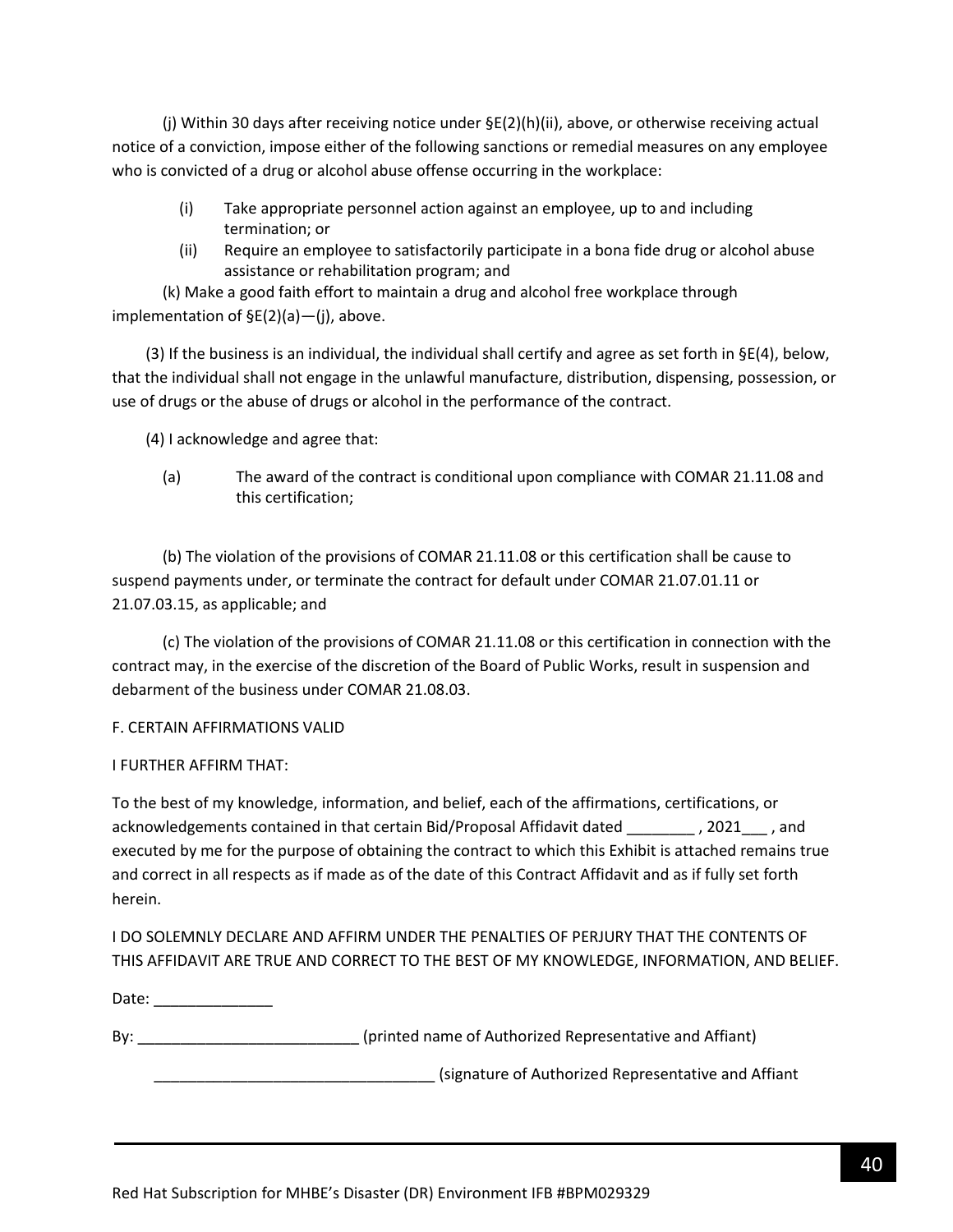### **ATTACHMENT D – BID PRICING INSTRUCTIONS**

In order to assist Bidders in the preparation of their Bid and to comply with the requirements of this solicitation, Bid Pricing Instructions and a Bid Form have been prepared. Bidders shall submit their Bid on the Bid Form in accordance with the instructions on the Bid Form and as specified herein. Do not alter the Bid Form or the Bid Form may be rejected. The Bid Form is to be signed and dated, where requested, by an individual who is authorized to bind the Bidder to the prices entered on the Bid Form. The Bid Form is used to calculate the Bidder's TOTAL BID PRICE. Follow these instructions carefully when completing your Bid Form:

- A) All Unit and Extended Prices must be clearly entered in dollars and cents, e.g., \$24.15. Make your decimal points clear and distinct.
- B) All Unit Prices must be the actual price per unit the State will pay for the specific item or service identified in this IFB and may not be contingent on any other factor or condition in any manner.
- C) All calculations shall be rounded to the nearest cent, i.e., .344 shall be .34 and .345 shall be .35.
- D) Any goods or services required through this IFB and proposed by the vendor at **No Cost to the State** must be clearly entered in the Unit Price, if appropriate, and Extended Price with **\$0.00**.
- E) Every blank in every Bid Form shall be filled in. Any blanks may result in the Bid being regarded as non-responsive and thus rejected. Any changes or corrections made to the Bid Form by the Bidder prior to submission shall be initialed and dated.
- F) Except as instructed on the Bid Form, nothing shall be entered on or attached to the Bid Form that alters or proposes conditions or contingencies on the prices. Alterations and/or conditions usually render the Bid non-responsive, which means it will be rejected.
- G) It is imperative that the prices included on the Bid Form have been entered correctly and calculated accurately by the Bidder and that the respective total prices agree with the entries on the Bid Form. Any incorrect entries or inaccurate calculations by the Bidder will be treated as provided in COMAR 21.05.03.03E and 21.05.02.12, and may cause the Bid to be rejected.
- H) If option years are included, Bidders must submit pricing for each option year. Any option to renew will be exercised at the sole discretion of the State and will comply with all terms and conditions in force at the time the option is exercised. If exercised, the option period shall be for a period identified in the IFB at the prices entered in the Bid Form.
- I) All Bid prices entered below are to be fully loaded prices that include all costs/expenses associated with the provision of services as required by the IFB. The Bid price shall include, but is not limited to, all: labor, profit/overhead, general operating, administrative, and all other expenses and costs necessary to perform the work set forth in the solicitation. No other amounts will be paid to the Contractor. If labor rates are requested, those amounts shall be fully-loaded rates; no overtime amounts will be paid.
- J) Unless indicated elsewhere in the IFB, sample amounts used for calculations on the Bid Form are typically estimates for bidding purposes only. The Department does not guarantee a minimum or maximum number of units or usage in the performance of this Contract.
- K) Failure to adhere to any of these instructions may result in the Bid being determined non-responsive and rejected by the Department.

The Bid shall contain all price information in the format specified on these pages. Complete the Bid Form only as provided in the Bid Pricing Instructions. Do not amend, alter or leave blank any items on the Bid Form. If option years are included, Bidders must submit Bids for each option year. Failure to adhere to any of these instructions may result in the bid being determined non-responsive and rejected by the Department.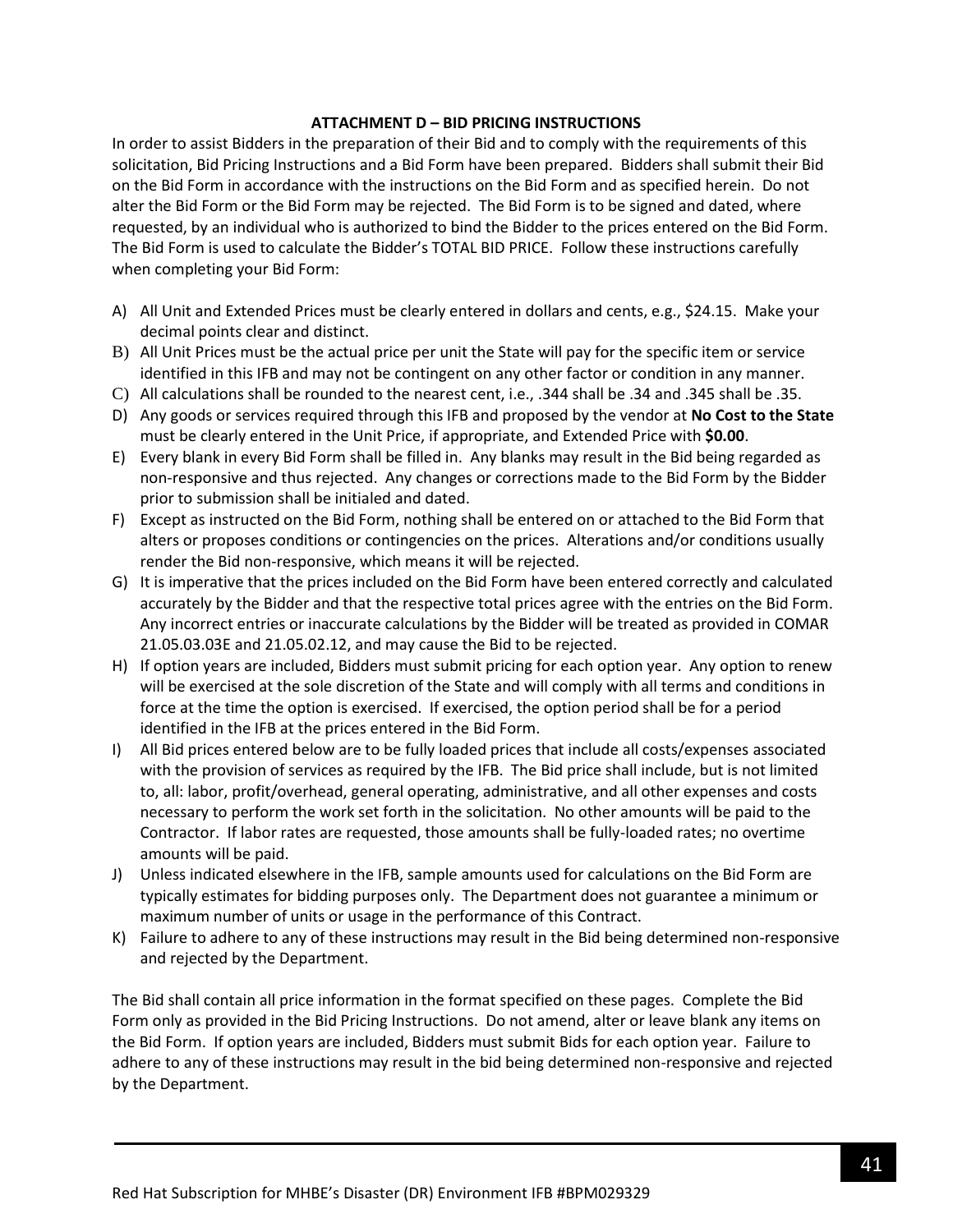## **ATTACHMENT D – BID PRICE FORM Red Hat Subscription for MHBE's Disaster Recovery (DR) Environment IFB # BPM029329**

<span id="page-41-0"></span>

| Product                                                                                                                       | Part    | Unit-          | Quantity       | Total # of              | <b>Unit Price</b> | <b>Total Price</b> |
|-------------------------------------------------------------------------------------------------------------------------------|---------|----------------|----------------|-------------------------|-------------------|--------------------|
| Description                                                                                                                   | Number  | <b>vCPU</b>    |                | <b>vCPU</b>             |                   |                    |
| Red Hat<br>Runtimes,<br>Premium (64<br>Cores or 128<br>vCPUs) Annual<br>Subscription<br><b>Twelve Month</b><br>Subscription   | MW00276 | 128            | $\mathbf 1$    | 128                     | \$                | \$                 |
| Red Hat<br>Runtimes,<br>Premium (16<br>Cores or 32<br>vCPUs)<br>Annual<br>Subscription<br><b>Twelve Month</b><br>Subscription | MW00275 | 32             | $\overline{2}$ | 64                      | $\zeta$           | $\zeta$            |
| Red Hat<br>Runtimes,<br>Premium (2<br>Cores or 4<br>vCPUs)<br>Annual<br>Subscription<br><b>Twelve Month</b><br>Subscription   | MW00277 | $\overline{4}$ | $\mathbf{1}$   | $\overline{\mathbf{4}}$ | $\zeta$           | \$                 |
| Red Hat<br>Runtimes,<br>Standard (64<br>Cores or 128<br>vCPUs) Annual<br>Subscription<br><b>Twelve Month</b><br>Subscription  | MW00279 | 128            | $\overline{2}$ | 256                     | \$                | \$                 |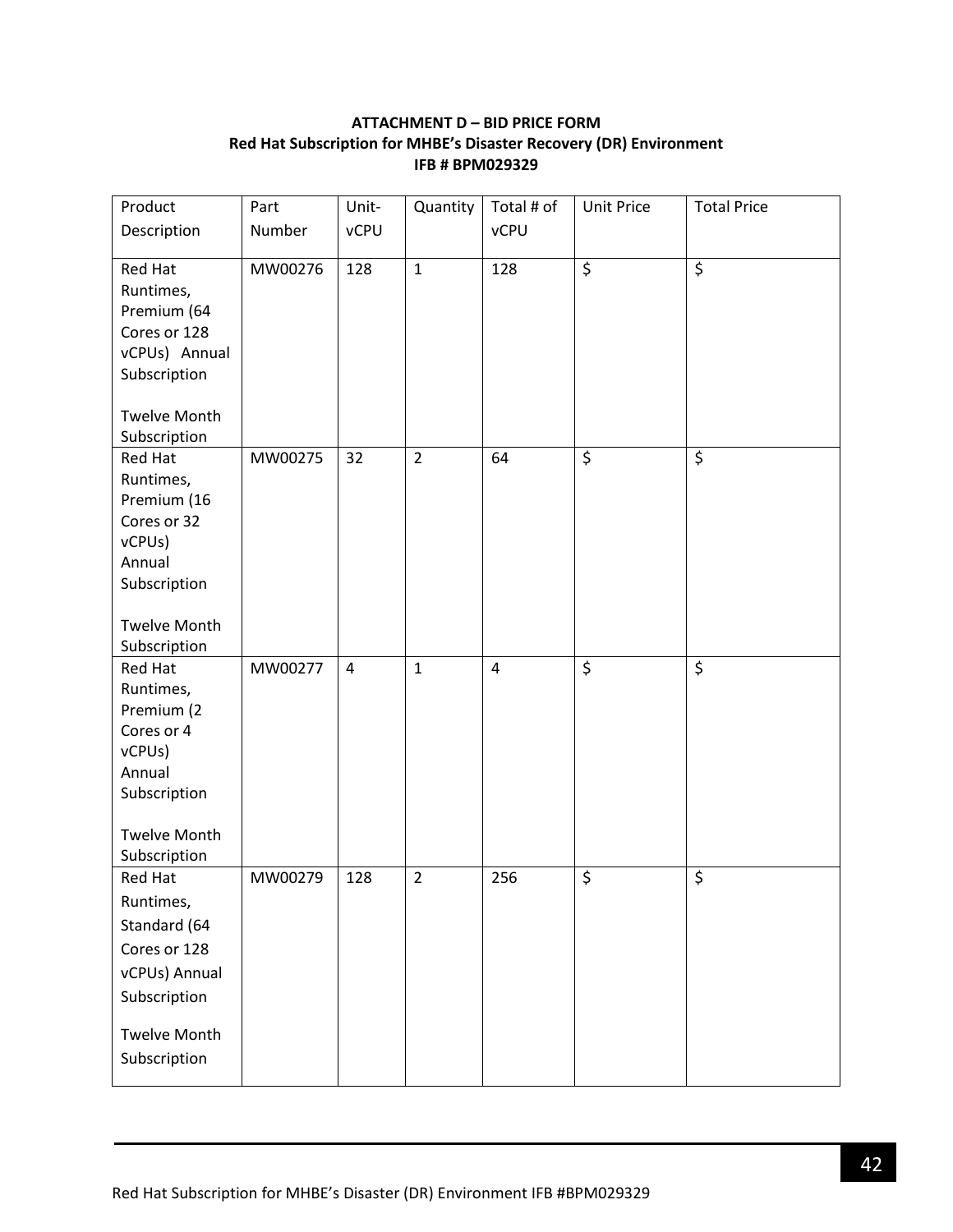| Red Hat                        | MW00425 | 32 | $\mathbf{1}$ | 32 | $\zeta$                                                                                                                                                                                                                        | $\zeta$ |
|--------------------------------|---------|----|--------------|----|--------------------------------------------------------------------------------------------------------------------------------------------------------------------------------------------------------------------------------|---------|
| Integration,                   |         |    |              |    |                                                                                                                                                                                                                                |         |
| Premium (16                    |         |    |              |    |                                                                                                                                                                                                                                |         |
| Cores or 32                    |         |    |              |    |                                                                                                                                                                                                                                |         |
| vCPUs) Annual                  |         |    |              |    |                                                                                                                                                                                                                                |         |
| Subscription                   |         |    |              |    |                                                                                                                                                                                                                                |         |
| <b>Twelve Month</b>            |         |    |              |    |                                                                                                                                                                                                                                |         |
| Subscription                   |         |    |              |    |                                                                                                                                                                                                                                |         |
|                                |         |    |              |    |                                                                                                                                                                                                                                |         |
| Red Hat Fuse                   | MW00010 | 32 | $\mathbf{1}$ | 32 | $\zeta$                                                                                                                                                                                                                        | $\zeta$ |
| ELS Program,                   |         |    |              |    |                                                                                                                                                                                                                                |         |
| Premium (16                    |         |    |              |    |                                                                                                                                                                                                                                |         |
| cores)                         |         |    |              |    |                                                                                                                                                                                                                                |         |
| Annual                         |         |    |              |    |                                                                                                                                                                                                                                |         |
| Subscription                   |         |    |              |    |                                                                                                                                                                                                                                |         |
| <b>Twelve Month</b>            |         |    |              |    |                                                                                                                                                                                                                                |         |
| Subscription                   |         |    |              |    |                                                                                                                                                                                                                                |         |
|                                |         |    |              |    |                                                                                                                                                                                                                                |         |
| <b>Total Price for</b>         |         |    |              |    |                                                                                                                                                                                                                                | \$      |
| 2022 - 2023                    |         |    |              |    |                                                                                                                                                                                                                                |         |
|                                |         |    |              |    |                                                                                                                                                                                                                                |         |
|                                |         |    |              |    |                                                                                                                                                                                                                                |         |
| *BASIS FOR AWARD               |         |    |              |    |                                                                                                                                                                                                                                |         |
| Submitted By:                  |         |    |              |    |                                                                                                                                                                                                                                |         |
|                                |         |    |              |    | Date: the contract of the contract of the contract of the contract of the contract of the contract of the contract of the contract of the contract of the contract of the contract of the contract of the contract of the cont |         |
|                                |         |    |              |    |                                                                                                                                                                                                                                |         |
| <b>Printed Name and Title:</b> |         |    |              |    |                                                                                                                                                                                                                                |         |
|                                |         |    |              |    |                                                                                                                                                                                                                                |         |
|                                |         |    |              |    |                                                                                                                                                                                                                                |         |
|                                |         |    |              |    |                                                                                                                                                                                                                                |         |
|                                |         |    |              |    |                                                                                                                                                                                                                                |         |
|                                |         |    |              |    |                                                                                                                                                                                                                                |         |
|                                |         |    |              |    |                                                                                                                                                                                                                                |         |
|                                |         |    |              |    |                                                                                                                                                                                                                                |         |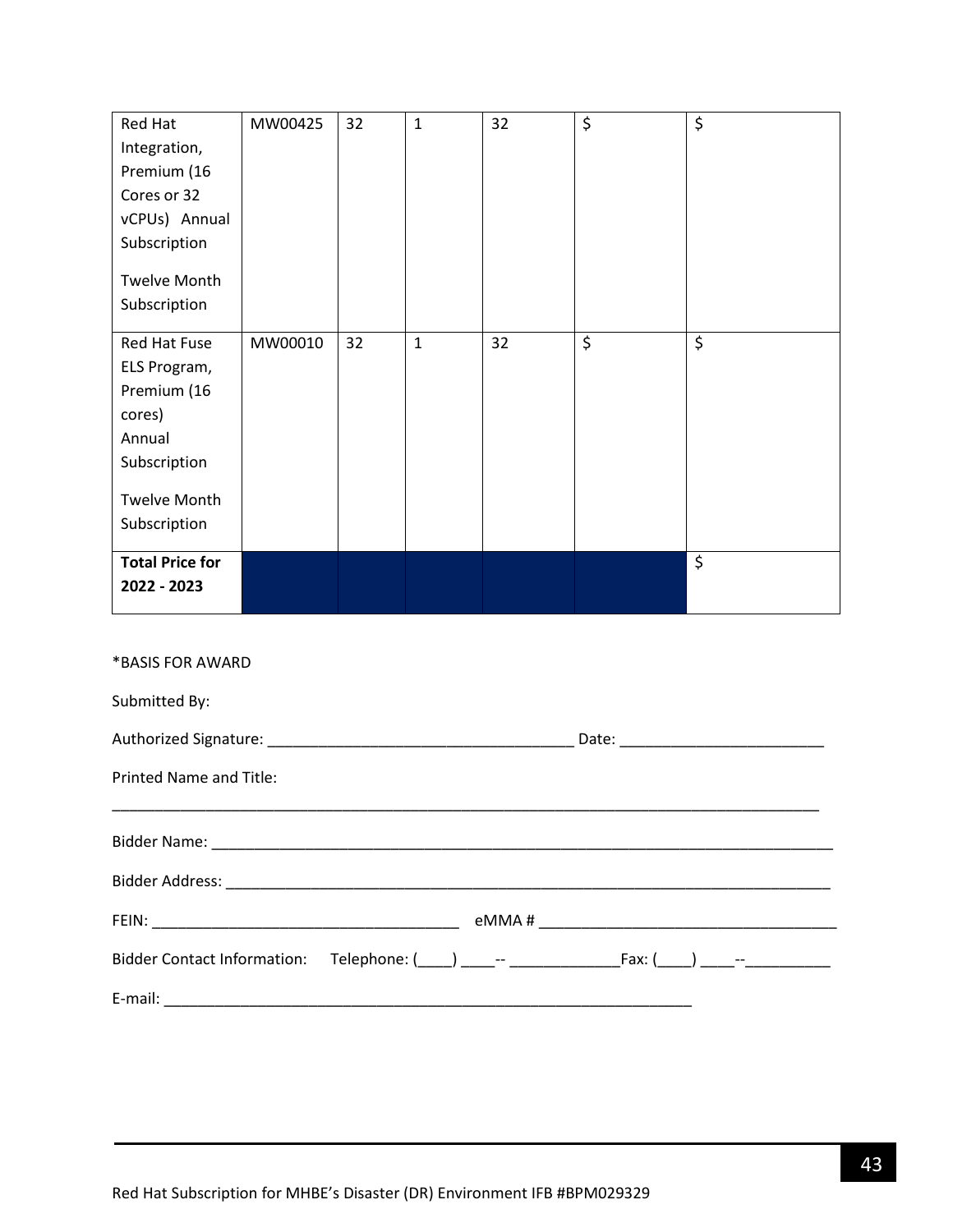#### **ATTACHMENT E – FEDERAL FUNDS ATTACHMENT**

[Reference, among other provisions, 45 C.F.R. § 75.335]

<span id="page-43-0"></span>In addition to other provisions required by the IFB and Contract related to the federal funds that may be included in any Contract to be awarded as a result of this IFB, the following provisions are applicable:

A. Contracts for more than the simplified acquisition threshold currently set at \$150,000, which is the inflation adjusted amount determined by the Civilian Agency Acquisition Council and the Defense Acquisition Regulations Council (Councils) as authorized by 41 U.S.C. 1908, must address administrative, contractual, or legal remedies in instances where contractors violate or breach contract terms, and provide for such sanctions and penalties as appropriate.

B. All contracts in excess of \$10,000 must address termination for cause and for convenience by the non-Federal entity including the manner by which it will be effected and the basis for settlement.

C. Debarment and Suspension (Executive Orders 12549 and 12689) (see 2 CFR 180.220 and 45 CFR 75.212) A party listed on the government-wide exclusions in the System for Award Management (SAM), in accordance with the OMB guidelines at 2 CFR part 180 that implement Executive Orders 12549 (3 CFR part 1986 Comp., p. 189) and 12689 (3 CFR part 1989 Comp., p. 235), "Debarment and Suspension" is not eligible for award under this IFB. SAM Exclusions contains the names of parties debarred, suspended, or otherwise excluded by agencies, as well as parties declared ineligible under statutory or regulatory authority other than Executive Order 12549. Any Contractor awarded a Contract as a result of this IFB is responsible for ensuring that any party with which it subcontracts is not debarred or suspended and is in full compliance with the executive orders and federal regulations cited in this paragraph.

D. Byrd Anti-Lobbying Amendment (31 U.S.C. 1352)—Contractors that apply or bid for an award exceeding \$100,000 must file the required attached certification. Each tier (including the Contractor and any subcontractor(s)) certifies to the tier above that it will not and has not used federal appropriated funds to pay any person or organization for influencing or attempting to influence an officer or employee of any agency, a member of Congress, officer or employee of Congress, or an employee of a member of Congress in connection with obtaining any federal contract, grant or any other award covered by 31 U.S.C. 1352. Each tier must also disclose any lobbying with non-federal funds that takes place in connection with obtaining any Federal award. Such disclosures are forwarded from tier to tier up to the non-federal awardee (which, in this case, is the State of Maryland).

1. *Form and rule*: All prospective and present contractors and subcontractors (this includes all levels of funding) who receive more than \$100,000 in federal funds must submit the attached form "Certification Against Lobbying." It assures, generally, that contractors and subcontractors receiving federal funds will not lobby federal entities with federal funds, and that, as is required, they will disclose other lobbying on form SF-111.

2. *Form and instructions*: "Form LLL, Disclosure of Lobbying Activities" must be submitted by those receiving more than \$100,000 in federal funds, to disclose any lobbying of federal entities (a) with profits from federal contracts or (b) funded with nonfederal funds.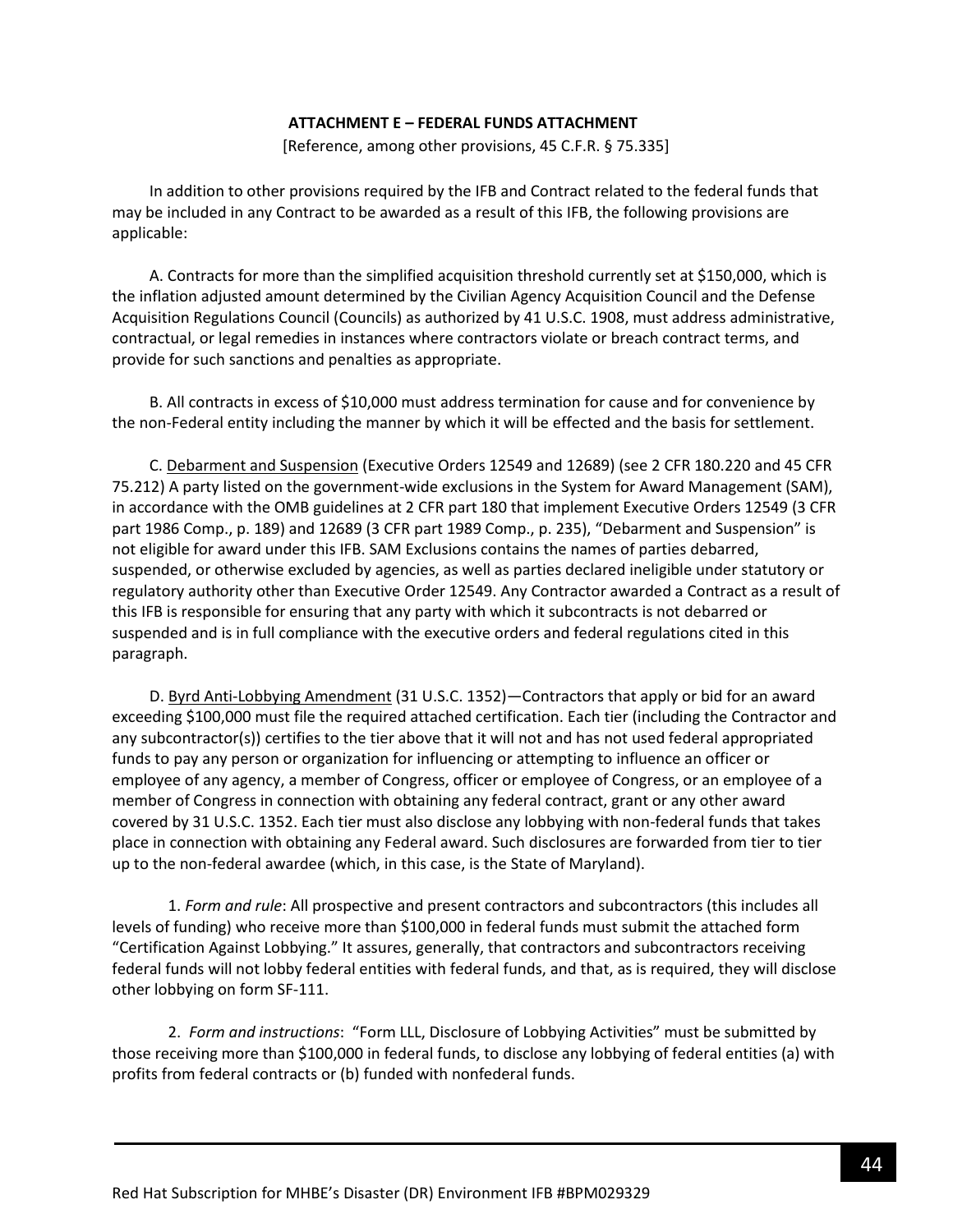E. Section 504 of the Rehabilitation Act of 1973. Any Contractor awarded a Contract as a result of this RFP certifies that it will comply with Section 504 of the Rehabilitation Act of 1973, as amended (29 U.S.C. § 791 *et seq.*), and all regulations promulgated thereunder. Section 504 prohibits discrimination on the basis of handicap in all federally assisted programs and activities. It requires the analysis and making of any changes needed in three general areas of operation— programs, activities, and facilities and employment. It states, among other things, that: *Grantees that provide health ... services should undertake tasks such as ensuring emergency treatment for the hearing impaired and making certain that persons with impaired sensory or speaking skills are not denied effective notice with regard to benefits, services, and waivers of rights or consents to treatments*.

F. Age Discrimination Act of 1975. Any Contractor awarded a Contract as a result of this IFB certifies that it shall not discriminate on the basis of Age, according to the requirements of the Age Discrimination Act of 1975.

G. Title VI of the Civil Rights Act of 1964. Any Contractor awarded a Contract are a result of this IFB certifies that it shall comply with Title VI of the Civil Rights Act of 1964 and shall not discriminate in participation by race, color, or national origin.

H. Section 1557 of the ACA. Any Contractor awarded a Contract as a result of this IFB certifies that it shall comply with Section 1557 of the Affordable Care Act (42 U.S.C. § 18116) and any regulations promulgated thereunder. Section 1557 prohibits discrimination on the basis of race, color, national origin, sex, age, or disability in certain health programs or activities. Section 1557 further provides that, except as provided in Title I or the Patient Protection and Affordable Care Act (as amended, the ACA), an individual shall not, on the grounds prohibited under Title VI of the Civil Rights Act of 1964, Title IX of the Education Amendments of 1972, the Age Discrimination Act of 1975, or Section 504 of the Rehabilitation Act of 1973, be excluded from participation in, be denied the benefits of, or be subjected to discrimination under any health program or activity, any part of which is receiving federal financial assistance or any program or activity that is administered by any entity (such as MHBE) established under Title I of the ACA.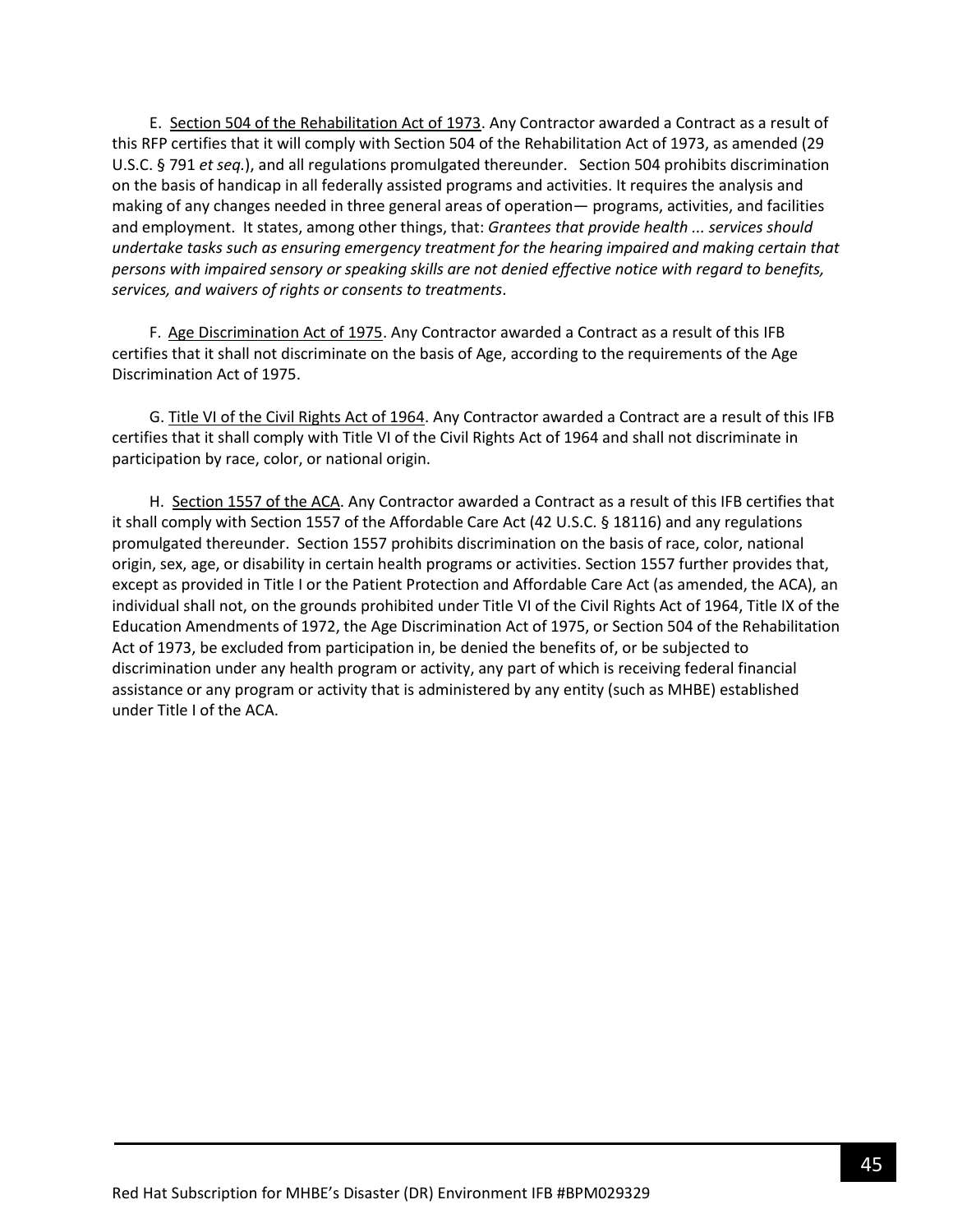### **ATTACHMENT E-1 – CERTIFICATION AGAINST LOBBYING**

### **U.S. Department of Health and Human Services**

### **CERTIFICATION REGARDING LOBBYING**

Certification for Contracts, Grants, Loans, and Cooperative Agreements

<span id="page-45-0"></span>The undersigned certifies, to the best of his or her knowledge and belief, that:

(1) No Federal appropriated funds have been paid or will be paid, by or on behalf of the undersigned, to any person for influencing or attempting to influence an officer or employee of any agency, a Member of Congress, an officer or employee of Congress, or an employee of a Member of Congress in connection with the awarding of any Federal contract, the making of any Federal grant, the making of any Federal loan, the entering into of any cooperative agreement, and the extension, continuation, renewal, amendment, or modification of any Federal contract, grant, loan, or cooperative agreement.

(2) If any funds other than Federal appropriated funds have been paid or will be paid to any person for influencing or attempting to influence an officer or employee of any agency, a Member of Congress, an officer or employee of Congress, or an employee of a Member of Congress in connection with this Federal contract, grant, loan, or cooperative agreement, the undersigned shall complete and submit Standard Form-LLL, "Disclosure Form to Report Lobbying," in accordance with its instructions.

(3) The undersigned shall require that the language of this certification be included in the award documents for all sub-awards at all tiers (including subcontracts, sub-grants, and contracts under grants, loans, and cooperative agreements) and that all sub-recipients shall certify and disclose accordingly.

This certification is a material representation of fact upon which reliance was placed when this transaction was made or entered into. Submission of this certification is a prerequisite for making or entering into this transaction imposed by Section 1352, title 31, U.S. Code. Any person who fails to file the required certification shall be subject to a civil penalty of not less than \$10,000 and not more than \$100,000 for each such failure.

| Award No.                                                   | <b>Organizational Entry</b>       |
|-------------------------------------------------------------|-----------------------------------|
| Name and Title of Official Signing for Organizational Entry | Telephone No. Of Signing Official |
| Signature of Above Official                                 | Date Signed                       |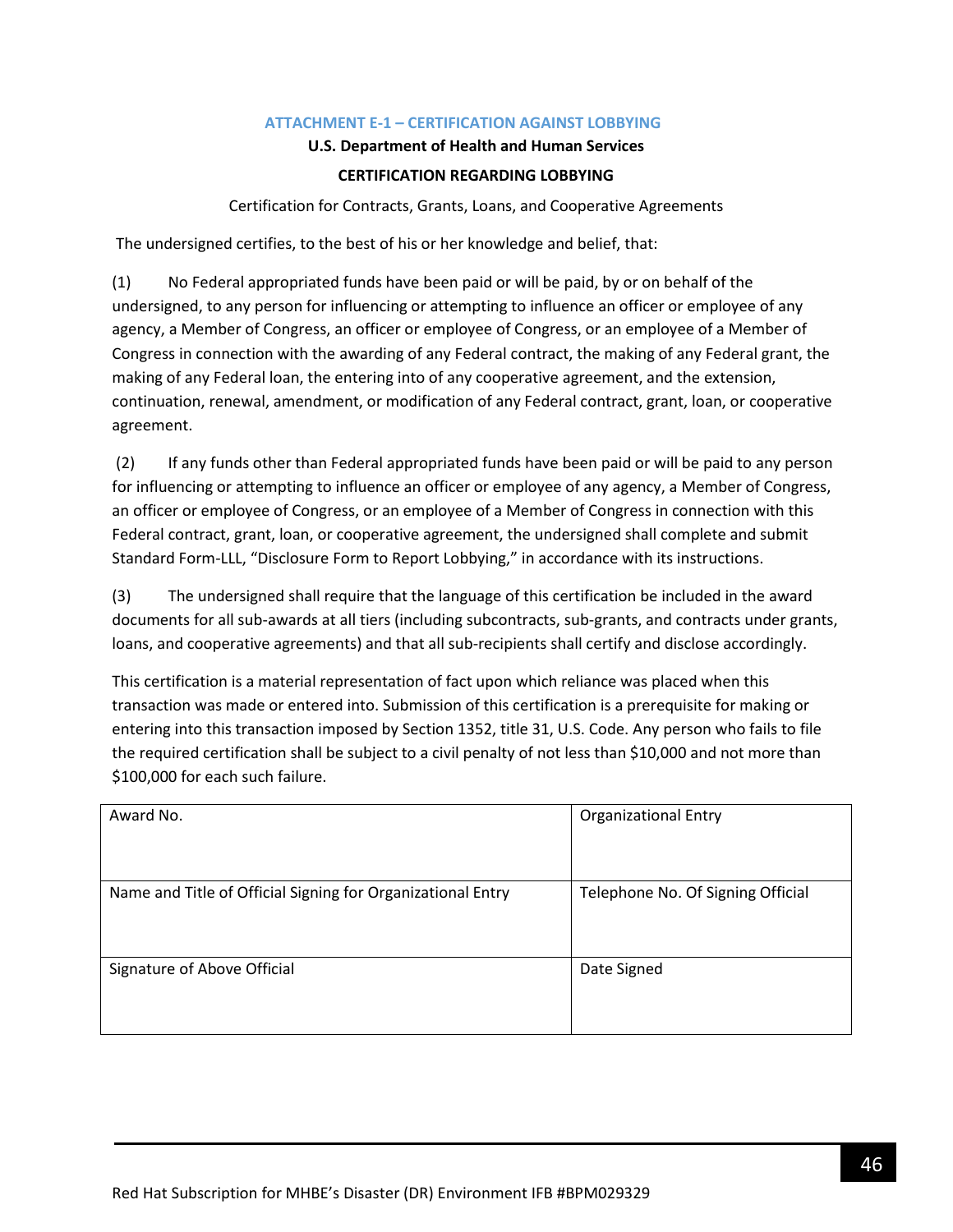### **ATTACHMENT E-2**

# **DISCLOSURE OF LOBBYING ACTIVITIES**

## **Complete this form to disclose lobbying activities pursuant to 31 U.S.C. 1352**

| a. Bid/offer/application<br>a. Contract<br>a. Initial filing<br>b. Initial award<br>b. Material change<br>b. Grant<br>c. Cooperative<br>c. Post-award<br>For Material Change Only:<br>Agreement<br>d. Loan<br>Year ________ quarter ________<br>Date of last report ________<br>e. Loan guarantee<br>f. Loan insurance<br>4. Name and Address of Reporting Entity:<br>5. If Reporting Entity in No. 4 is a Subawardee,<br><b>Enter Name and Address of Prime:</b><br>□ Subawardee Tier ______, if<br>$\Box$ Prime<br>Congressional District, if known:<br>known:<br>Congressional District, if known:<br>6. Federal Department/Agency:<br>7. Federal Program Name/Description:<br>CFDA Number, if applicable:<br>8. Federal Action Number, if known:<br>9. Award Amount, if known:<br>\$<br>b. Individuals Performing Services (including<br>10. a. Name and Address of Lobbying<br>address if different from No. 10a) (last name, first<br>Registrant<br>(if individual, last name, first name, MI):<br>name, MI):<br>11. Amount of Payment (check all that apply)<br>13. Type of Payment (check all that apply)<br>$\frac{1}{2}$ $\frac{1}{2}$ $\frac{1}{2}$ $\frac{1}{2}$ $\frac{1}{2}$ $\frac{1}{2}$ $\frac{1}{2}$ $\frac{1}{2}$ $\frac{1}{2}$ $\frac{1}{2}$ $\frac{1}{2}$ $\frac{1}{2}$ $\frac{1}{2}$ $\frac{1}{2}$ $\frac{1}{2}$ $\frac{1}{2}$ $\frac{1}{2}$ $\frac{1}{2}$ $\frac{1}{2}$ $\frac{1}{2}$ $\frac{1}{2}$ $\frac{1}{2}$<br>$\Box$ a. retainer<br>$\Box$ b. one-time<br>12. Form of Payment (check all that apply)<br>$\Box$ c. commission<br>$\Box$ d. contingent fee<br>$\Box$ a. cash<br>$\Box$ b. in-kind, specify:<br>$\Box$ e. deferred<br>nature<br>$\Box$ f. other; specify:<br>value:<br>14. Brief Description of Services Performed or to be Performed and Date(s) of Service, including<br>officer(s), employee(s), or Member(s) contacted, for Payment Indicated in Item 11:<br>(attach Continuation Sheet(s) SF-LLLA, if necessary) | 1. Type of Federal Action:                  | 2. Status of Federal Action: |       | 3. Report Type: |
|------------------------------------------------------------------------------------------------------------------------------------------------------------------------------------------------------------------------------------------------------------------------------------------------------------------------------------------------------------------------------------------------------------------------------------------------------------------------------------------------------------------------------------------------------------------------------------------------------------------------------------------------------------------------------------------------------------------------------------------------------------------------------------------------------------------------------------------------------------------------------------------------------------------------------------------------------------------------------------------------------------------------------------------------------------------------------------------------------------------------------------------------------------------------------------------------------------------------------------------------------------------------------------------------------------------------------------------------------------------------------------------------------------------------------------------------------------------------------------------------------------------------------------------------------------------------------------------------------------------------------------------------------------------------------------------------------------------------------------------------------------------------------------------------------------------------------------------------------------------------------------------------------------------------------------------------------------------|---------------------------------------------|------------------------------|-------|-----------------|
|                                                                                                                                                                                                                                                                                                                                                                                                                                                                                                                                                                                                                                                                                                                                                                                                                                                                                                                                                                                                                                                                                                                                                                                                                                                                                                                                                                                                                                                                                                                                                                                                                                                                                                                                                                                                                                                                                                                                                                  |                                             |                              |       |                 |
|                                                                                                                                                                                                                                                                                                                                                                                                                                                                                                                                                                                                                                                                                                                                                                                                                                                                                                                                                                                                                                                                                                                                                                                                                                                                                                                                                                                                                                                                                                                                                                                                                                                                                                                                                                                                                                                                                                                                                                  |                                             |                              |       |                 |
|                                                                                                                                                                                                                                                                                                                                                                                                                                                                                                                                                                                                                                                                                                                                                                                                                                                                                                                                                                                                                                                                                                                                                                                                                                                                                                                                                                                                                                                                                                                                                                                                                                                                                                                                                                                                                                                                                                                                                                  |                                             |                              |       |                 |
|                                                                                                                                                                                                                                                                                                                                                                                                                                                                                                                                                                                                                                                                                                                                                                                                                                                                                                                                                                                                                                                                                                                                                                                                                                                                                                                                                                                                                                                                                                                                                                                                                                                                                                                                                                                                                                                                                                                                                                  |                                             |                              |       |                 |
|                                                                                                                                                                                                                                                                                                                                                                                                                                                                                                                                                                                                                                                                                                                                                                                                                                                                                                                                                                                                                                                                                                                                                                                                                                                                                                                                                                                                                                                                                                                                                                                                                                                                                                                                                                                                                                                                                                                                                                  |                                             |                              |       |                 |
|                                                                                                                                                                                                                                                                                                                                                                                                                                                                                                                                                                                                                                                                                                                                                                                                                                                                                                                                                                                                                                                                                                                                                                                                                                                                                                                                                                                                                                                                                                                                                                                                                                                                                                                                                                                                                                                                                                                                                                  |                                             |                              |       |                 |
|                                                                                                                                                                                                                                                                                                                                                                                                                                                                                                                                                                                                                                                                                                                                                                                                                                                                                                                                                                                                                                                                                                                                                                                                                                                                                                                                                                                                                                                                                                                                                                                                                                                                                                                                                                                                                                                                                                                                                                  |                                             |                              |       |                 |
|                                                                                                                                                                                                                                                                                                                                                                                                                                                                                                                                                                                                                                                                                                                                                                                                                                                                                                                                                                                                                                                                                                                                                                                                                                                                                                                                                                                                                                                                                                                                                                                                                                                                                                                                                                                                                                                                                                                                                                  |                                             |                              |       |                 |
|                                                                                                                                                                                                                                                                                                                                                                                                                                                                                                                                                                                                                                                                                                                                                                                                                                                                                                                                                                                                                                                                                                                                                                                                                                                                                                                                                                                                                                                                                                                                                                                                                                                                                                                                                                                                                                                                                                                                                                  |                                             |                              |       |                 |
|                                                                                                                                                                                                                                                                                                                                                                                                                                                                                                                                                                                                                                                                                                                                                                                                                                                                                                                                                                                                                                                                                                                                                                                                                                                                                                                                                                                                                                                                                                                                                                                                                                                                                                                                                                                                                                                                                                                                                                  |                                             |                              |       |                 |
|                                                                                                                                                                                                                                                                                                                                                                                                                                                                                                                                                                                                                                                                                                                                                                                                                                                                                                                                                                                                                                                                                                                                                                                                                                                                                                                                                                                                                                                                                                                                                                                                                                                                                                                                                                                                                                                                                                                                                                  |                                             |                              |       |                 |
|                                                                                                                                                                                                                                                                                                                                                                                                                                                                                                                                                                                                                                                                                                                                                                                                                                                                                                                                                                                                                                                                                                                                                                                                                                                                                                                                                                                                                                                                                                                                                                                                                                                                                                                                                                                                                                                                                                                                                                  |                                             |                              |       |                 |
|                                                                                                                                                                                                                                                                                                                                                                                                                                                                                                                                                                                                                                                                                                                                                                                                                                                                                                                                                                                                                                                                                                                                                                                                                                                                                                                                                                                                                                                                                                                                                                                                                                                                                                                                                                                                                                                                                                                                                                  |                                             |                              |       |                 |
|                                                                                                                                                                                                                                                                                                                                                                                                                                                                                                                                                                                                                                                                                                                                                                                                                                                                                                                                                                                                                                                                                                                                                                                                                                                                                                                                                                                                                                                                                                                                                                                                                                                                                                                                                                                                                                                                                                                                                                  |                                             |                              |       |                 |
|                                                                                                                                                                                                                                                                                                                                                                                                                                                                                                                                                                                                                                                                                                                                                                                                                                                                                                                                                                                                                                                                                                                                                                                                                                                                                                                                                                                                                                                                                                                                                                                                                                                                                                                                                                                                                                                                                                                                                                  |                                             |                              |       |                 |
|                                                                                                                                                                                                                                                                                                                                                                                                                                                                                                                                                                                                                                                                                                                                                                                                                                                                                                                                                                                                                                                                                                                                                                                                                                                                                                                                                                                                                                                                                                                                                                                                                                                                                                                                                                                                                                                                                                                                                                  |                                             |                              |       |                 |
|                                                                                                                                                                                                                                                                                                                                                                                                                                                                                                                                                                                                                                                                                                                                                                                                                                                                                                                                                                                                                                                                                                                                                                                                                                                                                                                                                                                                                                                                                                                                                                                                                                                                                                                                                                                                                                                                                                                                                                  |                                             |                              |       |                 |
|                                                                                                                                                                                                                                                                                                                                                                                                                                                                                                                                                                                                                                                                                                                                                                                                                                                                                                                                                                                                                                                                                                                                                                                                                                                                                                                                                                                                                                                                                                                                                                                                                                                                                                                                                                                                                                                                                                                                                                  |                                             |                              |       |                 |
|                                                                                                                                                                                                                                                                                                                                                                                                                                                                                                                                                                                                                                                                                                                                                                                                                                                                                                                                                                                                                                                                                                                                                                                                                                                                                                                                                                                                                                                                                                                                                                                                                                                                                                                                                                                                                                                                                                                                                                  |                                             |                              |       |                 |
|                                                                                                                                                                                                                                                                                                                                                                                                                                                                                                                                                                                                                                                                                                                                                                                                                                                                                                                                                                                                                                                                                                                                                                                                                                                                                                                                                                                                                                                                                                                                                                                                                                                                                                                                                                                                                                                                                                                                                                  |                                             |                              |       |                 |
|                                                                                                                                                                                                                                                                                                                                                                                                                                                                                                                                                                                                                                                                                                                                                                                                                                                                                                                                                                                                                                                                                                                                                                                                                                                                                                                                                                                                                                                                                                                                                                                                                                                                                                                                                                                                                                                                                                                                                                  |                                             |                              |       |                 |
|                                                                                                                                                                                                                                                                                                                                                                                                                                                                                                                                                                                                                                                                                                                                                                                                                                                                                                                                                                                                                                                                                                                                                                                                                                                                                                                                                                                                                                                                                                                                                                                                                                                                                                                                                                                                                                                                                                                                                                  |                                             |                              |       |                 |
|                                                                                                                                                                                                                                                                                                                                                                                                                                                                                                                                                                                                                                                                                                                                                                                                                                                                                                                                                                                                                                                                                                                                                                                                                                                                                                                                                                                                                                                                                                                                                                                                                                                                                                                                                                                                                                                                                                                                                                  |                                             |                              |       |                 |
|                                                                                                                                                                                                                                                                                                                                                                                                                                                                                                                                                                                                                                                                                                                                                                                                                                                                                                                                                                                                                                                                                                                                                                                                                                                                                                                                                                                                                                                                                                                                                                                                                                                                                                                                                                                                                                                                                                                                                                  |                                             |                              |       |                 |
|                                                                                                                                                                                                                                                                                                                                                                                                                                                                                                                                                                                                                                                                                                                                                                                                                                                                                                                                                                                                                                                                                                                                                                                                                                                                                                                                                                                                                                                                                                                                                                                                                                                                                                                                                                                                                                                                                                                                                                  |                                             |                              |       |                 |
|                                                                                                                                                                                                                                                                                                                                                                                                                                                                                                                                                                                                                                                                                                                                                                                                                                                                                                                                                                                                                                                                                                                                                                                                                                                                                                                                                                                                                                                                                                                                                                                                                                                                                                                                                                                                                                                                                                                                                                  |                                             |                              |       |                 |
|                                                                                                                                                                                                                                                                                                                                                                                                                                                                                                                                                                                                                                                                                                                                                                                                                                                                                                                                                                                                                                                                                                                                                                                                                                                                                                                                                                                                                                                                                                                                                                                                                                                                                                                                                                                                                                                                                                                                                                  |                                             |                              |       |                 |
|                                                                                                                                                                                                                                                                                                                                                                                                                                                                                                                                                                                                                                                                                                                                                                                                                                                                                                                                                                                                                                                                                                                                                                                                                                                                                                                                                                                                                                                                                                                                                                                                                                                                                                                                                                                                                                                                                                                                                                  |                                             |                              |       |                 |
|                                                                                                                                                                                                                                                                                                                                                                                                                                                                                                                                                                                                                                                                                                                                                                                                                                                                                                                                                                                                                                                                                                                                                                                                                                                                                                                                                                                                                                                                                                                                                                                                                                                                                                                                                                                                                                                                                                                                                                  |                                             |                              |       |                 |
|                                                                                                                                                                                                                                                                                                                                                                                                                                                                                                                                                                                                                                                                                                                                                                                                                                                                                                                                                                                                                                                                                                                                                                                                                                                                                                                                                                                                                                                                                                                                                                                                                                                                                                                                                                                                                                                                                                                                                                  |                                             |                              |       |                 |
|                                                                                                                                                                                                                                                                                                                                                                                                                                                                                                                                                                                                                                                                                                                                                                                                                                                                                                                                                                                                                                                                                                                                                                                                                                                                                                                                                                                                                                                                                                                                                                                                                                                                                                                                                                                                                                                                                                                                                                  |                                             |                              |       |                 |
|                                                                                                                                                                                                                                                                                                                                                                                                                                                                                                                                                                                                                                                                                                                                                                                                                                                                                                                                                                                                                                                                                                                                                                                                                                                                                                                                                                                                                                                                                                                                                                                                                                                                                                                                                                                                                                                                                                                                                                  |                                             |                              |       |                 |
|                                                                                                                                                                                                                                                                                                                                                                                                                                                                                                                                                                                                                                                                                                                                                                                                                                                                                                                                                                                                                                                                                                                                                                                                                                                                                                                                                                                                                                                                                                                                                                                                                                                                                                                                                                                                                                                                                                                                                                  |                                             |                              |       |                 |
|                                                                                                                                                                                                                                                                                                                                                                                                                                                                                                                                                                                                                                                                                                                                                                                                                                                                                                                                                                                                                                                                                                                                                                                                                                                                                                                                                                                                                                                                                                                                                                                                                                                                                                                                                                                                                                                                                                                                                                  |                                             |                              |       |                 |
|                                                                                                                                                                                                                                                                                                                                                                                                                                                                                                                                                                                                                                                                                                                                                                                                                                                                                                                                                                                                                                                                                                                                                                                                                                                                                                                                                                                                                                                                                                                                                                                                                                                                                                                                                                                                                                                                                                                                                                  |                                             |                              |       |                 |
|                                                                                                                                                                                                                                                                                                                                                                                                                                                                                                                                                                                                                                                                                                                                                                                                                                                                                                                                                                                                                                                                                                                                                                                                                                                                                                                                                                                                                                                                                                                                                                                                                                                                                                                                                                                                                                                                                                                                                                  |                                             |                              |       |                 |
|                                                                                                                                                                                                                                                                                                                                                                                                                                                                                                                                                                                                                                                                                                                                                                                                                                                                                                                                                                                                                                                                                                                                                                                                                                                                                                                                                                                                                                                                                                                                                                                                                                                                                                                                                                                                                                                                                                                                                                  |                                             |                              |       |                 |
|                                                                                                                                                                                                                                                                                                                                                                                                                                                                                                                                                                                                                                                                                                                                                                                                                                                                                                                                                                                                                                                                                                                                                                                                                                                                                                                                                                                                                                                                                                                                                                                                                                                                                                                                                                                                                                                                                                                                                                  |                                             |                              |       |                 |
|                                                                                                                                                                                                                                                                                                                                                                                                                                                                                                                                                                                                                                                                                                                                                                                                                                                                                                                                                                                                                                                                                                                                                                                                                                                                                                                                                                                                                                                                                                                                                                                                                                                                                                                                                                                                                                                                                                                                                                  |                                             |                              |       |                 |
|                                                                                                                                                                                                                                                                                                                                                                                                                                                                                                                                                                                                                                                                                                                                                                                                                                                                                                                                                                                                                                                                                                                                                                                                                                                                                                                                                                                                                                                                                                                                                                                                                                                                                                                                                                                                                                                                                                                                                                  |                                             |                              |       |                 |
|                                                                                                                                                                                                                                                                                                                                                                                                                                                                                                                                                                                                                                                                                                                                                                                                                                                                                                                                                                                                                                                                                                                                                                                                                                                                                                                                                                                                                                                                                                                                                                                                                                                                                                                                                                                                                                                                                                                                                                  |                                             |                              |       |                 |
|                                                                                                                                                                                                                                                                                                                                                                                                                                                                                                                                                                                                                                                                                                                                                                                                                                                                                                                                                                                                                                                                                                                                                                                                                                                                                                                                                                                                                                                                                                                                                                                                                                                                                                                                                                                                                                                                                                                                                                  | 15. Continuation Sheet(s) SF-LLLA attached: |                              | □ Yes | $\Box$ No       |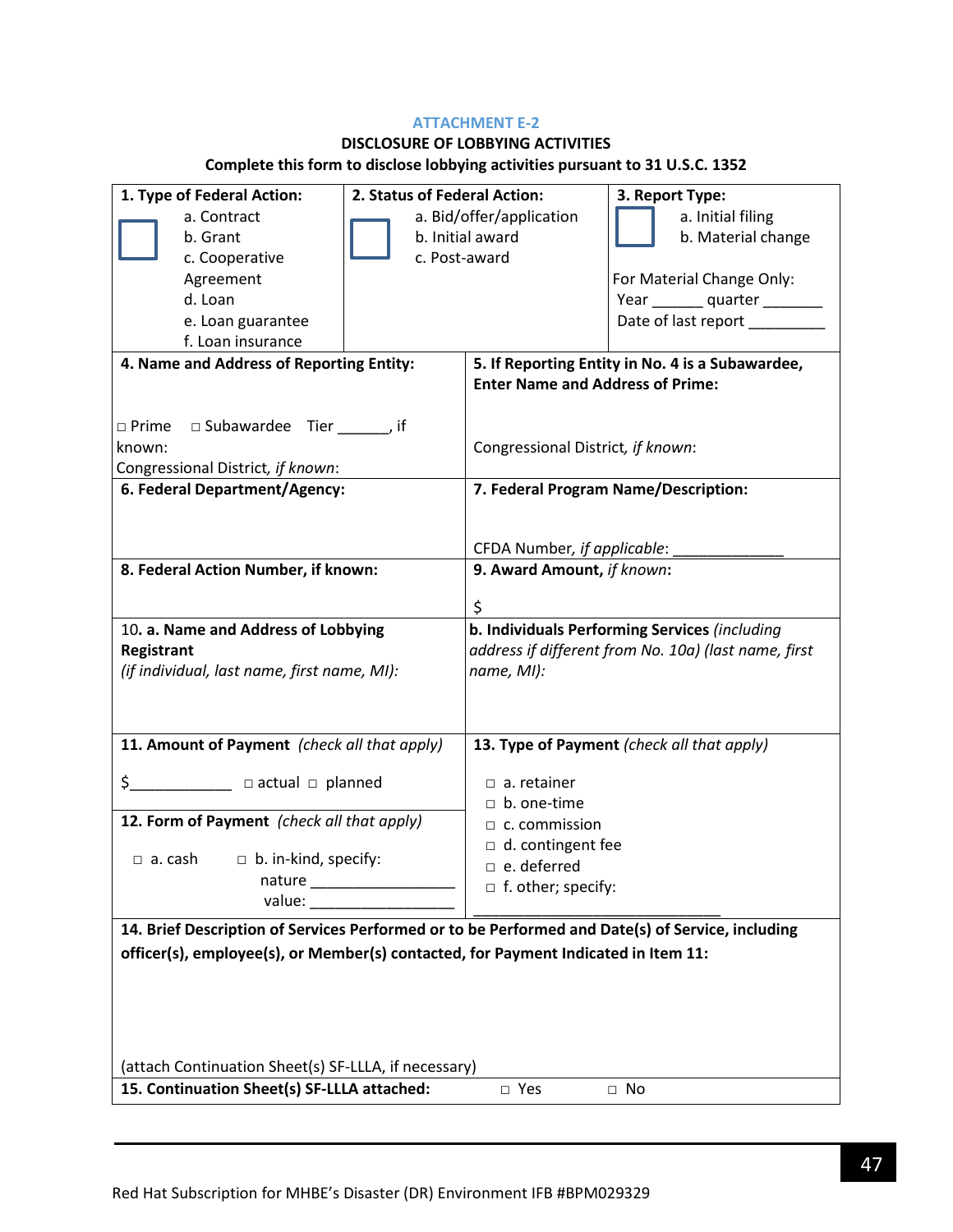| 16. Information requested through this form is<br>authorized by title 31 U.S.C. Section 1352. This<br>disclosure of lobbying activities is a material                                                                                                                                                                                                                                                                                  | Signature:<br>Print Name:<br>Title: |                                                                    |  |
|----------------------------------------------------------------------------------------------------------------------------------------------------------------------------------------------------------------------------------------------------------------------------------------------------------------------------------------------------------------------------------------------------------------------------------------|-------------------------------------|--------------------------------------------------------------------|--|
| representation of fact upon which reliance was<br>placed by the tier above when this transaction<br>was made or entered into. This disclosure is<br>required pursuant to 31 U.S.C. 1352. This<br>information will be available for public<br>inspection. Any person who fails to file the<br>required disclosure shall be subject to a civil<br>penalty of not less than\$10,000 and not more<br>than \$100,000 for each such failure. |                                     |                                                                    |  |
|                                                                                                                                                                                                                                                                                                                                                                                                                                        |                                     |                                                                    |  |
|                                                                                                                                                                                                                                                                                                                                                                                                                                        | <b>Federal Use Only</b>             | Authorized for Local Reproduction<br>Standard Form LLL (Rev. 7-97) |  |

### **INSTRUCTIONS FOR COMPLETION OF SF-LLL, DISCLOSURE OF LOBBYING ACTIVITIES**

This disclosure form shall be completed by the reporting entity, whether sub-awardee or prime Federal recipient, at the initiation or receipt of a covered Federal action, or a material change to a previous filing, pursuant to title 31 U.S.C. Section 1352. The filing of a form is required for each payment or agreement to make payment to any lobbying entity for influencing or attempting to influence an officer or employee of any agency, a Member of Congress, an officer or employee of Congress, or an employee of a Member of Congress in connection with a covered Federal action. Complete all items that apply for both the initial filing and material change report. Refer to the implementing guidance published by the Office of Management and Budget for additional information.

1. Identify the type of covered Federal action for which lobbying activity is and/or has been secured to influence the outcome of a covered Federal action.

2. Identify the status of the covered Federal action.

3. Identify the appropriate classification of this report. If this is a follow-up report caused by a material change to the information previously reported, enter the year and quarter in which the change occurred. Enter the date of the last previously submitted report by this reporting entity for this covered Federal action.

4. Enter the full name, address, city, State and zip code of the reporting entity. Include Congressional District, if known. Check the appropriate classification of the reporting entity that designates if it is, or expects to be, a prime or sub-award recipient. Identify the tier of the sub-awardee, e.g., the first sub-awardee of the prime is the 1st tier. Sub-awards include but are not limited to subcontracts, sub-grants and contract awards under grants.

5. If the organization filing the report in item 4 checks "Sub-awardee," then enter the full name, address, city, State and zip code of the prime Federal recipient. Include Congressional District, if known.